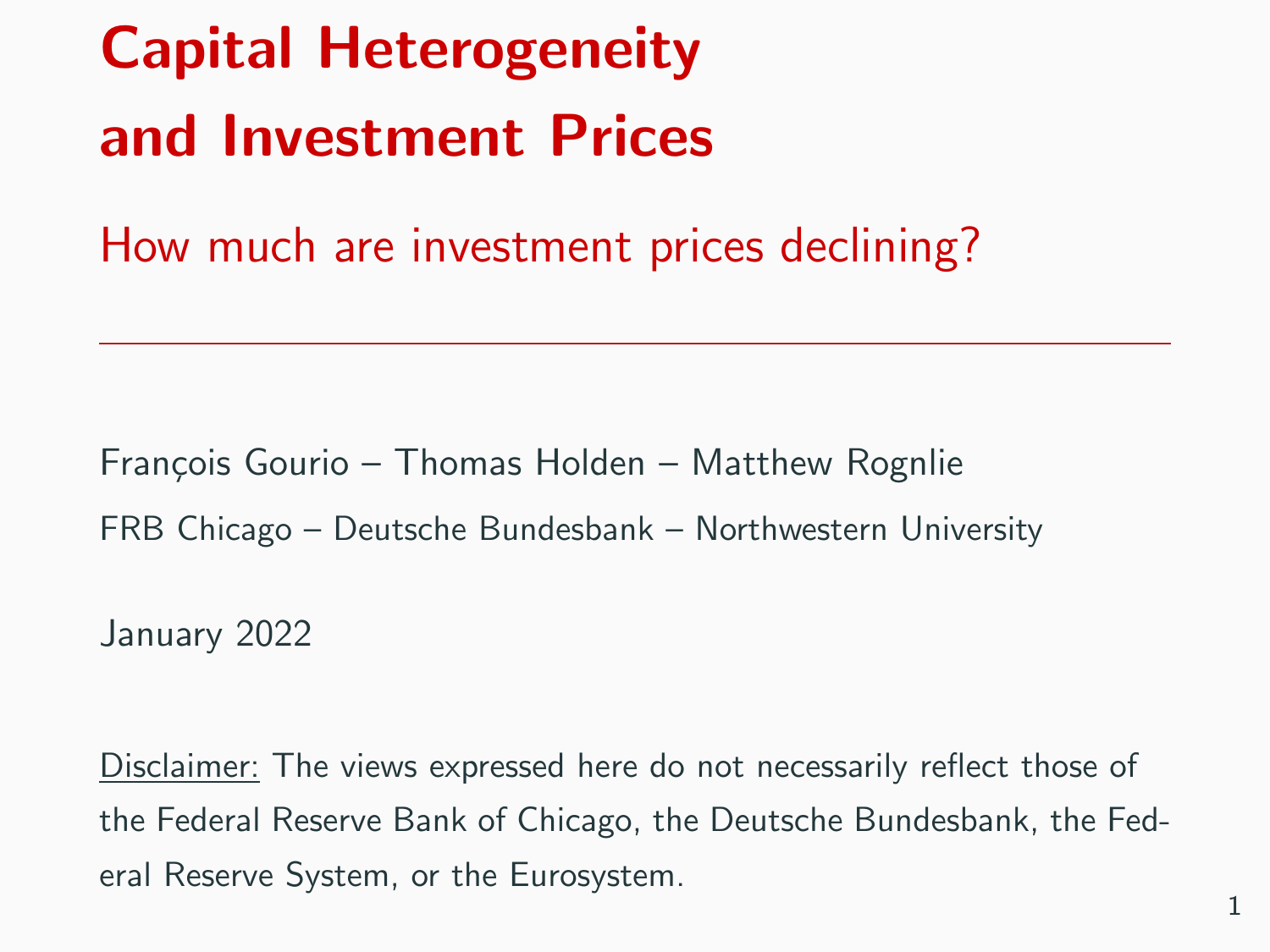## **Motivation**

Farhi and Gourio: "Accounting for Macro-Finance Trends"

- Study joint evolution of big macro-finance trends:
	- declining interest rates despite stable ROA,
	- roughly stable stock market  $P/D$  since 2000,
	- weak investment and weak growth,
	- **.** low labor share, etc.
- Why jointly? Because proposed explanations for one trend have implications for the others
	- e.g. demographics can explain low interest rates
	- but they imply low ROA and high investment...
	- whack-a-mole situation!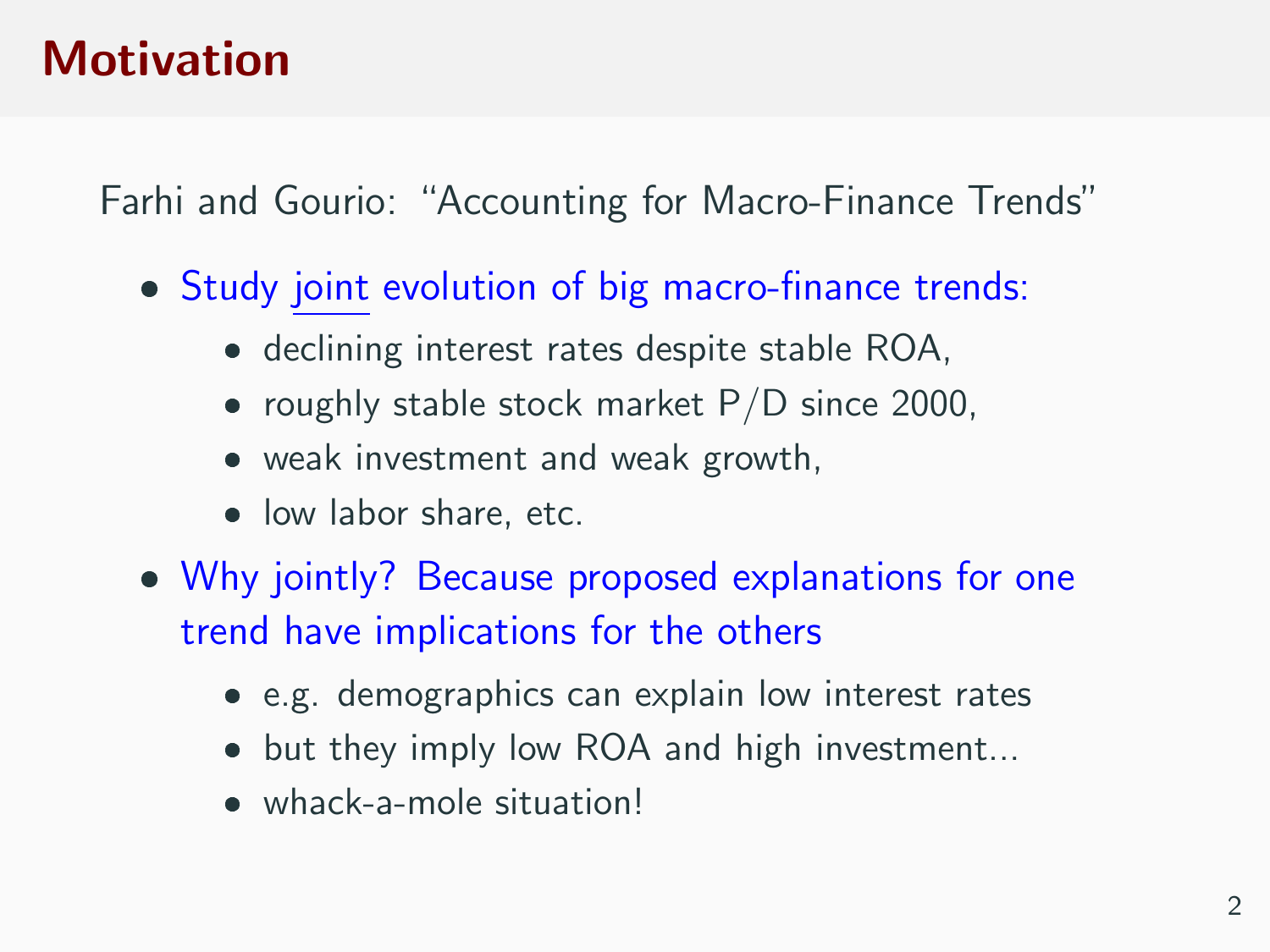# **Motivation**

- Use simple extension of neoclassical growth model to measure contribution of several drivers
	- Higher perceived risk since 2000,
	- Why? P/D roughly stable despite much lower rates,
	- Risk helps explain investment, ROA, rates, etc.
	- Also: role of market power, savings demand, TFP growth, ... and Investment-Specific Technical Change (ISTC)
- We noticed some puzzling patterns in ISTC data, and wanted to improve our framework's approach to ISTC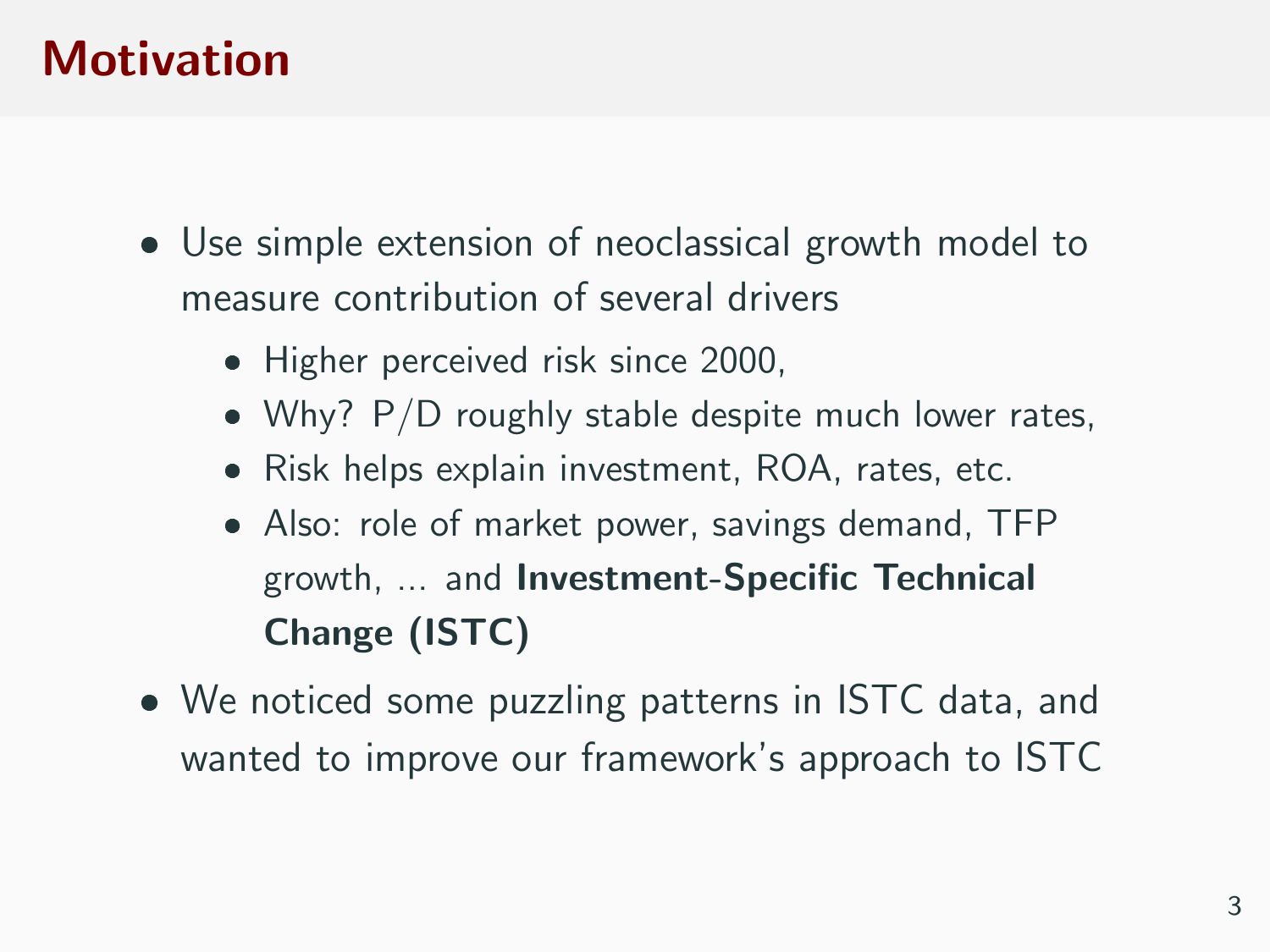# How important is ISTC?

- Vast literature argues ISTC relevant for key macro facts:
	- Growth ( e.g., Greenwood, Hercovitz and Krusell 1997)
	- **Business cycles** (e.g., Fisher 2006)
	- Labor Share (e.g., Karabarbounis and Neiman 2012)
	- Decline of  $r^*$  (e.g, Summers 2014, Sajedi and Thwaites 2016)
- **ISTC** measured using price of new investment goods
- But: huge heterogeneity in price trends aggregation?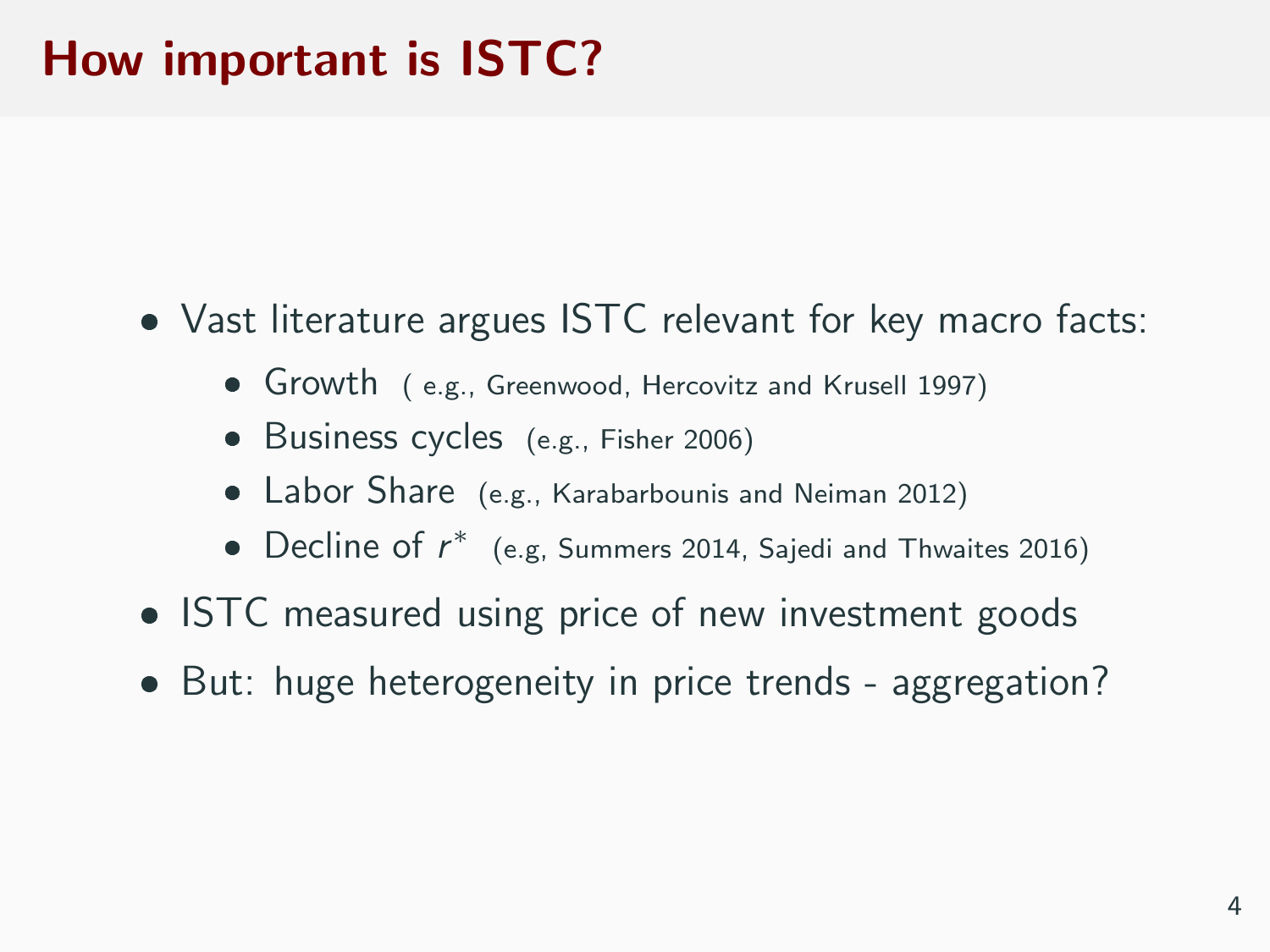# Heterogeneity in Equipment Price Trends

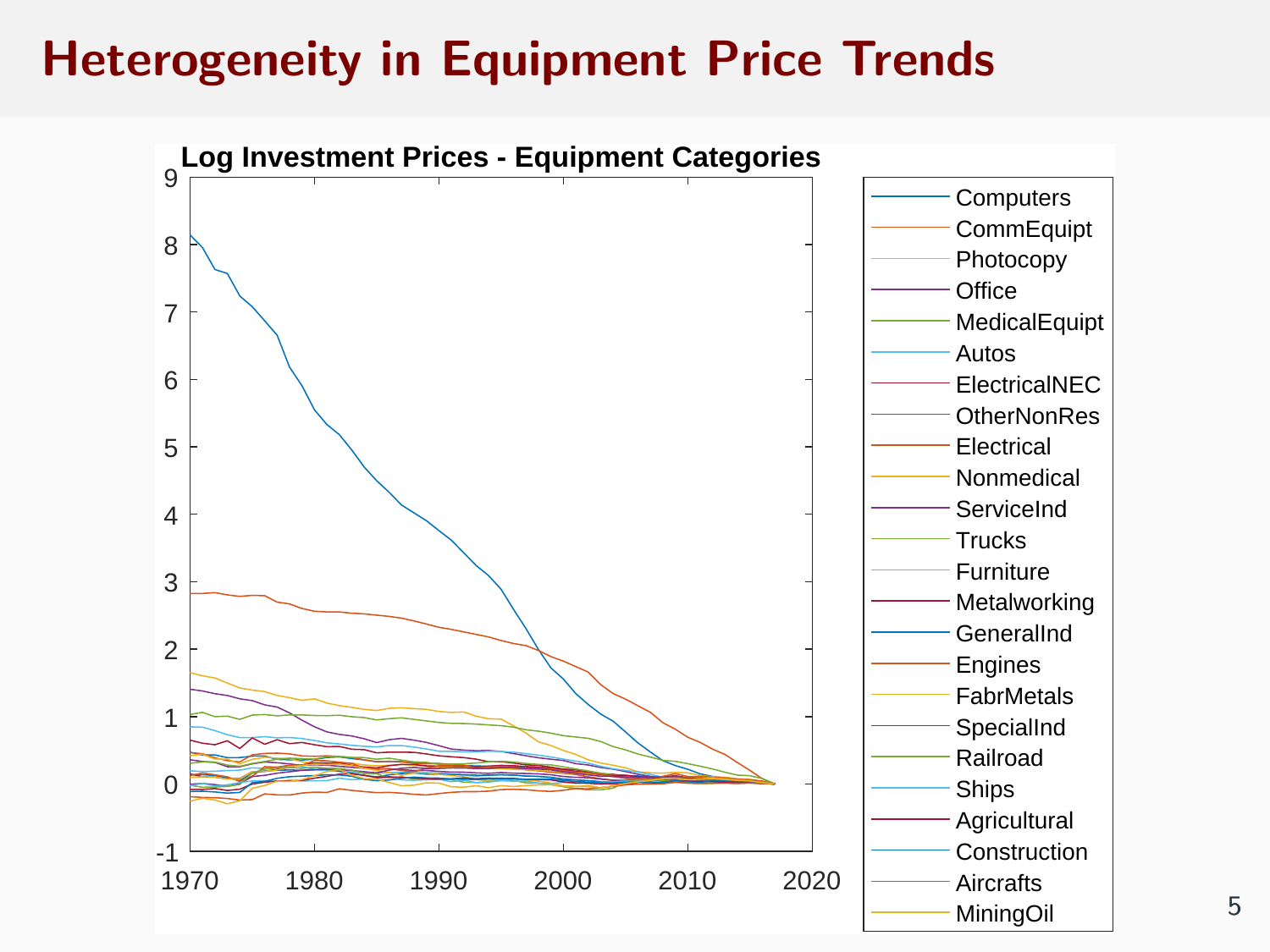#### Flow- and Stock-weighted Prices

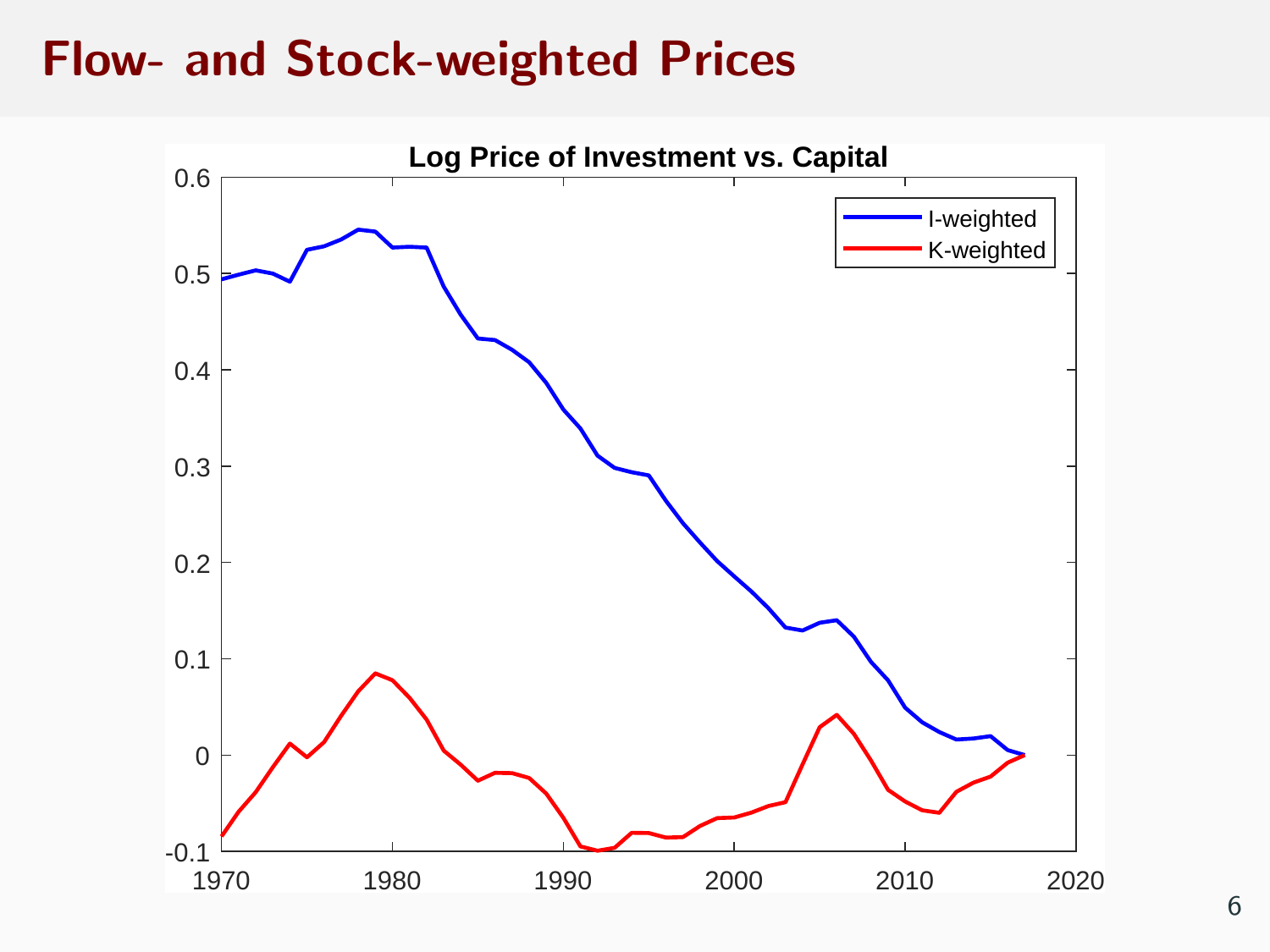#### Flow-, Stock-, and Rental-weighted Prices

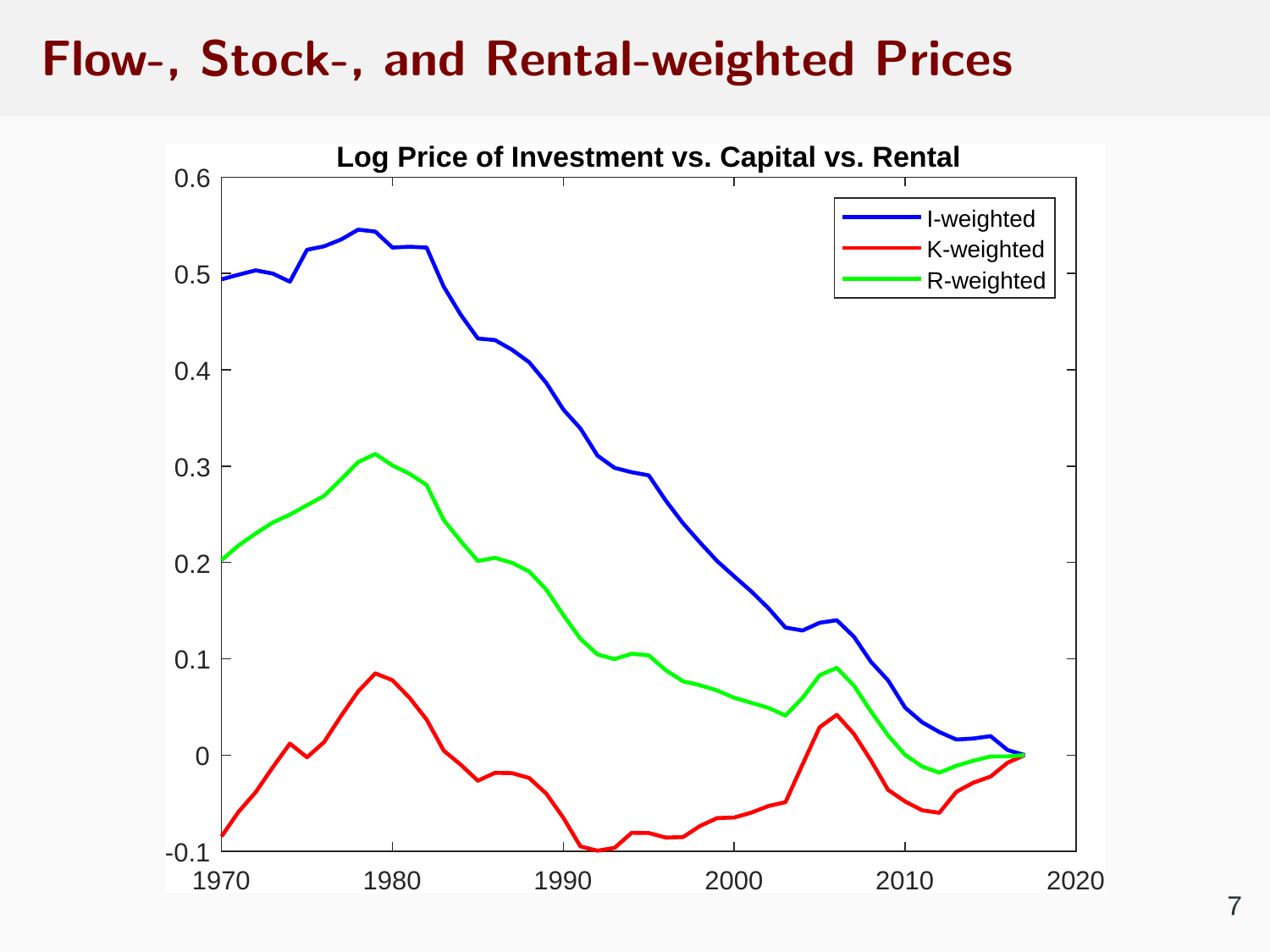# **Outline**

- 1. Simple framework
- 2. Role of ISTC for growth
- 3. Role of ISTC for "big ratios"
- 4. More quickly:
	- Role of ISTC for business cycles
	- Role of ISTC for labor share
	- Role of ISTC for  $r^*$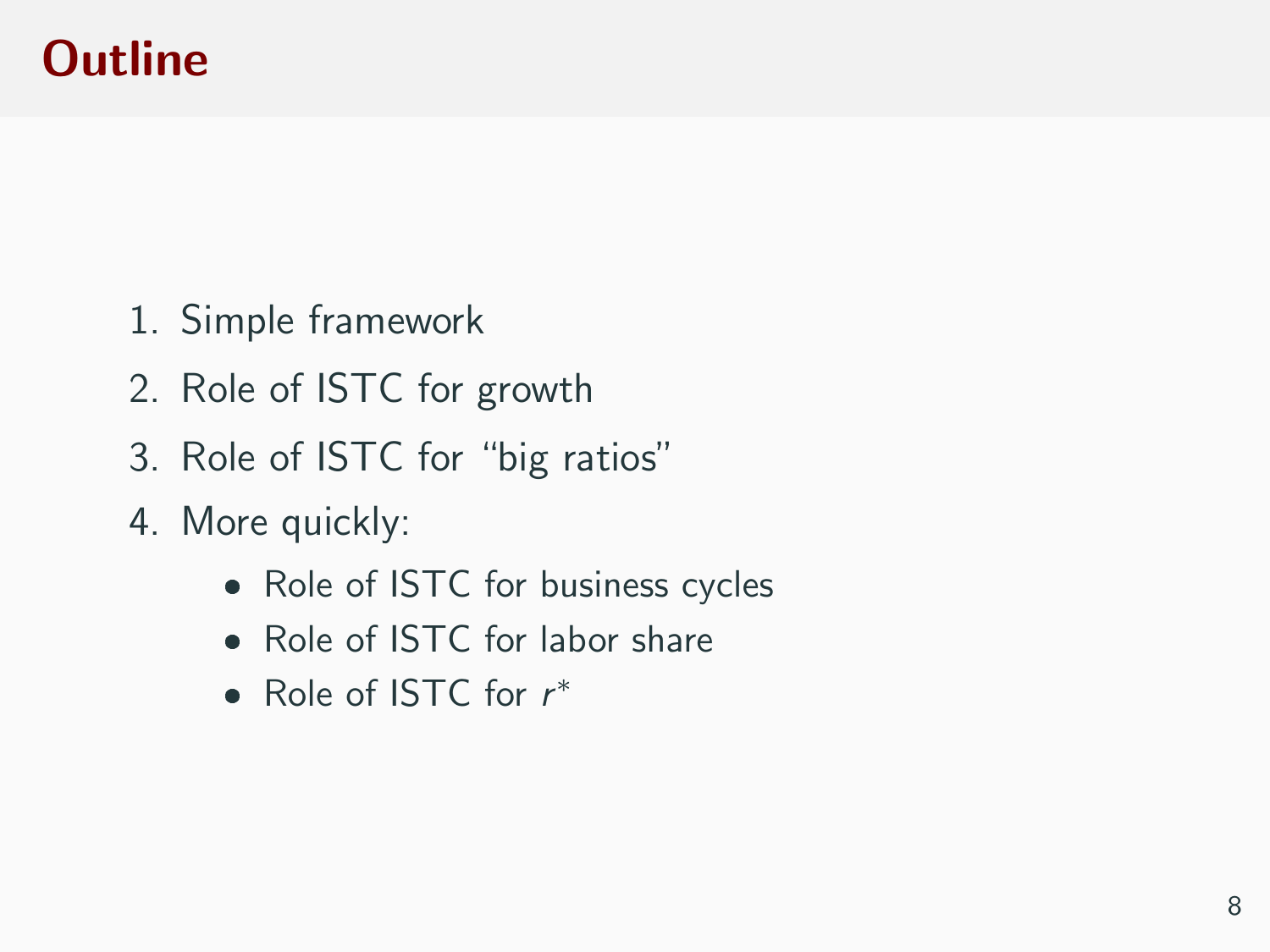# Simple Framework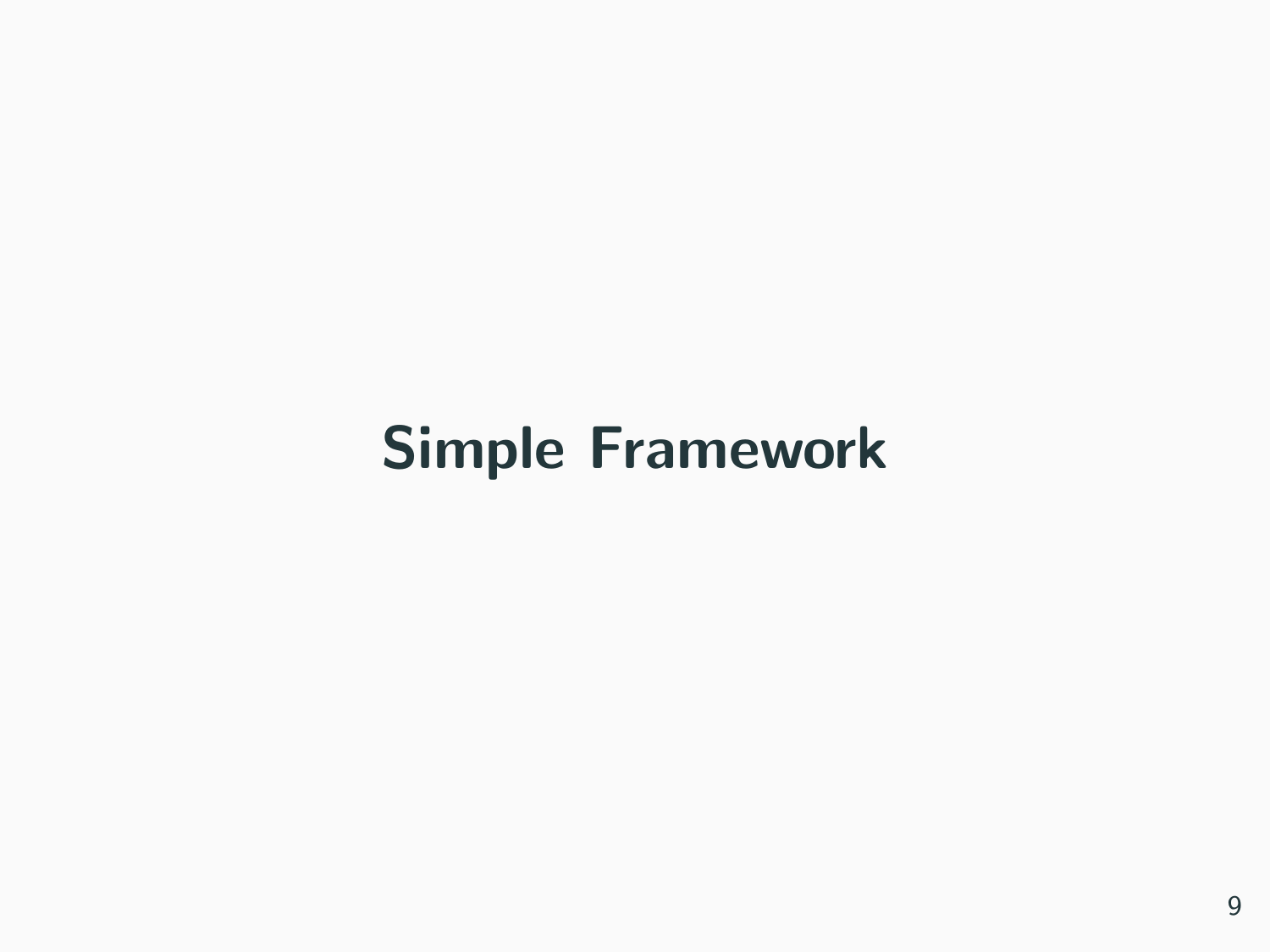### Simple Model

Utility function:

$$
U=\int_0^\infty e^{-\rho t}\frac{C_t^{1-\sigma}}{1-\sigma}dt
$$

Production function:

$$
Y_t = A_t L_t^{\alpha_L} K_{1t}^{\alpha_{K_1}} .. K_{nt}^{\alpha_{K_n}}
$$

Capital accumulation for each type:

$$
\dot{K}_{it} = I_{it} - \delta_i K_{it}
$$

Resource constraint:

$$
Y_t = C_t + \sum_{i=1}^n p_{it} l_{it}
$$

Exogenous:  $A_t$ ,  $L_t$ ,  $p_{it}$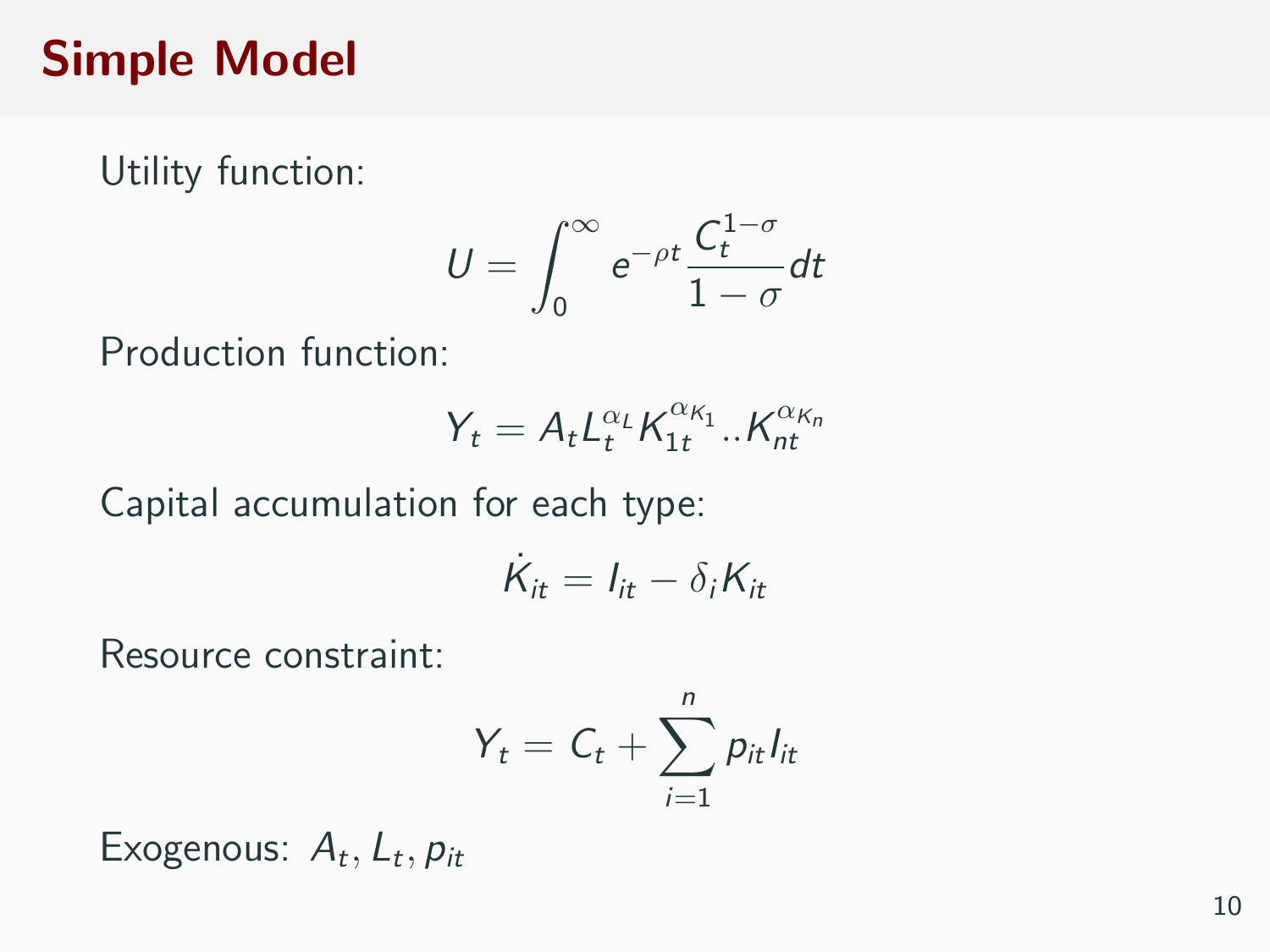# Equilibrium

Euler equation:

$$
\frac{\dot{C}_t}{C_t} = \frac{r_t - \rho}{\sigma},
$$

Perfect competition capital demand:

$$
\alpha_{K_i}\frac{Y_t}{K_{it}}=R_{it}=p_{it}\left(r_t+\delta_i-\frac{\dot{p}_{it}}{p_{it}}\right),
$$

Rearrange:

$$
\frac{p_{it}K_{it}}{Y_t}=\frac{\alpha_{K_i}}{r_t+\delta_i-g_{p_i}}.
$$

Implies that on the BGP,

$$
g_{K_i}=g_Y-g_{p_i}
$$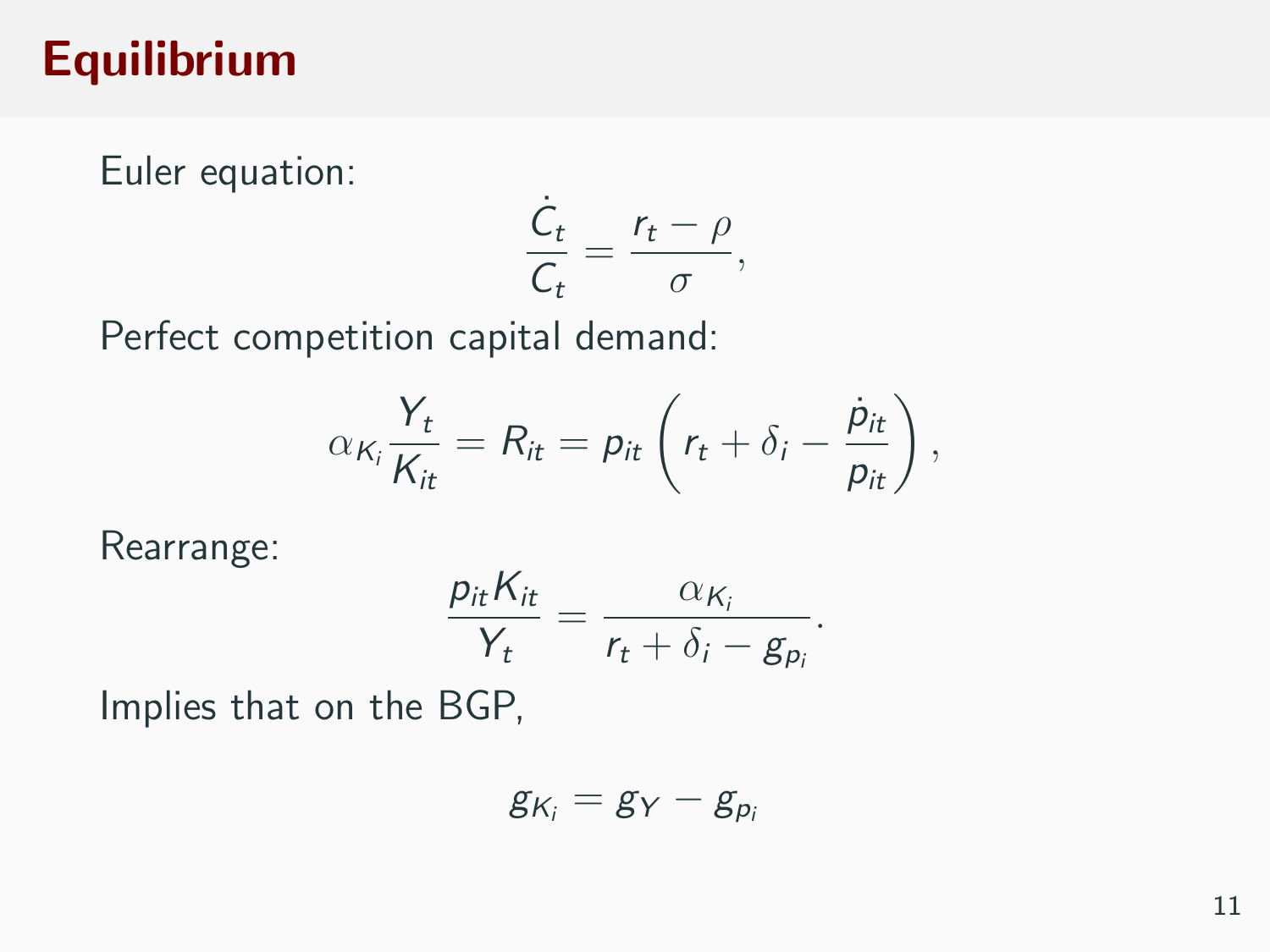# Equilibrium growth rate

Production function:

$$
g_Y = g_A + \alpha_L g_L + \sum_{i=1}^n \alpha_{K_i} g_{K_i},
$$

Use 
$$
g_{K_i} = g_Y - g_{p_i}
$$
:

$$
g_Y - g_L = \frac{g_A - \alpha_K g_{p^R}}{\alpha_L}
$$

**Where** 

$$
g_{p^R} \equiv \frac{\sum_{i=1}^n \alpha_{K_i} g_{p_i}}{\sum_{i=1}^n \alpha_{K_i}}
$$

 $\implies$  Aggregate invt prices using rental weights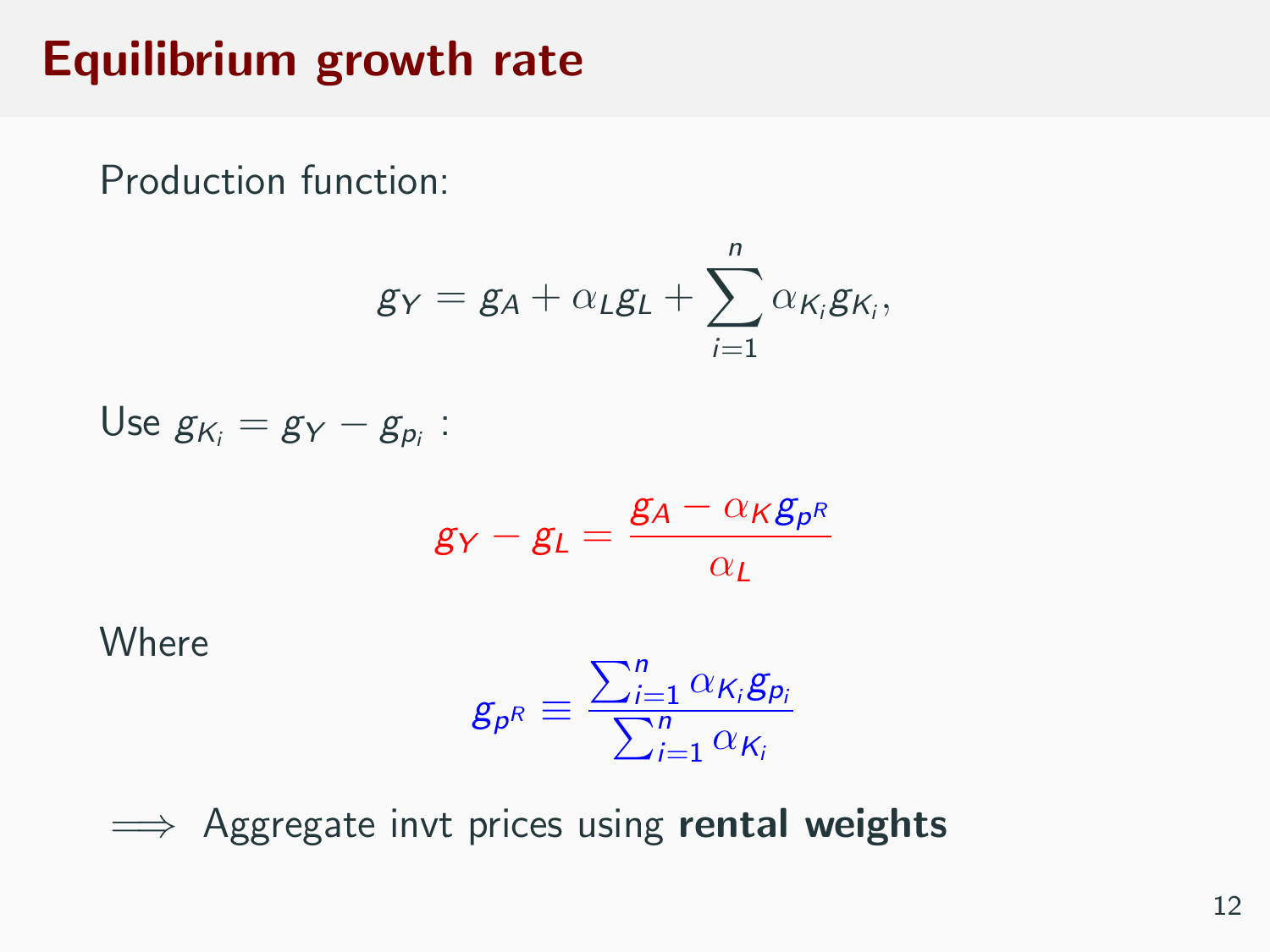# Price Indices: Definitions

General (Divisia) index  $p_t^s$  for given shares  $\{s_{it}\}$ :

$$
\frac{\dot{p}_t^s}{p_t^s} = \sum_{i=1}^n s_{it} \frac{\dot{p}_{it}}{p_{it}}
$$

Flow-weighted (NIPA) (I-w):

 $s_{it}^{\prime} \propto p_{it} l_{it}$ 

Stock-weighted (FAT) (K-w):

 $s_{it}^{\mathcal{K}} \propto p_{it} K_{it}$ 

Rental-weighted (R-w):

 $\mathsf{s}_{\mathsf{it}}^{\mathsf{R}} \propto \mathsf{R}_{\mathsf{it}} \mathsf{K}_{\mathsf{it}}$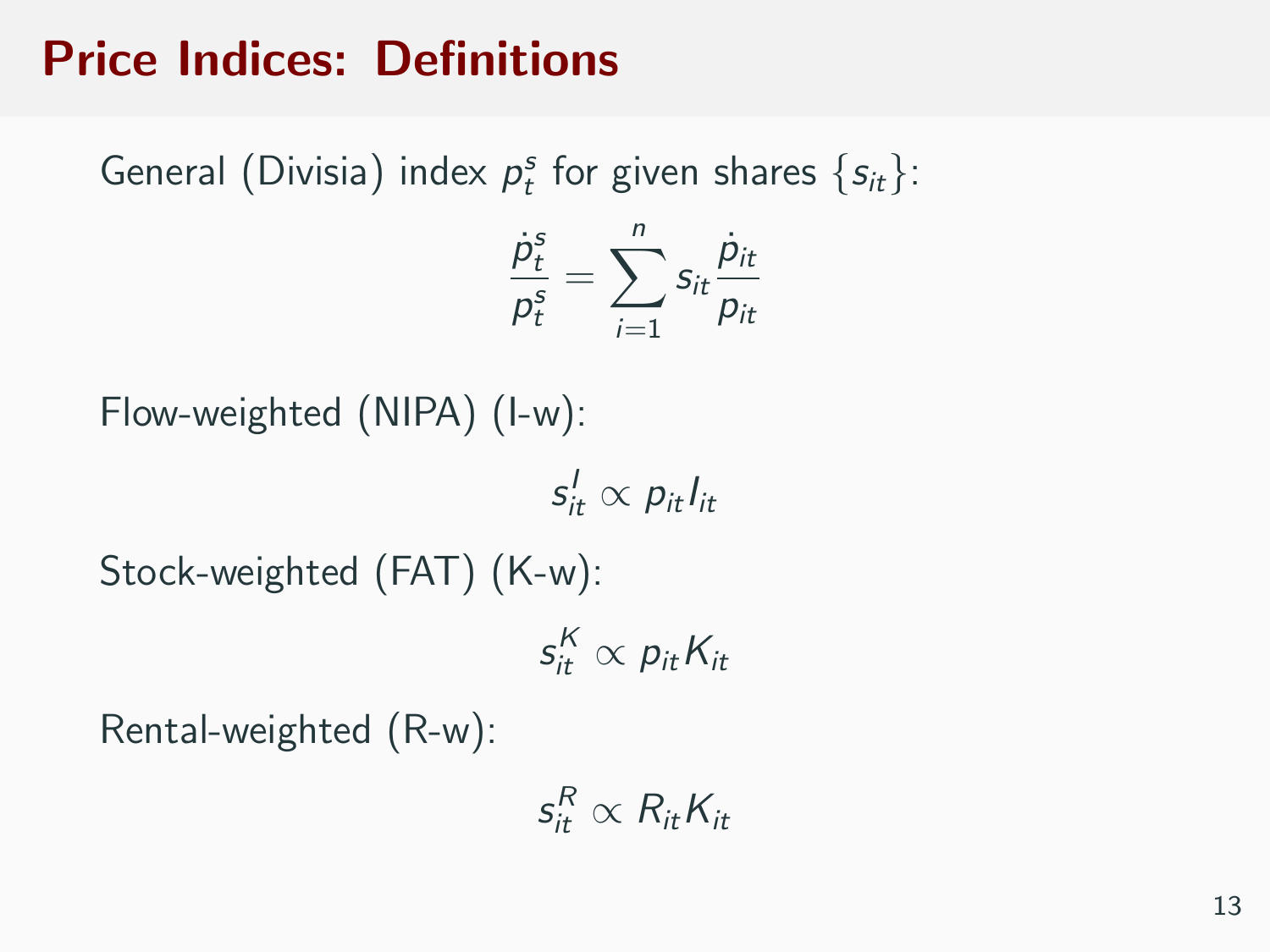#### Rental-shares, Stock-shares, Flow-shares

Rental weights:

$$
s_{it}^R = \frac{R_{it} K_{it}}{\sum_{j=1}^n R_{jt} K_{jt}} \propto \alpha_{K_i}
$$

Stock weights:

$$
s_{it}^K = \frac{p_{it}K_{it}}{\sum_{j=1}^n p_{jt}K_{jt}} \propto \frac{\alpha_{K_i}}{r_t + \delta_i - g_{p_i}}
$$

Investment weights on the BGP:

$$
s'_{it} = \frac{p_{it} l_{it}}{\sum_{j=1}^n p_{jt} l_{jt}} \propto \alpha_{K_i} \frac{g_Y + \delta_i - g_{p_i}}{r + \delta_i - g_{p_i}}
$$

These shares are very different!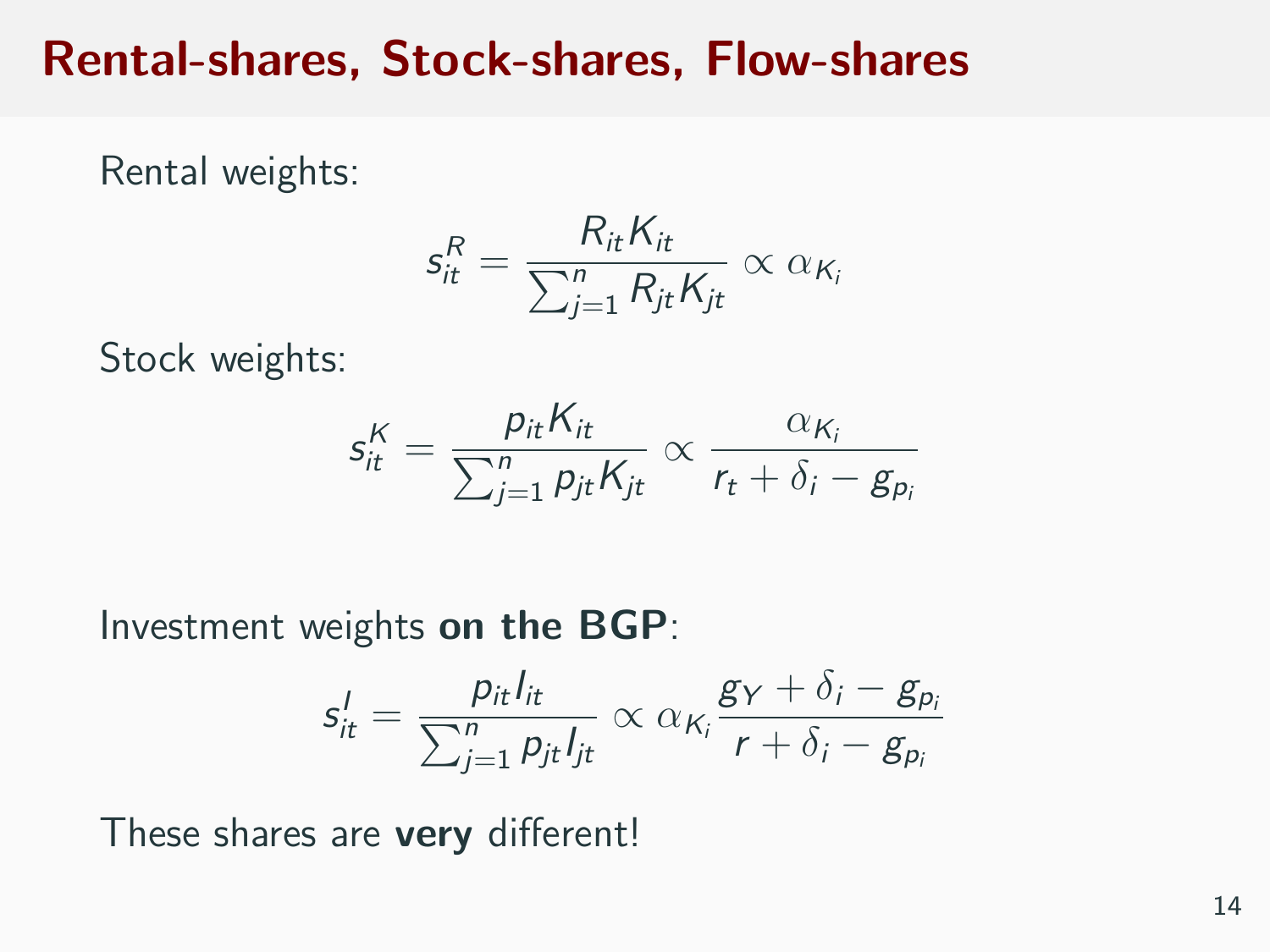#### I-share and K-share are different!



15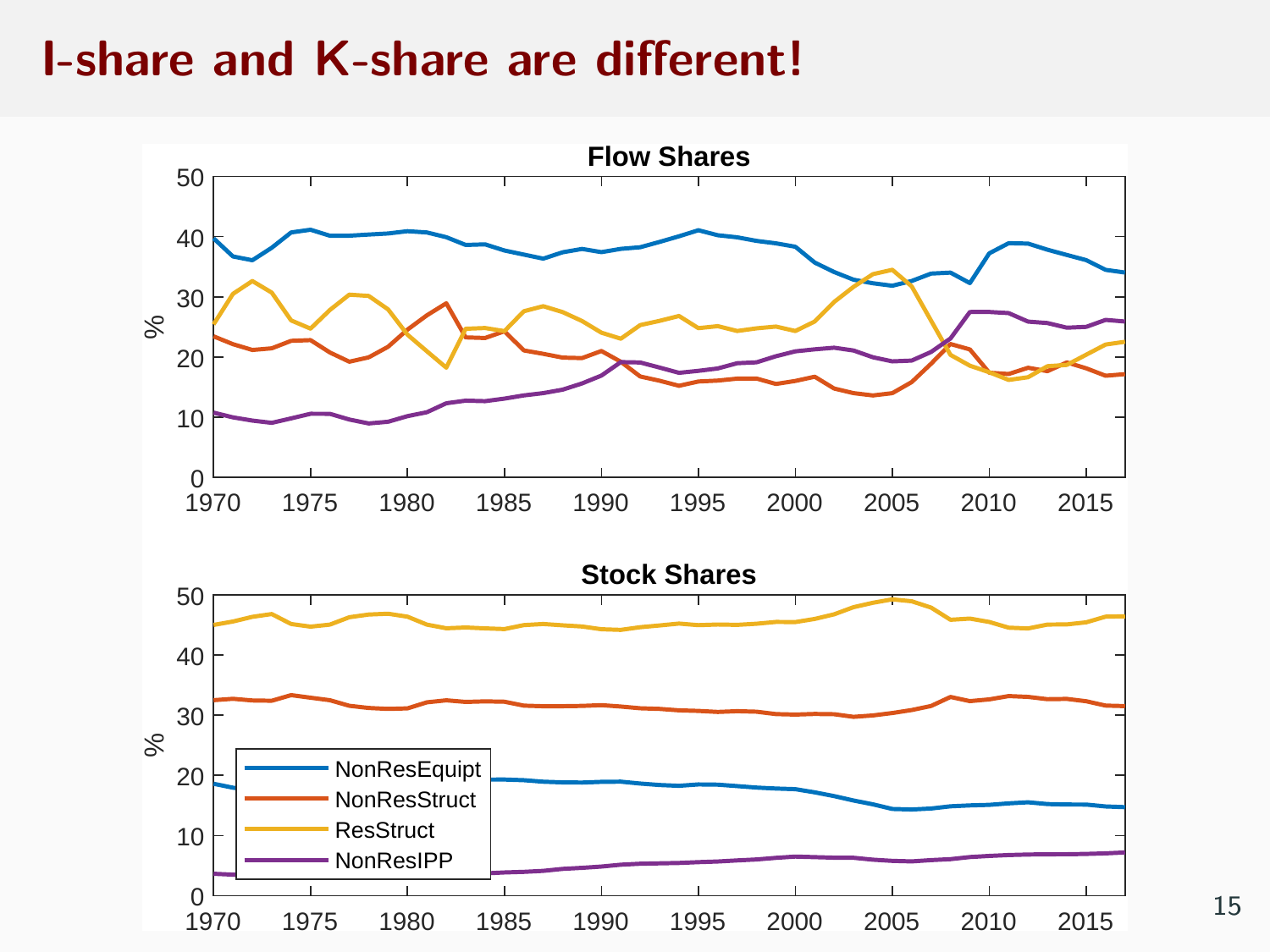#### How to infer rental shares along the BGP

On the balanced growth path:

$$
s_i^R = \omega s_i^I + (1 - \omega) s_i^K
$$

where:

$$
\omega = \frac{\text{Agg. Invt}}{\text{Agg. Capital Income}}
$$

Hence relation between price indices:

$$
\,g_{\rho^R}=\omega g_{\rho'}+(1-\omega)\,g_{\rho^K}
$$

 $\implies$  Can infer  $g_{\rho^R}$  from observables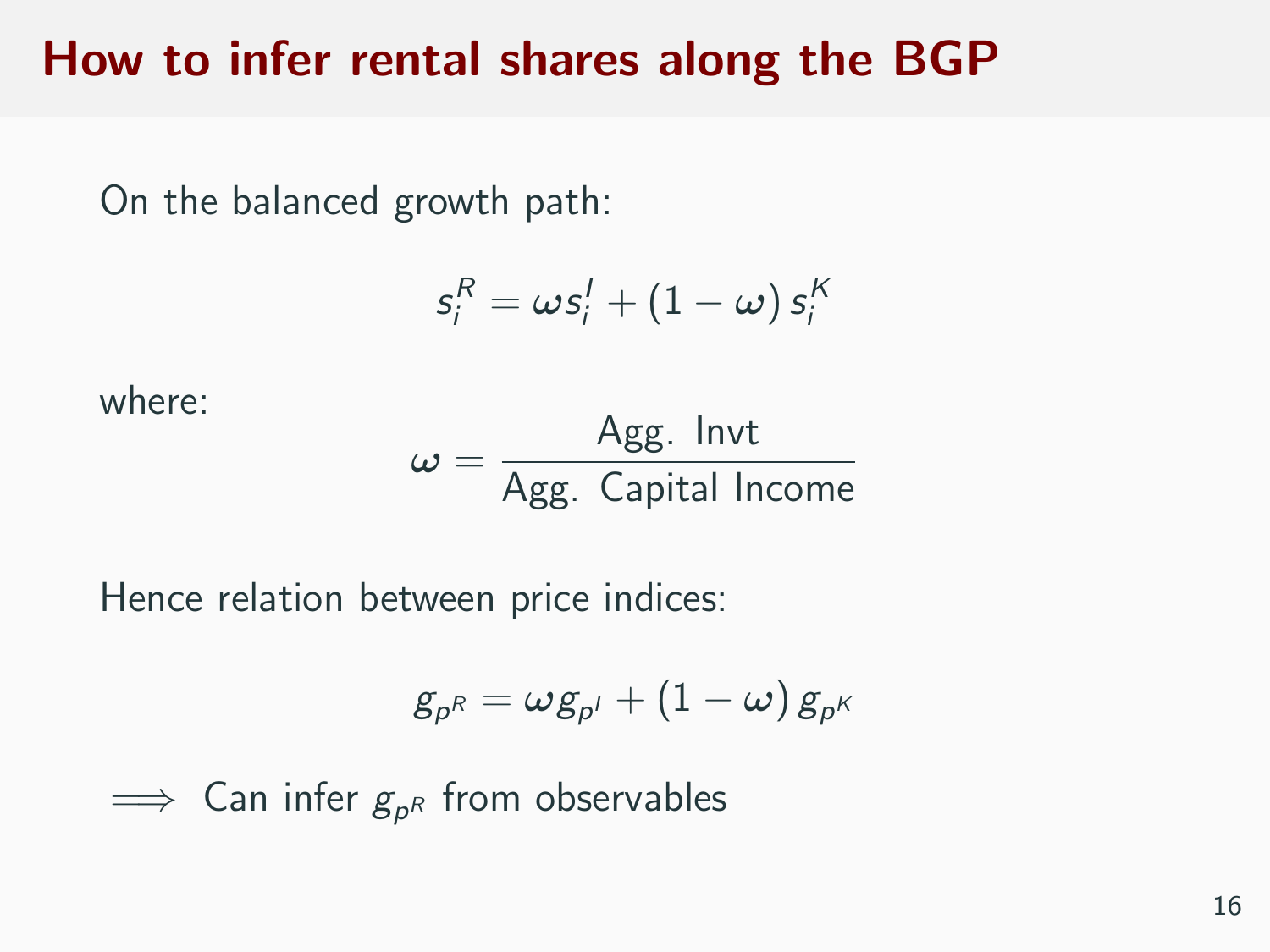# Contribution of ISTC to Growth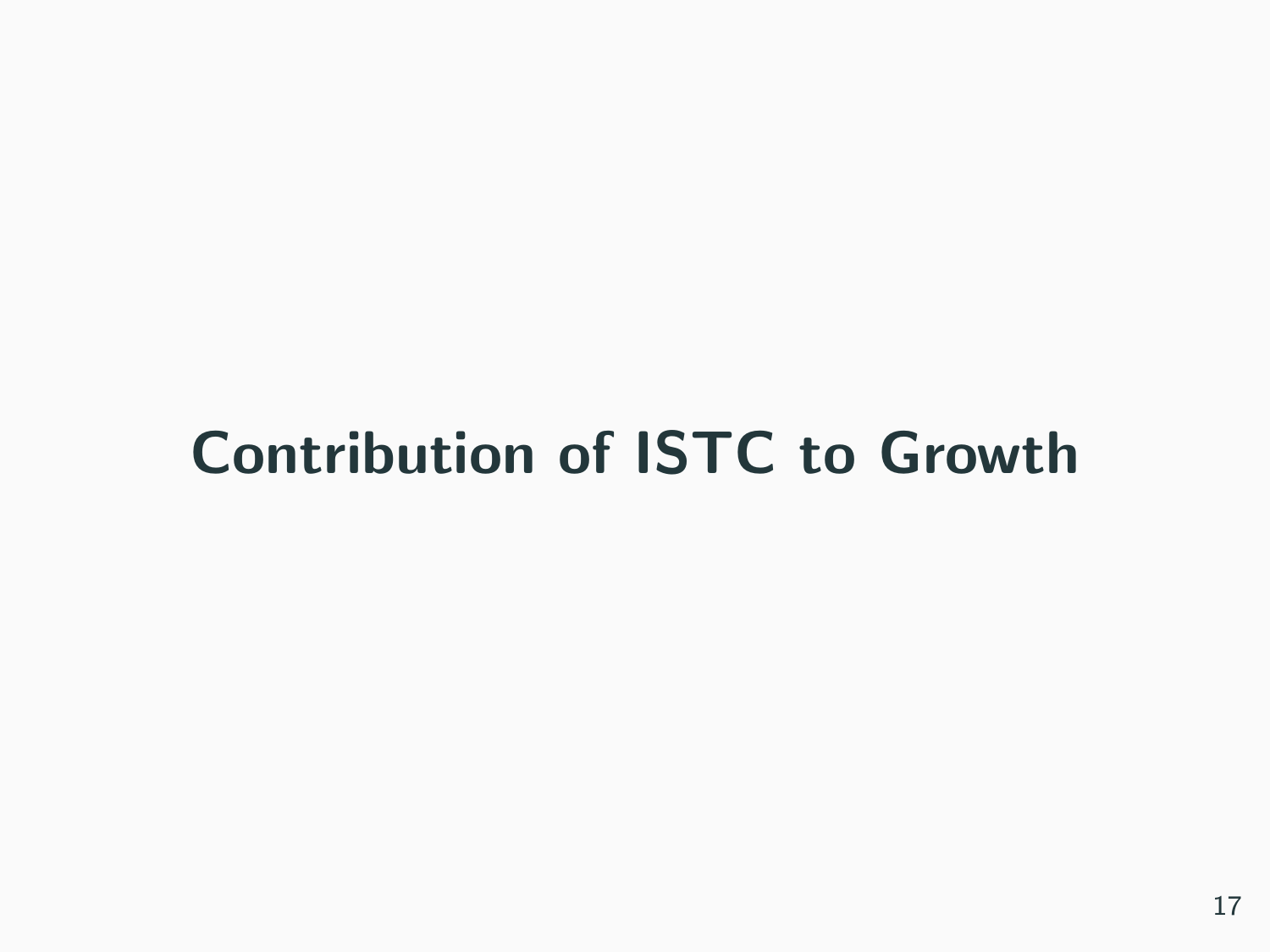- Fixed Asset Tables: All private fixed assets
- Disaggregation in 57 categories
- Ex.: Invt::NonRes Equipt::Info Processing::Computers
- We use the BEA deflators (not Gordon-Violante-Cummins)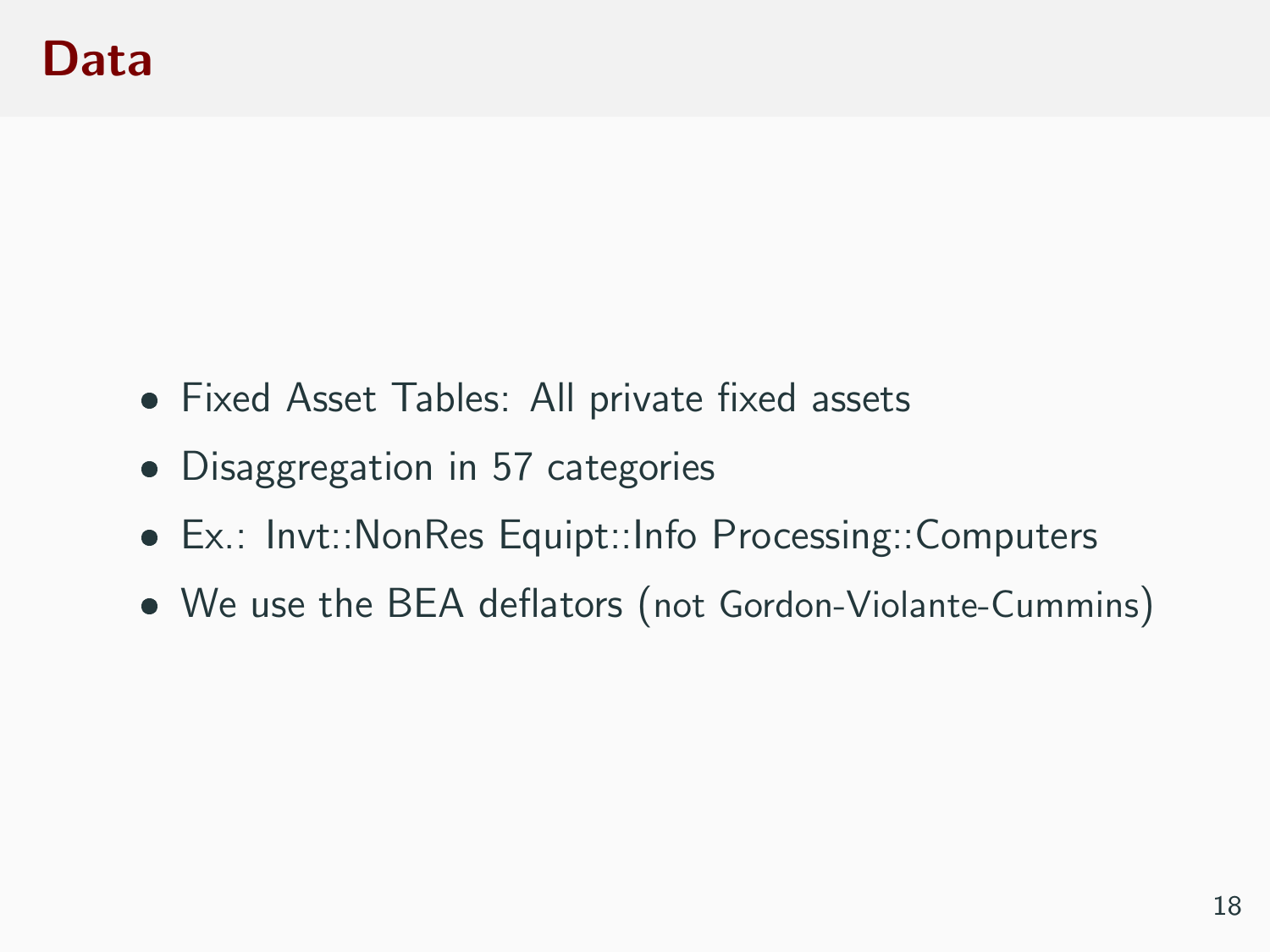#### Flow- and Stock-weighted Prices

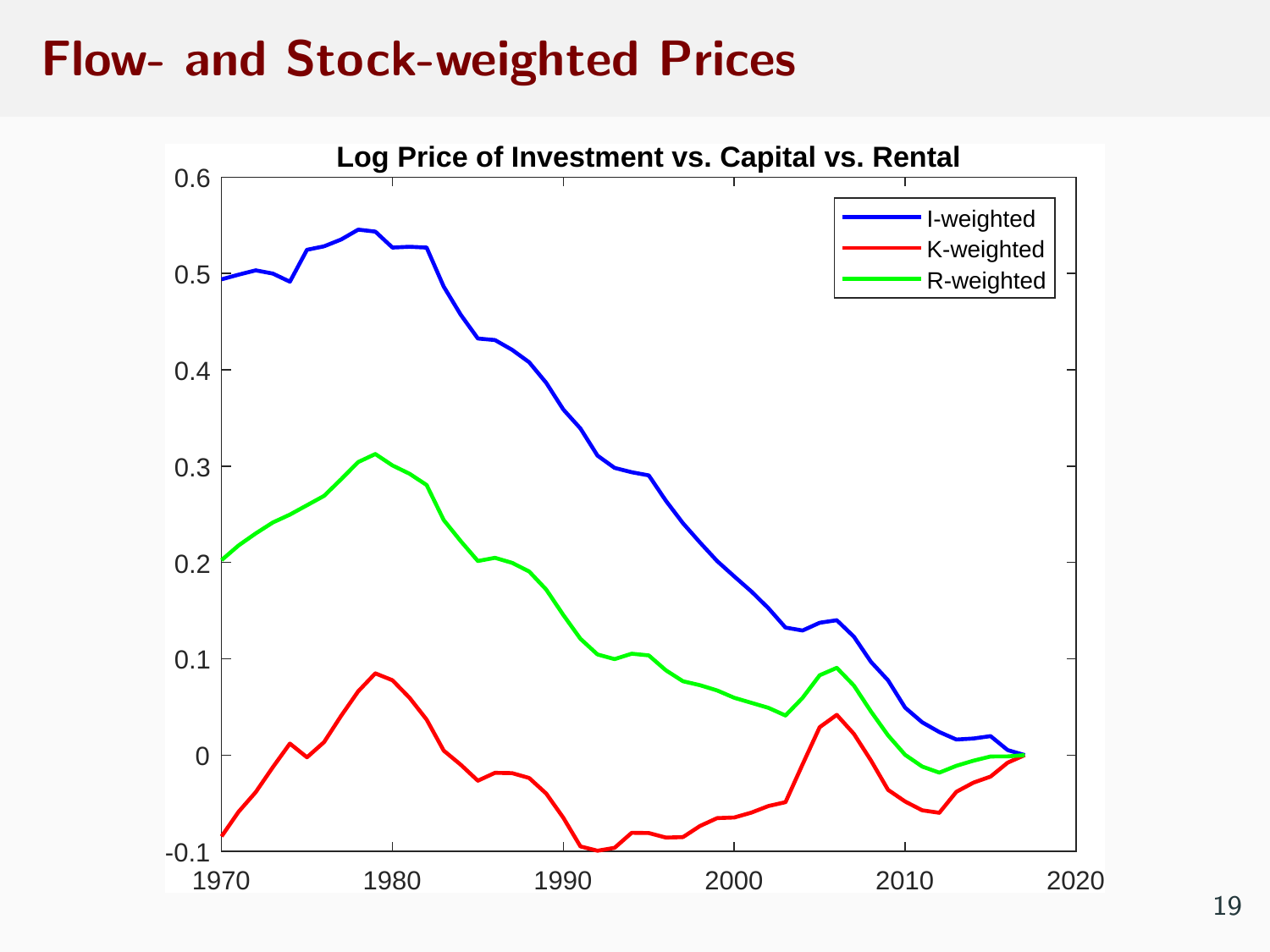# Contribution of ISTC to growth

- GHK: "ISTC contributes 58% to growth"
- Our approach (similar to theirs)
	- 1. Observe  $\alpha_L, \alpha_K, g_{\rho^R}, g_Y-g_L$
	- 2. Infer TFP  $g_A$  from:

$$
g_Y - g_L = \frac{g_A - \alpha_K g_{p^R}}{\alpha_L}
$$

- 3. Calculate counterfactual growth if  $g_{\rho^R}\!\!=\!\!0$
- 4. What if use  $g_{\rho'}$  instead of  $g_{\rho^R}$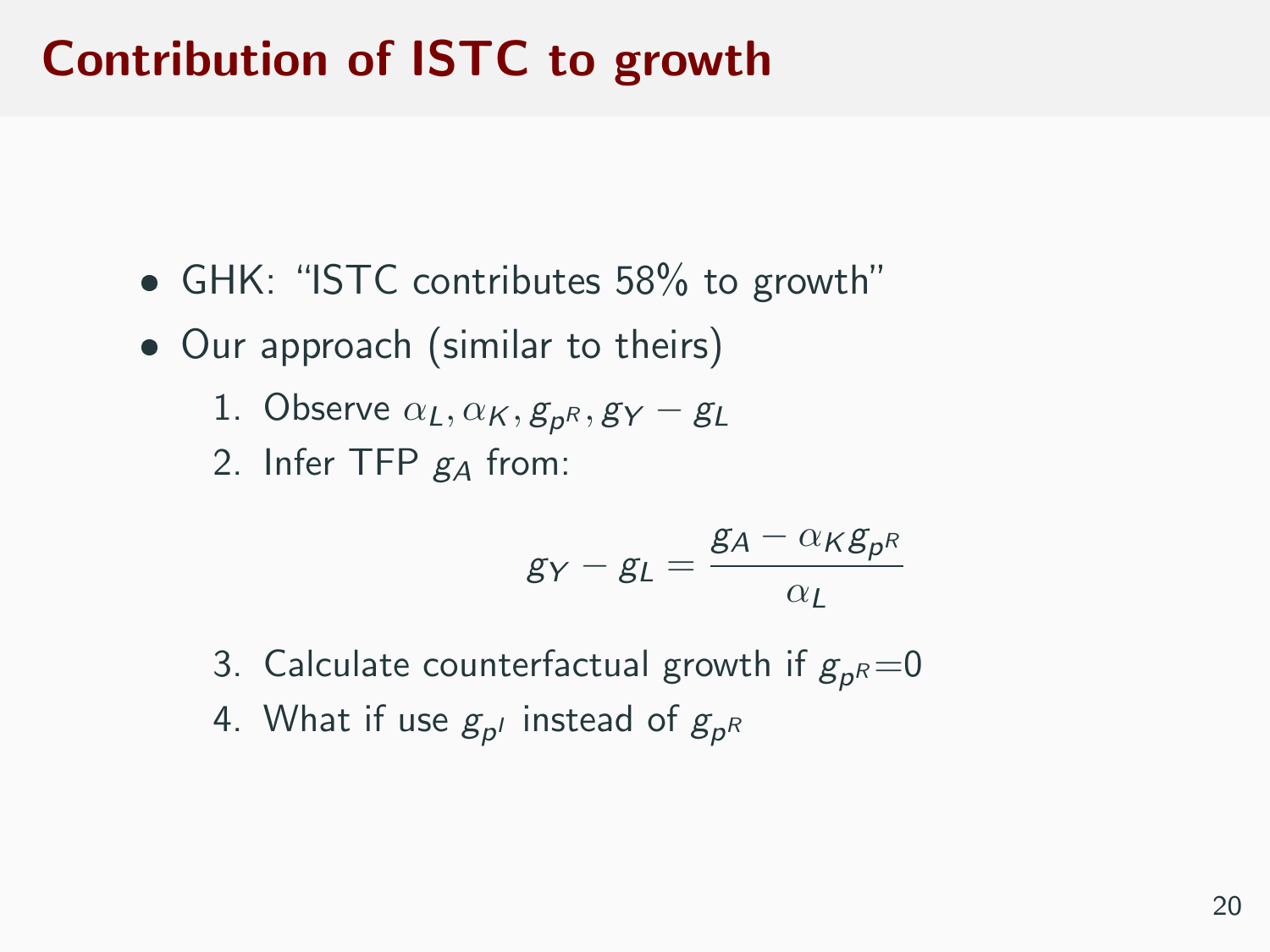# Smaller ISTC contribution with R-weighting

|                  | Data             |            |       |       | $Iw:ITC$   $Iw:TFP$   $Rw:ITC$   $Rw:TFP$ |
|------------------|------------------|------------|-------|-------|-------------------------------------------|
| $1970-2017$ 1.19 |                  | $\pm 0.52$ | 0.66  | 0.21  | 0.98                                      |
| (% )             | $100.00$   43.80 |            | 55.91 | 17.46 | 82.37                                     |

Avg. growth of Y/L and contributions of ISTC and TFP using either I-w or R-w to infer ISTC.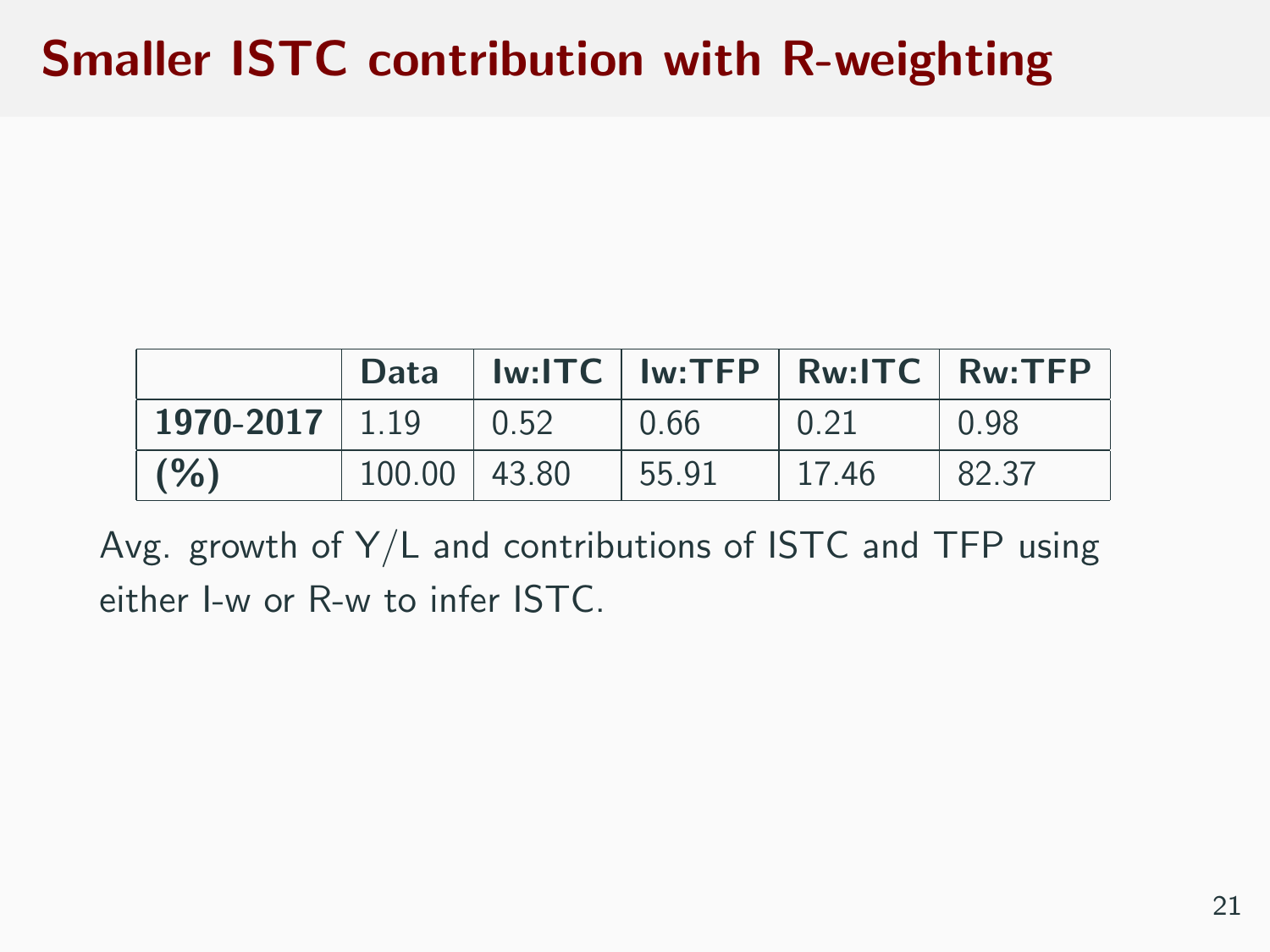# Contributions to Growth: I-w (GHK)



22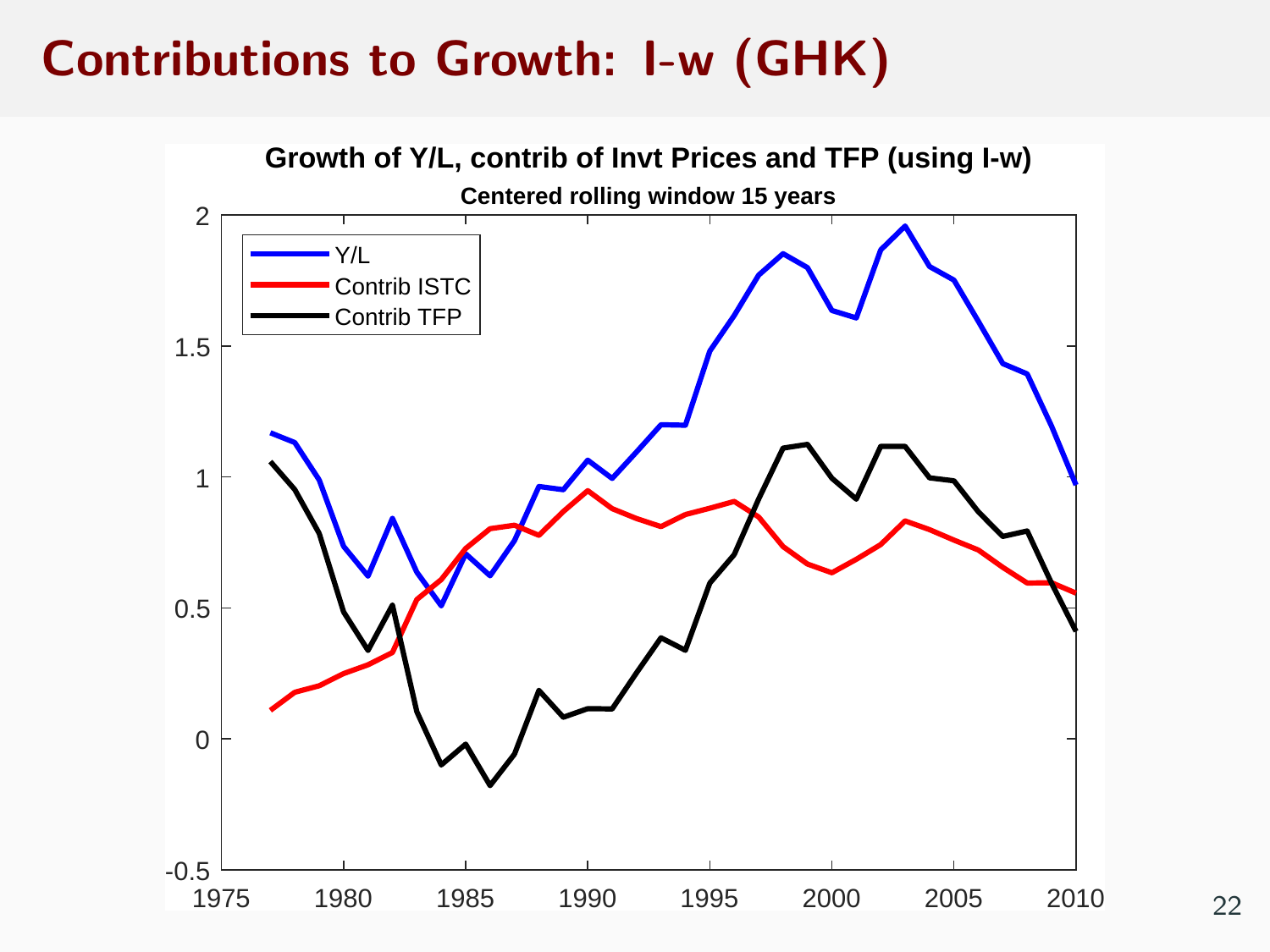### Contributions to Growth: R-w

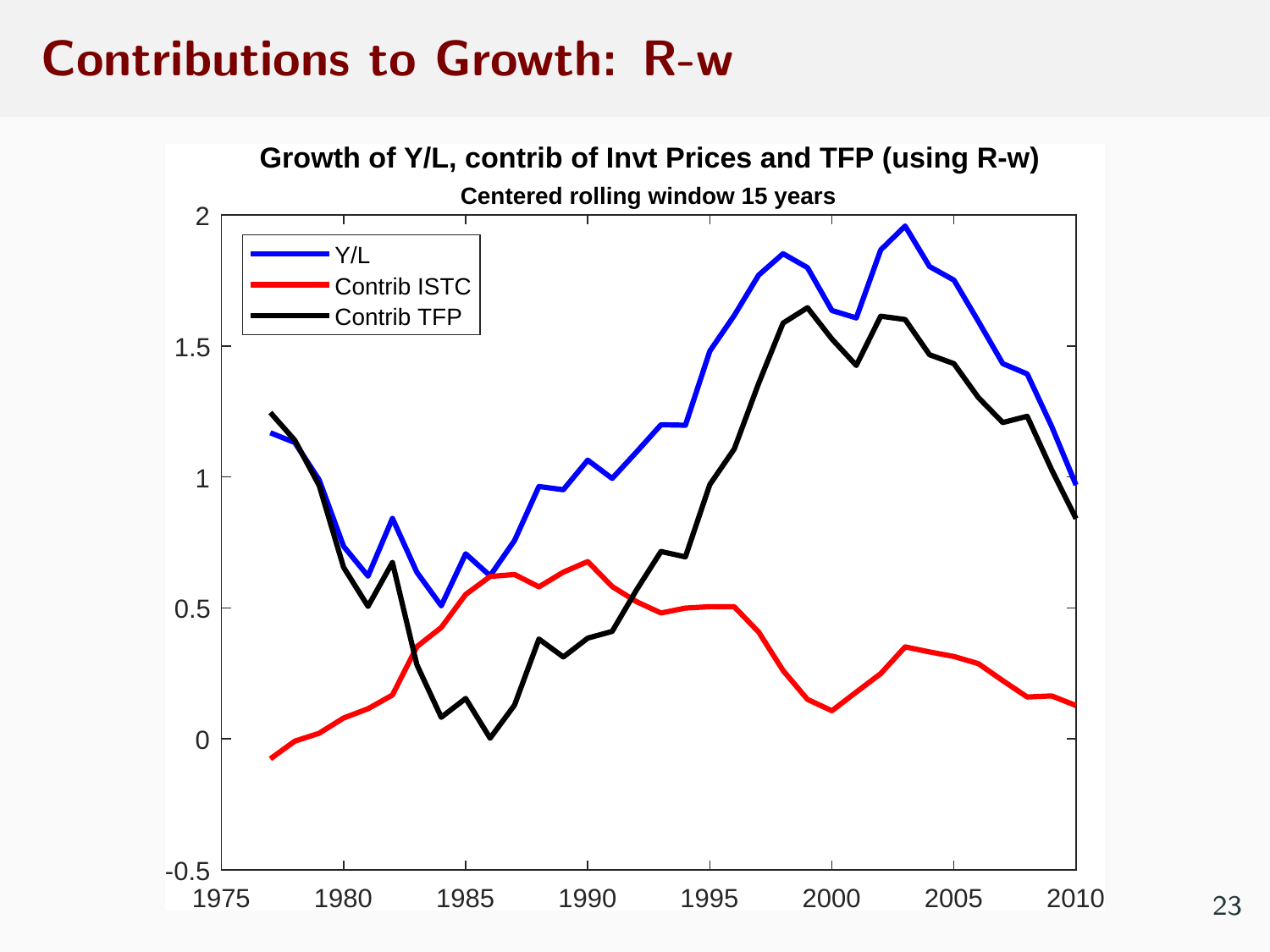#### How stable are shares?



24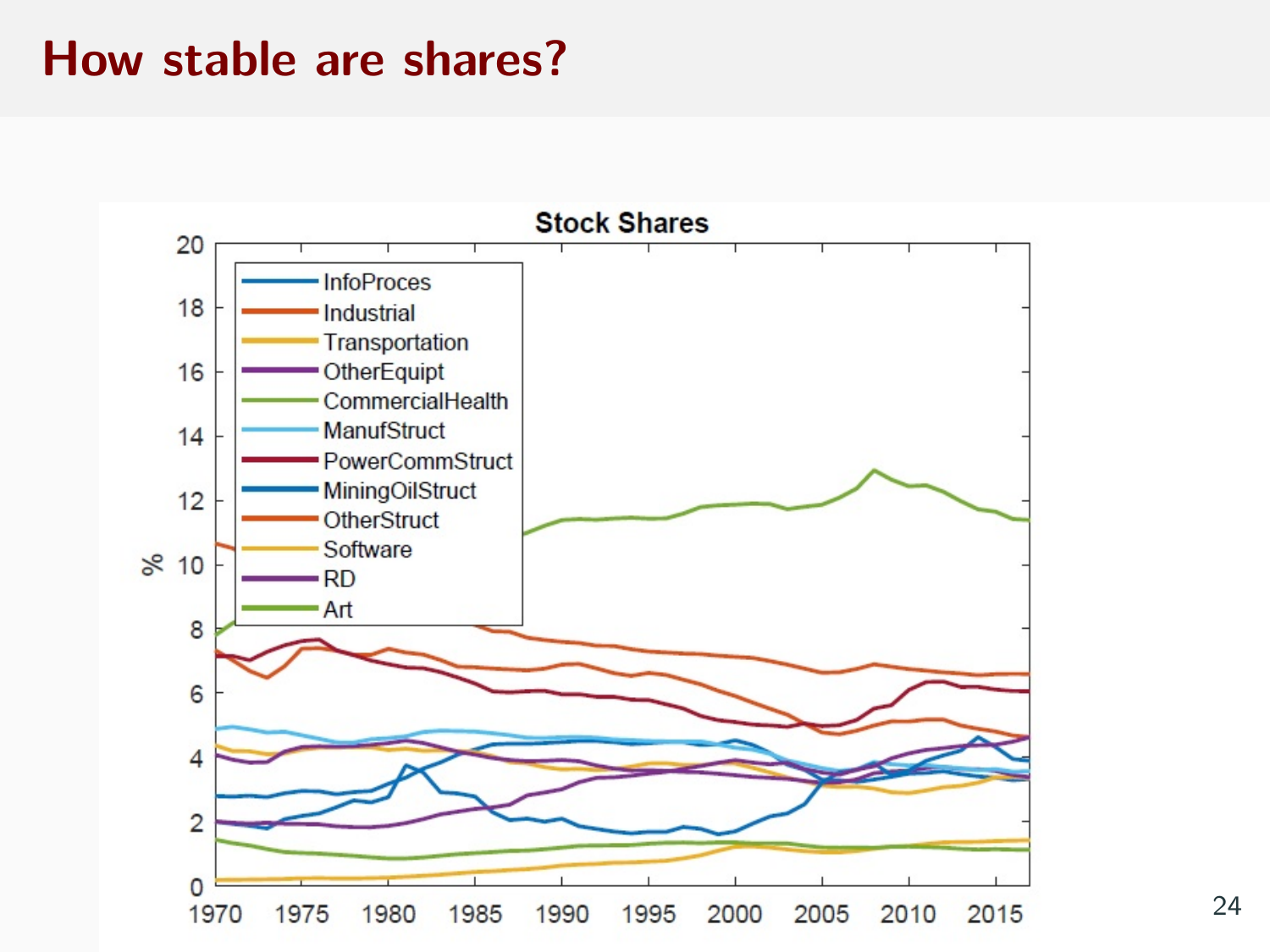#### How stable are shares?

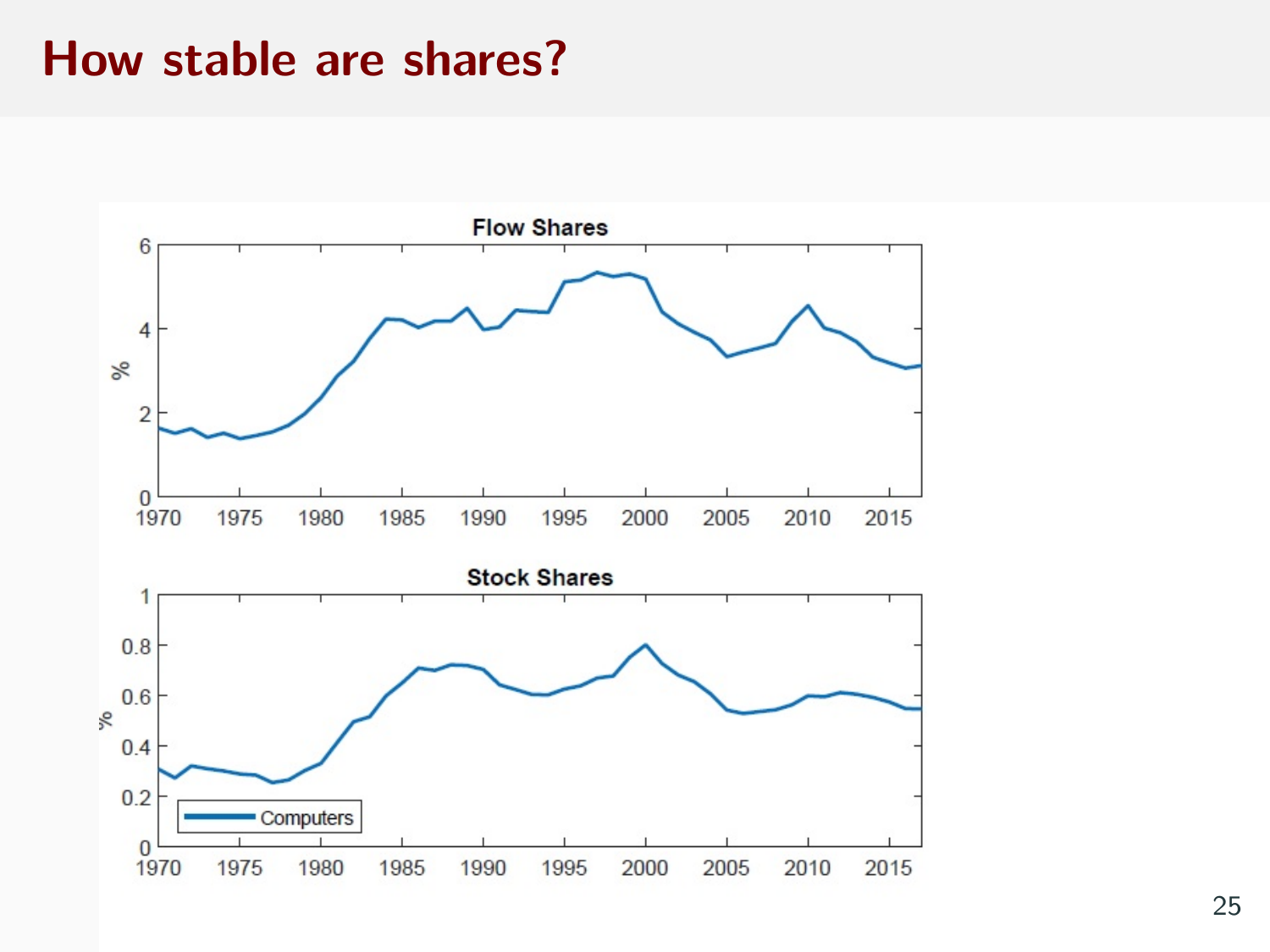# ISTC and the Big Ratios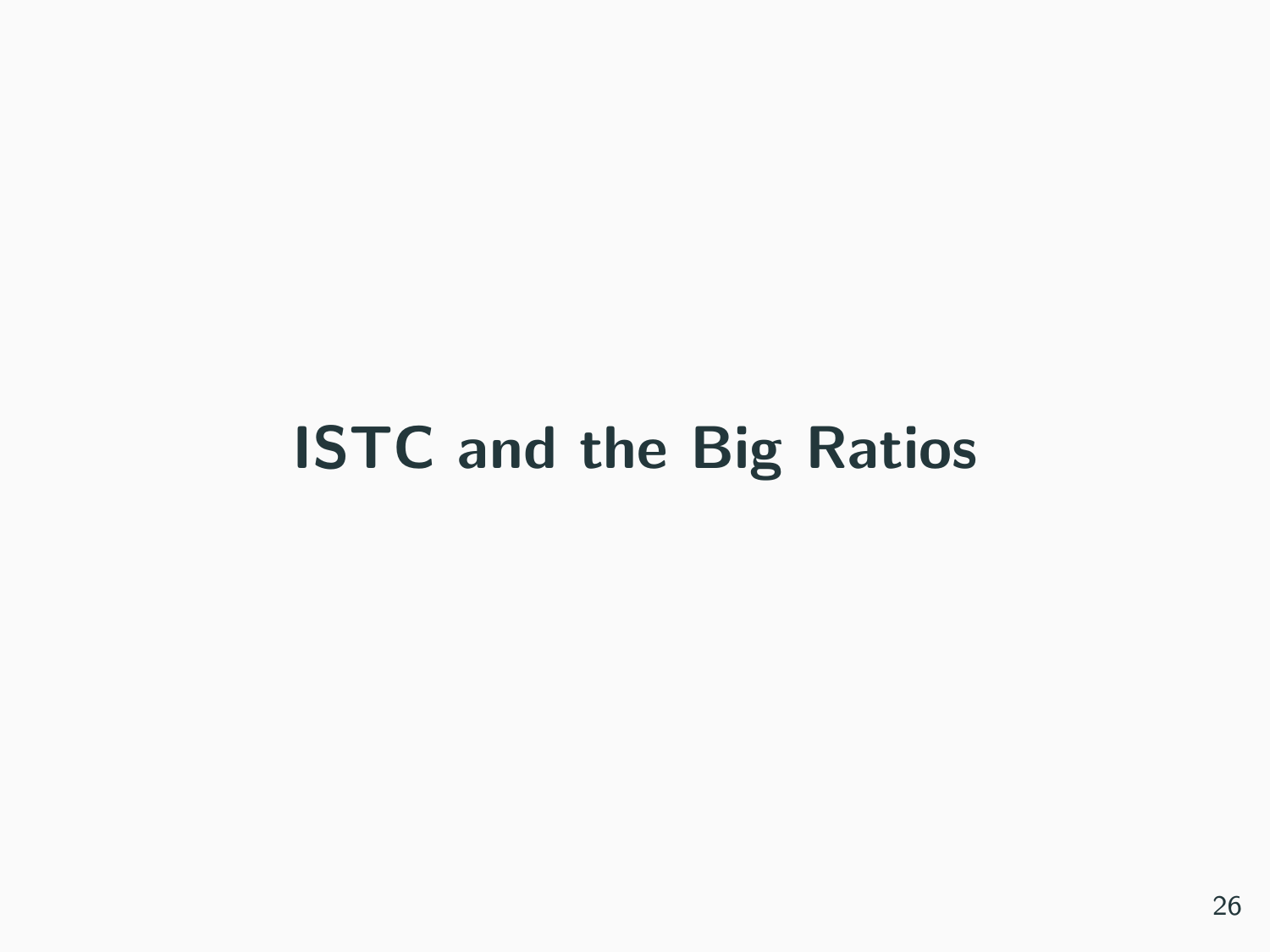# Aggregation

Result: along the BGP,

$$
\frac{1}{K} = g_Y + \delta^K - g_{p^K}
$$

$$
\frac{\Pi}{\sigma} = r + \delta^K - g_{\nu} g_{\nu}
$$

$$
\frac{\Pi}{K} = r + \delta^K - g_{p^K}
$$

$$
\frac{K}{Y} = \frac{\alpha_K}{r + \delta^K - g_{p^K}}
$$

where  $I, K, \Pi$  are the (current-cost nominal) aggregates:

$$
I=\sum p_iI_i, K=\sum p_iK_i, \Pi=\sum R_iK_i
$$

 $\implies$  To calibrate one-capital model, use **stock-weighted** 27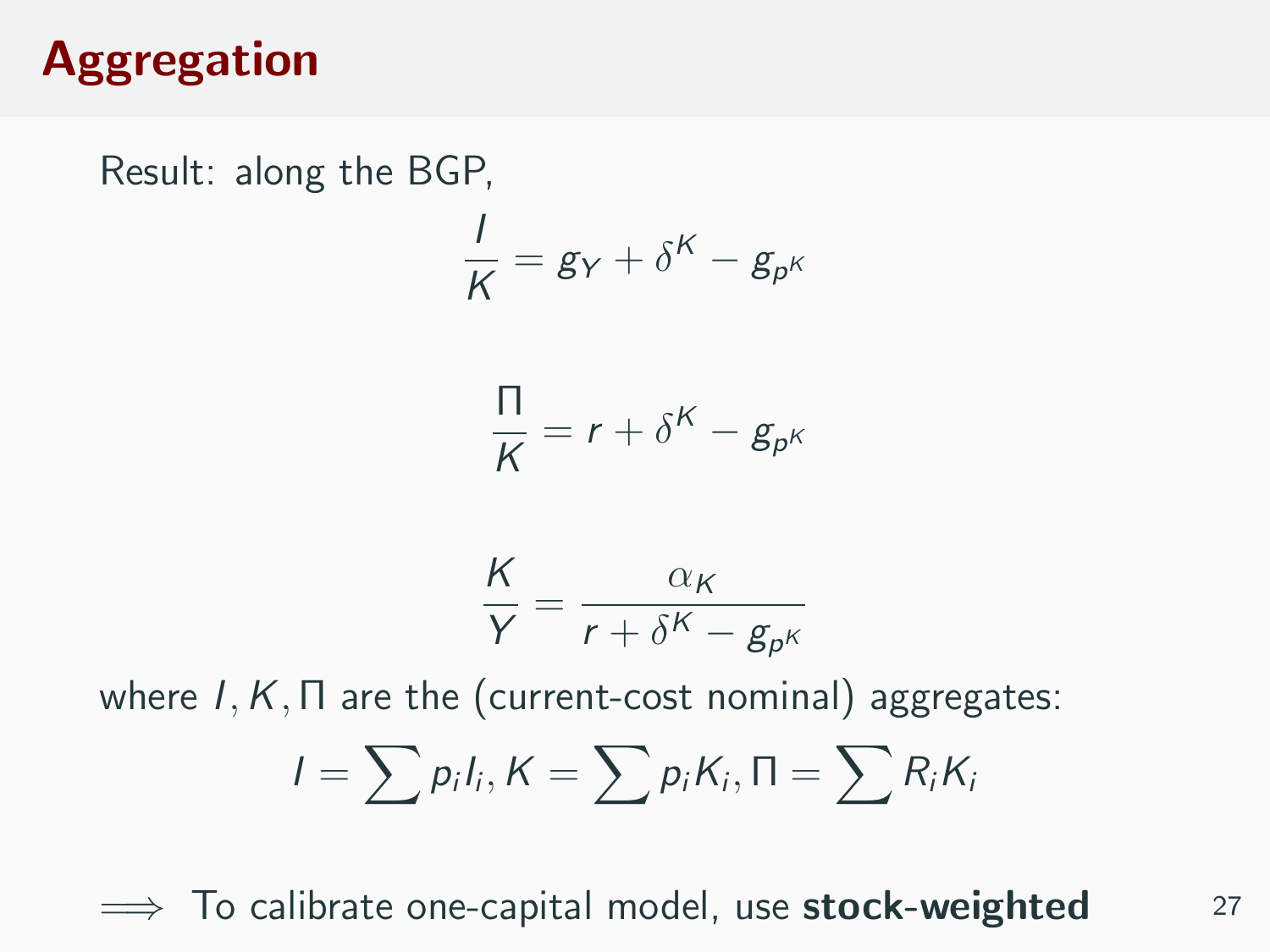### Application: the decline of investment

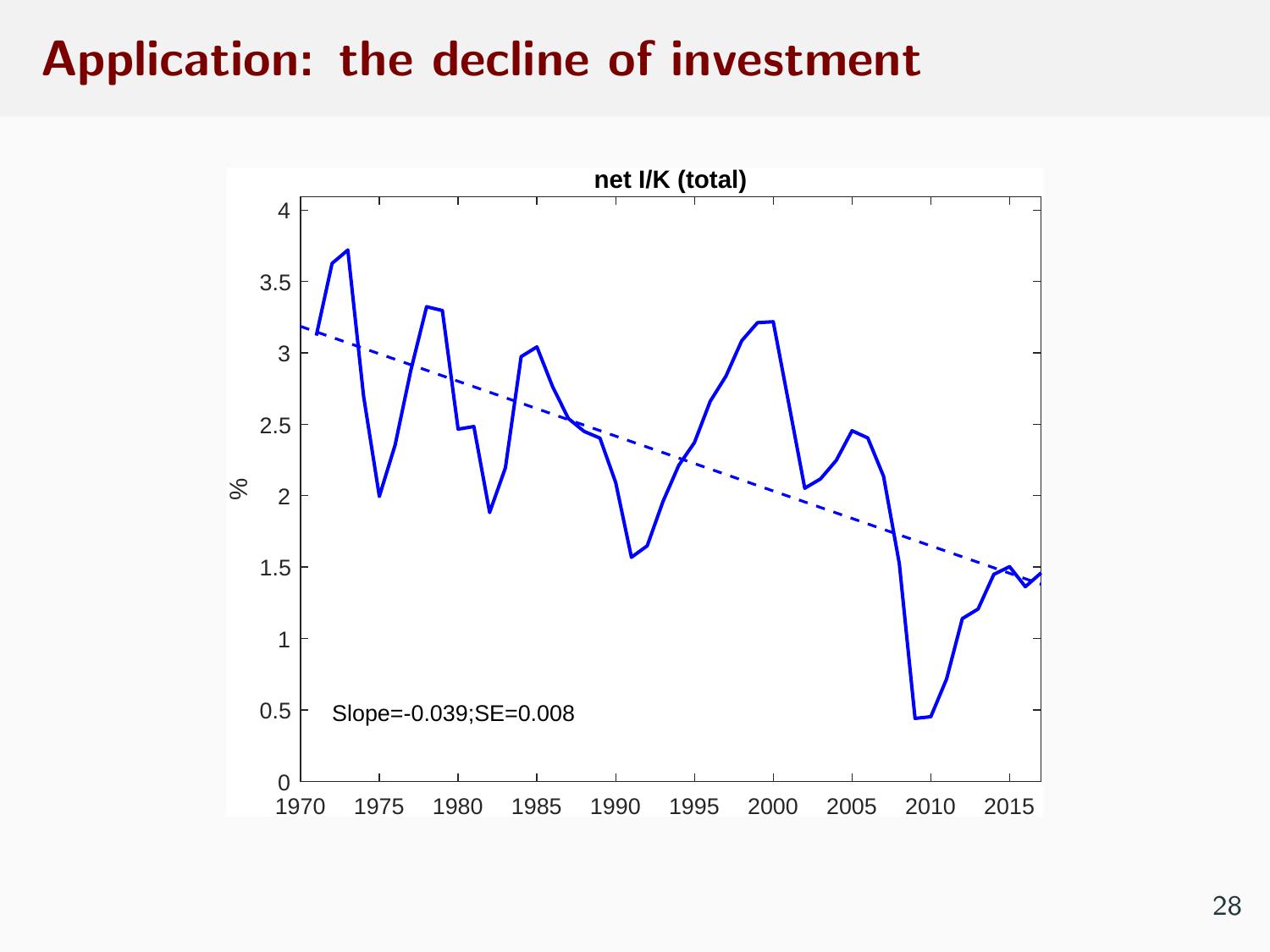### Application: the decline of investment

$$
\frac{1}{K} - \delta^K = g_Y - g_{p^K}
$$

|                          |         | Net I/K Contrib $g_v$ | Contrib $g_{\rho k}$ | <b>Residual</b> |
|--------------------------|---------|-----------------------|----------------------|-----------------|
| 1990-2004                | 2.39    | 2.51                  | $-0.21$              | 0.10            |
| 2003-2017                | 1.51    | 1.58                  | $-0.37$              | 0.30            |
| Change                   | $-0.89$ | $-0.93$               | $-0.16$              | 0.20            |
| Change If use PI   -0.89 |         | $-0.93$               | $-0.69$              | 0.74            |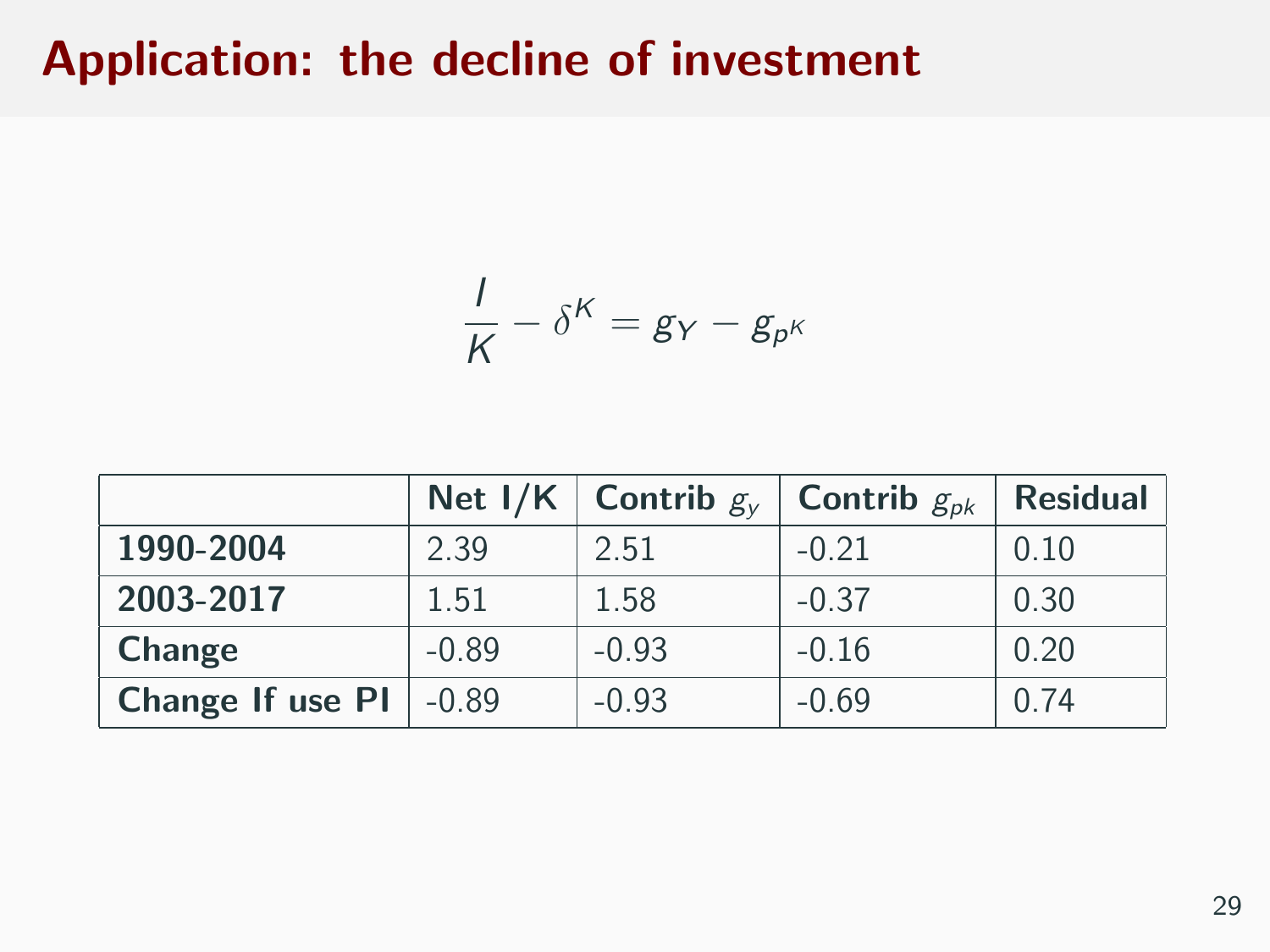# ISTC and Business Cycles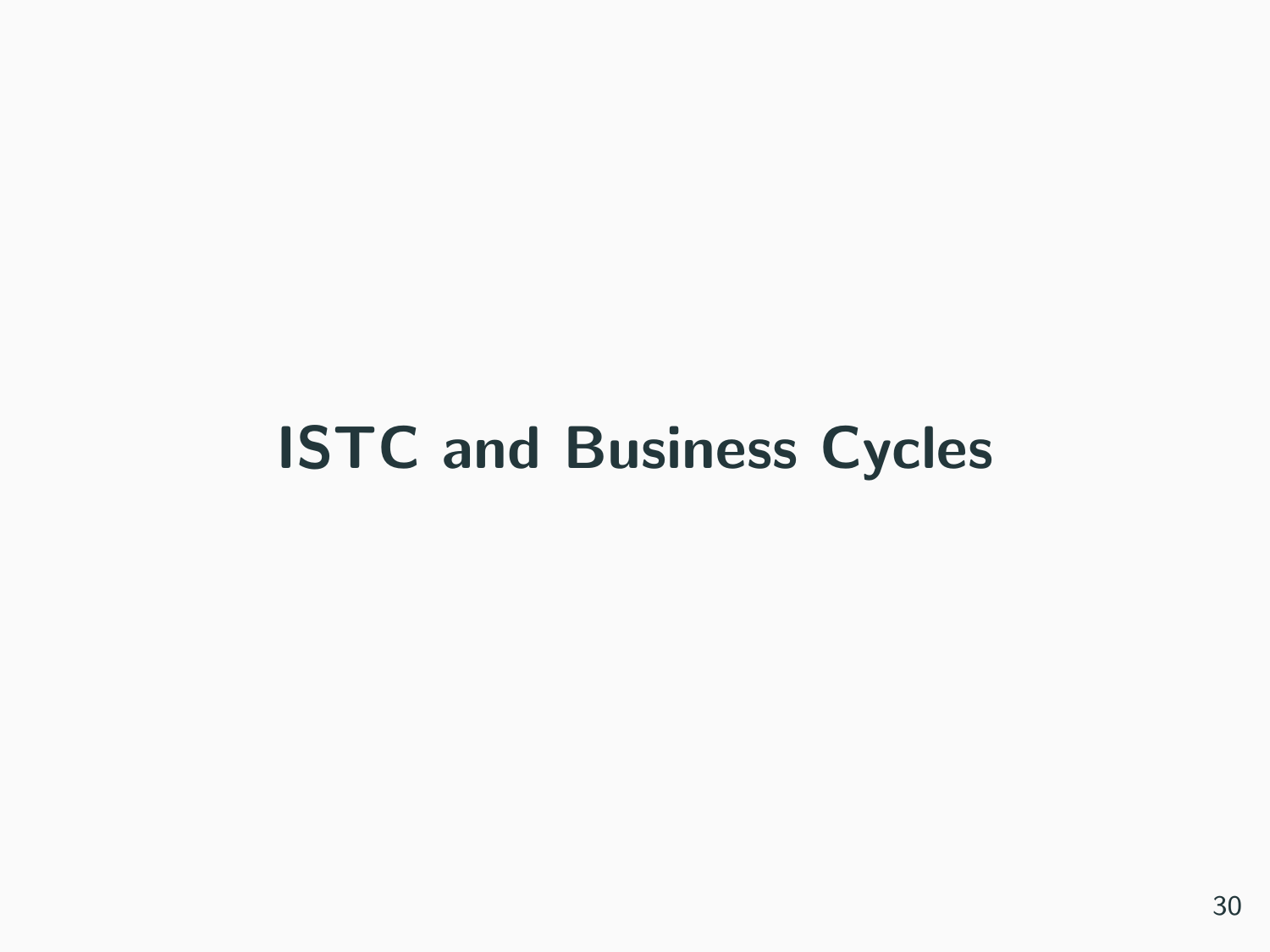# Transitional Dynamics (w elastic labor)

$$
\max_{C_t, l_{it}, K_{it}} U = \int_0^\infty e^{-\rho t} \frac{C_t^{1-\sigma}}{1-\sigma} v(L_t) dt
$$
  
s.t. :  

$$
\dot{K}_{it} = I_{it} - \delta_i K_{it}, i = 1, ..., N
$$
  

$$
Y_t = C_t + \sum_{i=1}^N P_{it} I_{it}
$$
  

$$
Y_t = A_t L_t^{\alpha_t} K_{1t}^{\alpha_{K_1}}... K_{nt}^{\alpha_{K_n}}
$$

for given  $(\mathcal{K}_{i0})_{i=1,...,N}$ , and  $(\mathcal{A}_t,(\mathcal{P}_{it})_{i=1,...,N})_{t\geq 0}$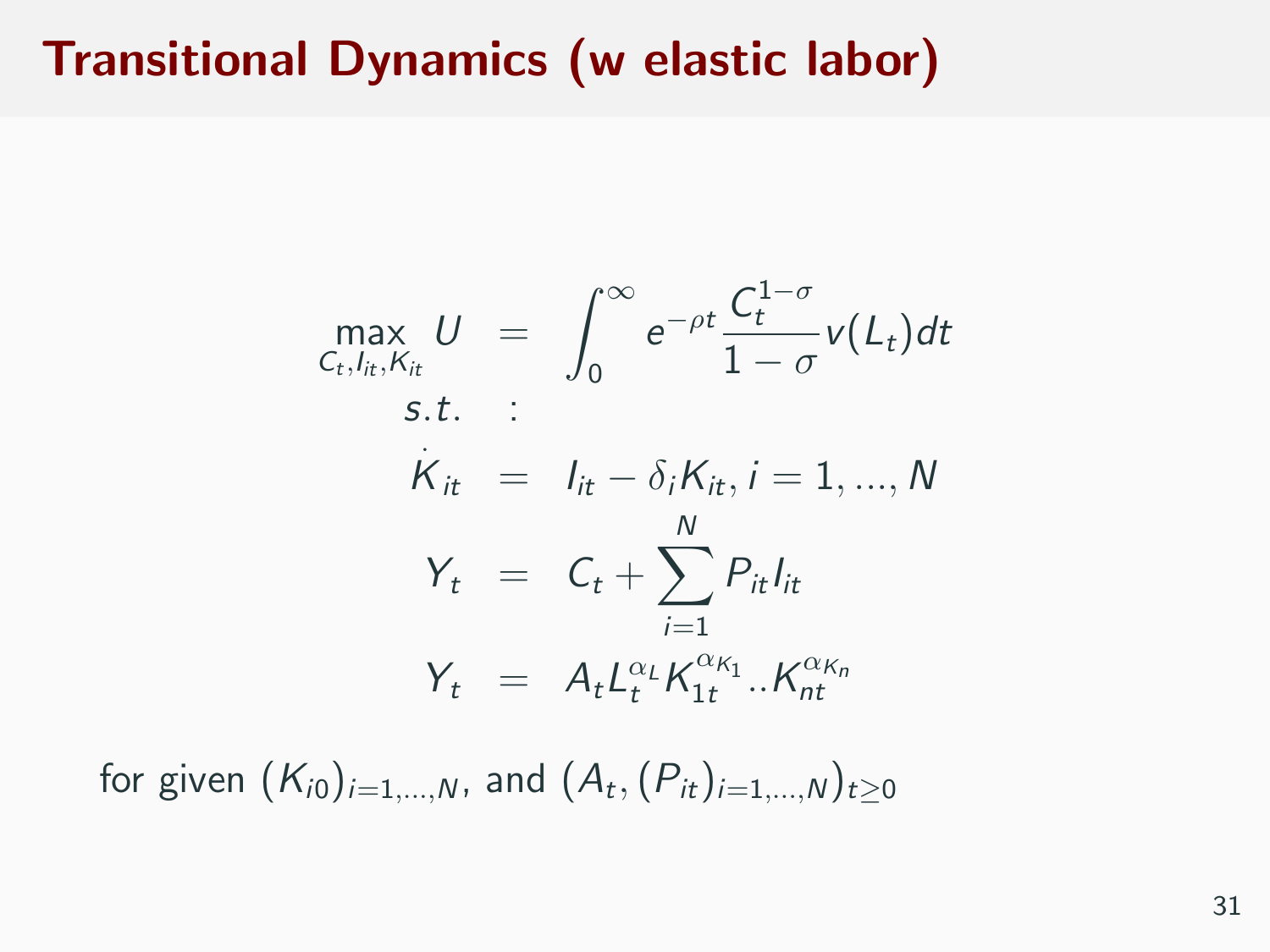# Proposition

Consider a "MIT shock" to the level of investment prices  $P_{i0}$ : Before  $t = 0$ , agents expect that

$$
P_{it}=P_{i0}e^{g_i t},
$$

but after  $t = 0$  they expect

$$
P_{it}=P'_{i0}e^{g_i t}.
$$

Then, for small changes in prices, the full dynamics of aggregates  $(Y_t, \mathcal{L}_t, \mathcal{C}_t, I_t)_{t\geq 0}$  (in deviation from BGP) depend only on:

$$
\xi = s_l g_{p_l} + (1-s_l) g_{p_K},
$$

where  $s_l$  is the aggregate investment share of GDP, and  $g_{\rho_l}$ and  $g_{\rho\kappa}$  are the flow-weighted and stock-weighted changes in prices. 32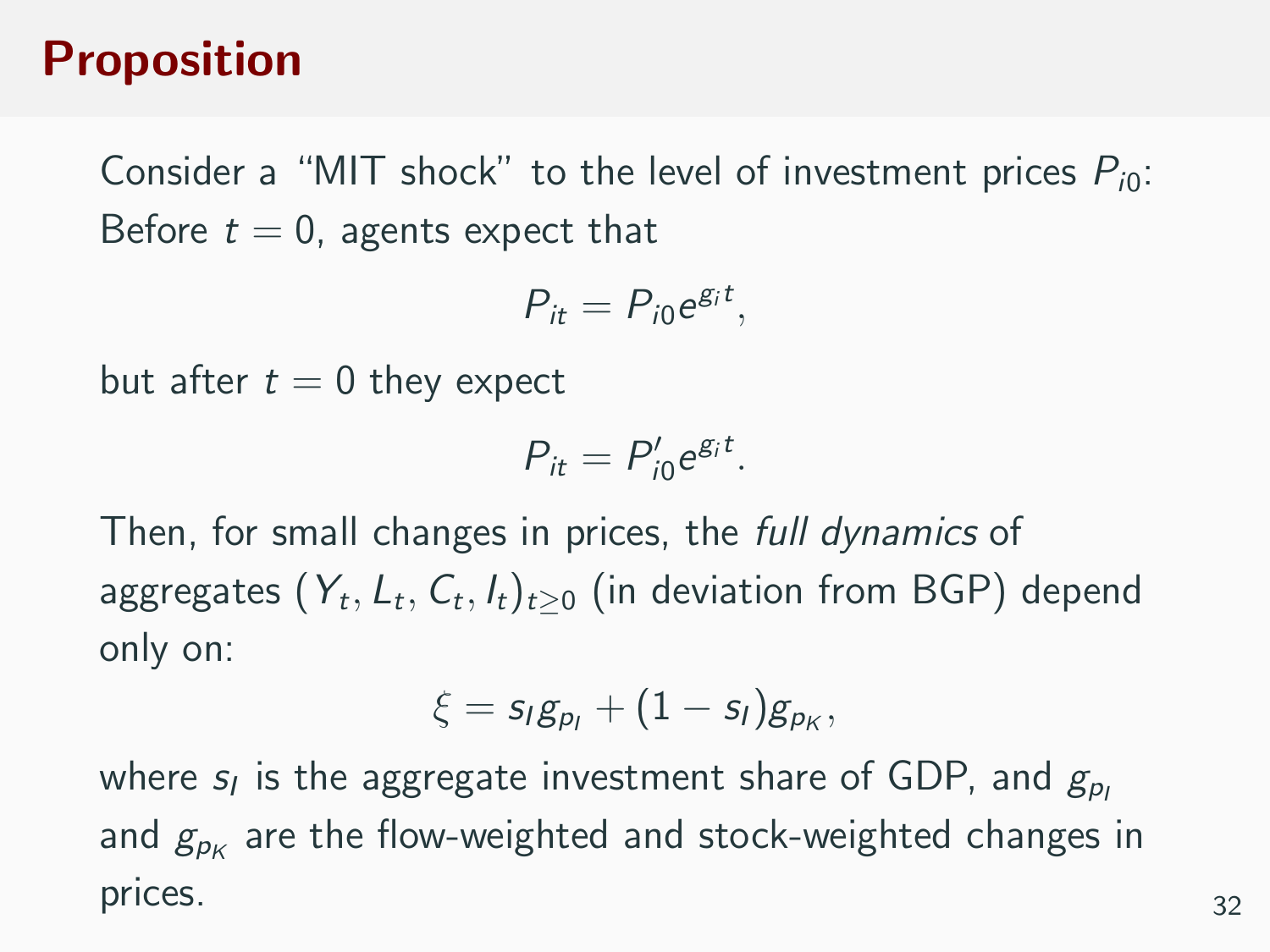Run Fisher-style VAR:

- 3 variables: dlog(Invt Price), dlog( $Y/L$ ), log( $L/Pop$ ),
- Long-run restrictions to identify ISTC shock, TFP shock,
- quarterly data, 4 lags, 1982IV-2019IV,
- 14 categories of goods (e.g. info processing),
- Compare I-w and Shock-w.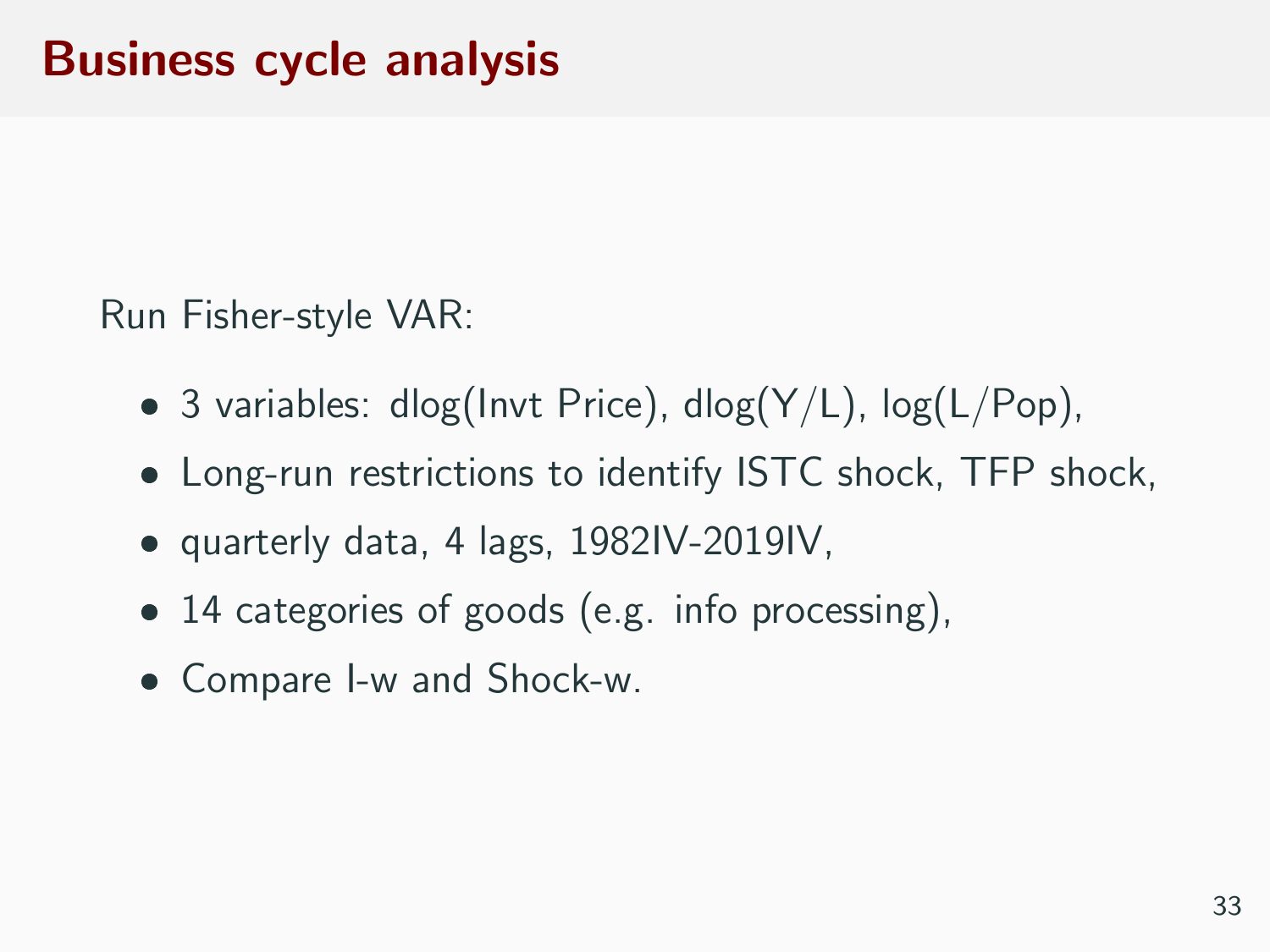# Price indices

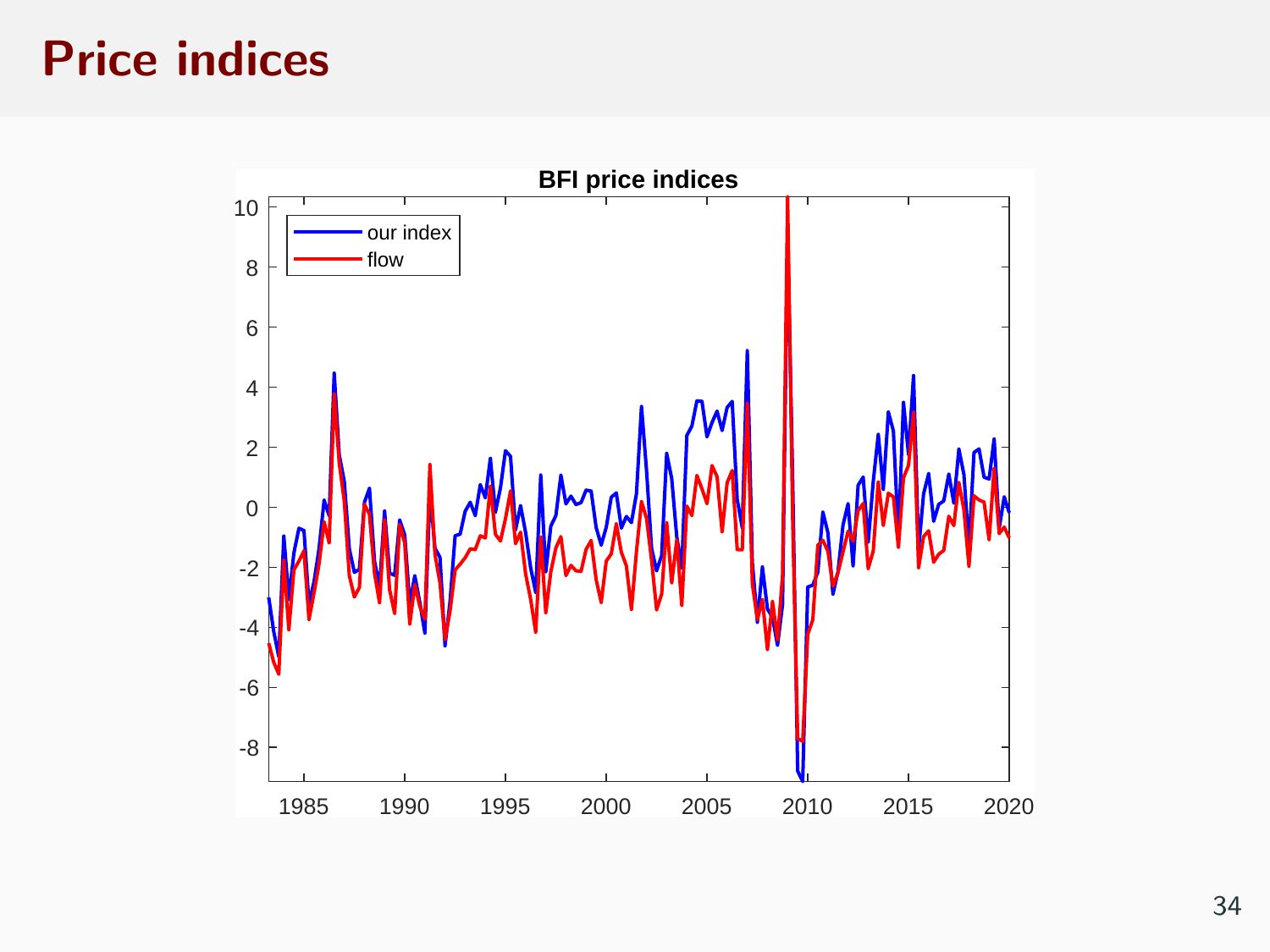# VAR comparison

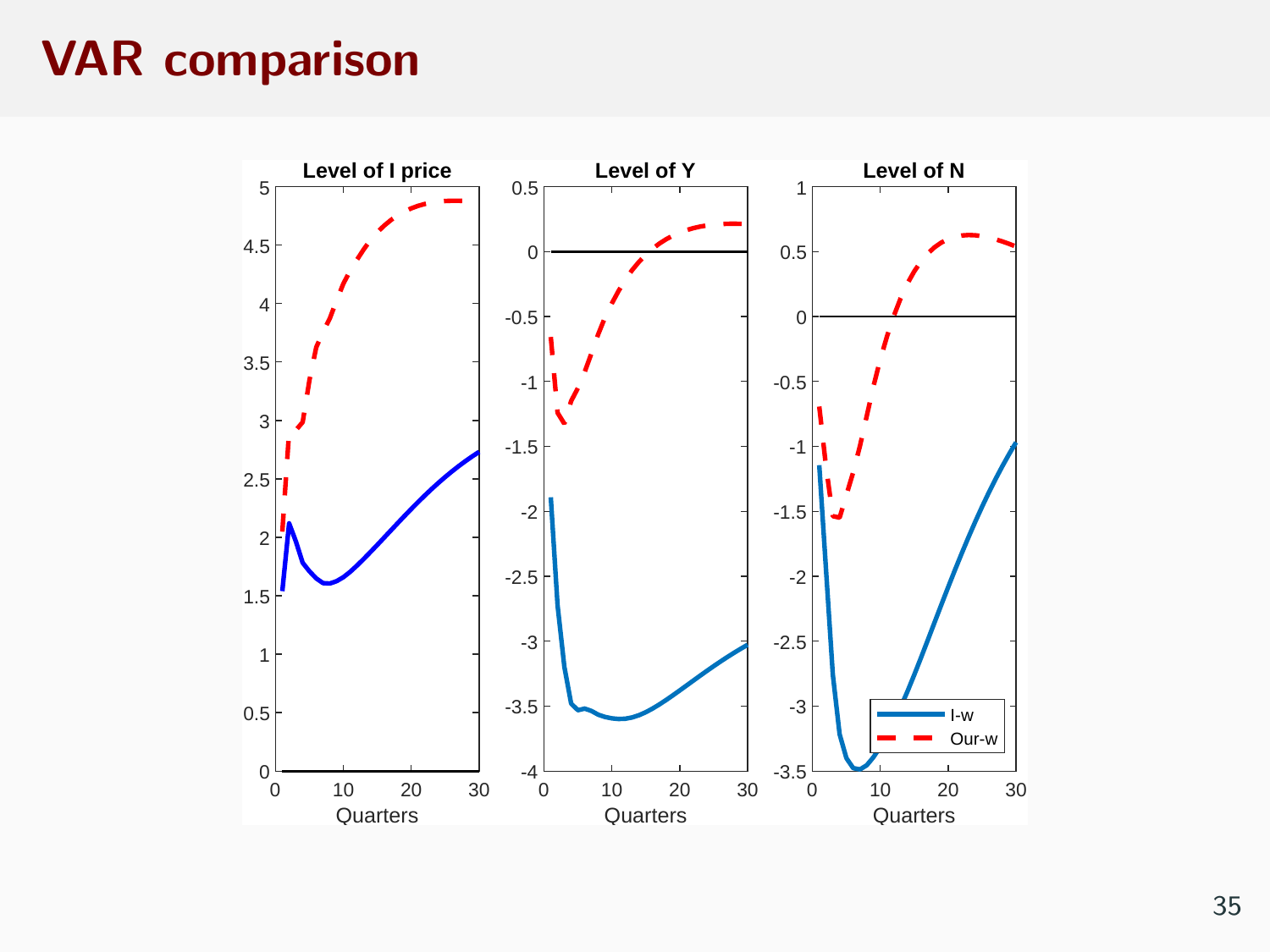# Variance Decomposition BFI

Share of variance of hours due to ISTC / TFP / demand

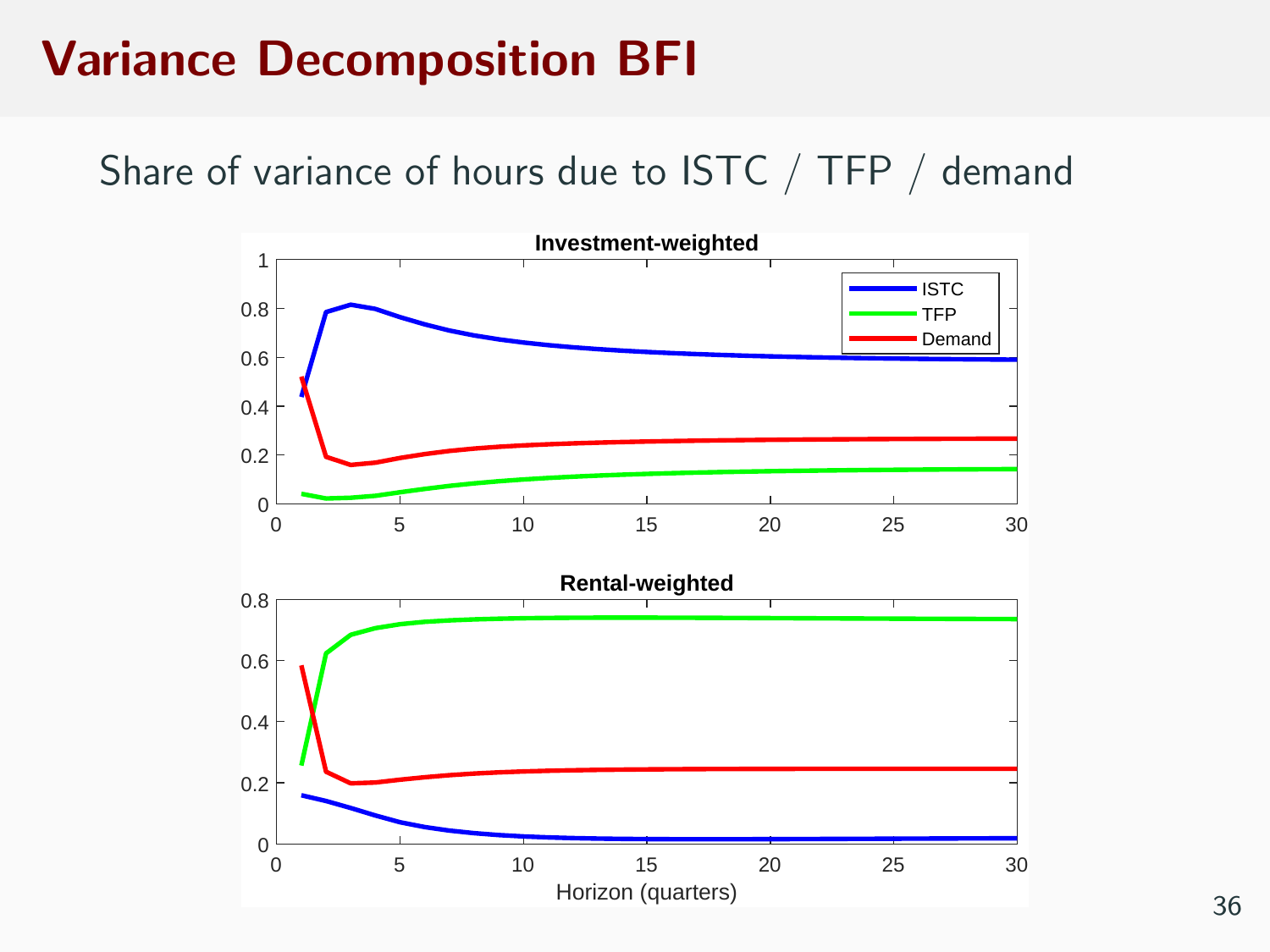# ISTC and the Labor share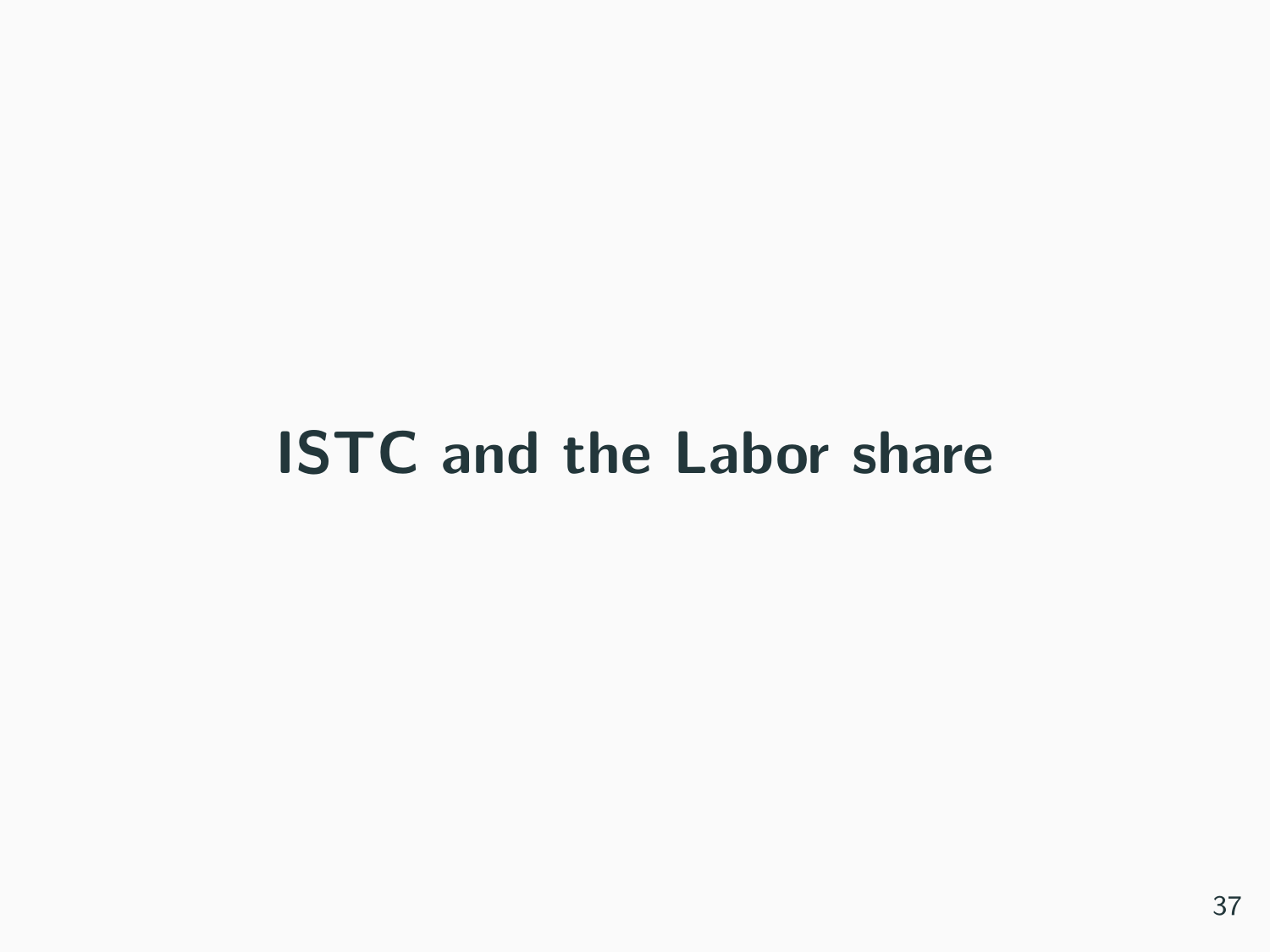#### Labor Share

- If EOS K/L  $\sigma \neq 1$ , chg invt prices affect labor share
- Model extension:

$$
Y = (b_K K^{\frac{\sigma-1}{\sigma}} + b_L L^{\frac{\sigma-1}{\sigma}})^{\frac{\sigma}{\sigma-1}}
$$

$$
K = K_1^{\gamma_{K_1}} ... K_n^{\gamma_{K_n}}
$$

- Note: nonstationary shares if ISTC
- Consider a permanent small shock to vector  $P_{i0}$ .
- Then change in gross labor share is:

$$
(\sigma-1)\alpha_K\widehat{p}^R
$$

 $\implies$  Relevant price for labor share is **R-weighted**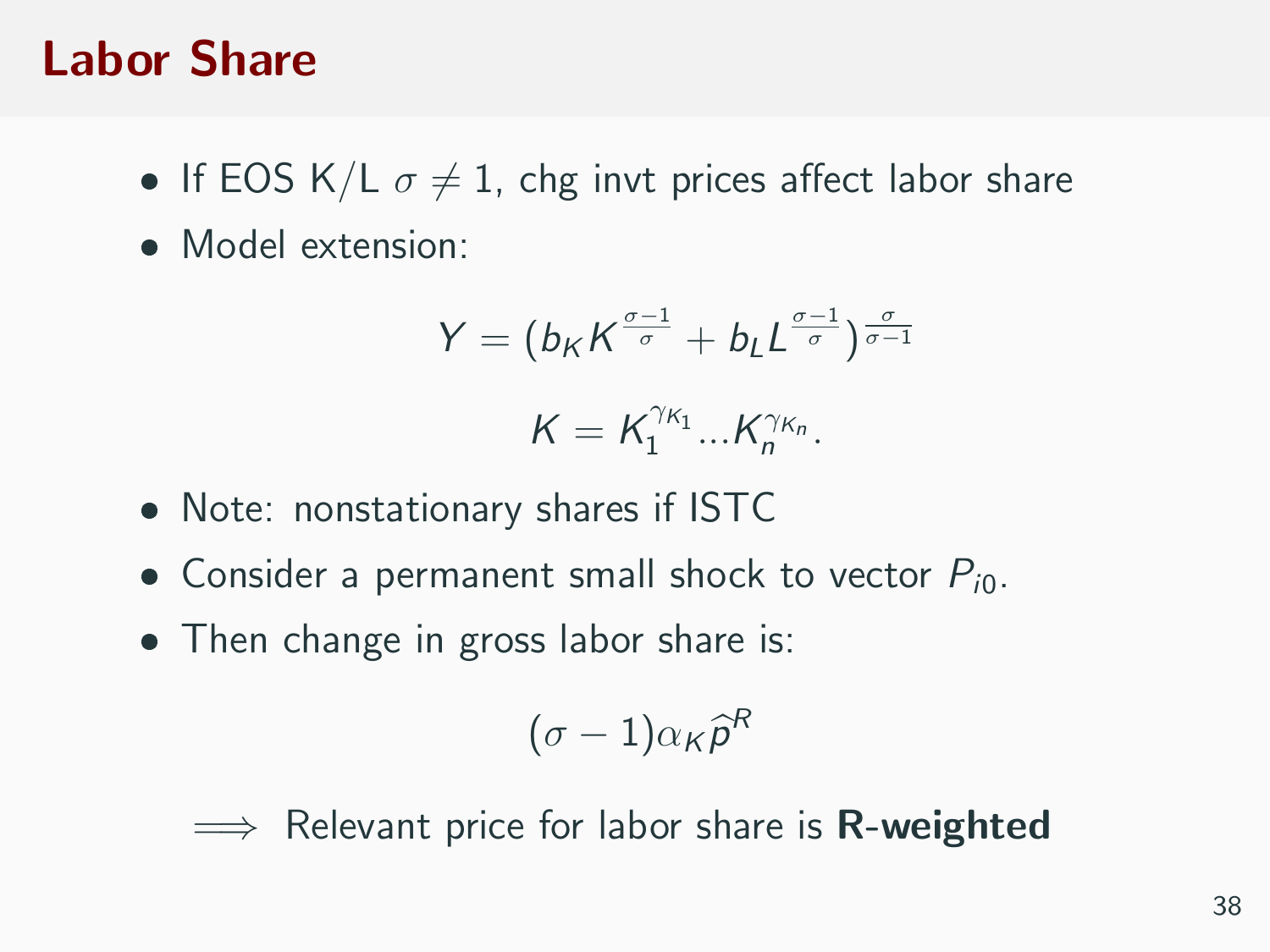Implied change in labor share since 1970 given observed prices changes and assumed EOS:

|                 | Iw      | Rw      |  |
|-----------------|---------|---------|--|
| $\sigma = 1.5$  | $-0.17$ | $-0.07$ |  |
| $\sigma = 1.25$ | $-0.09$ | $-0.03$ |  |
| $\sigma = 0.75$ | 0.09    | 0.03    |  |
| $\sigma = 0.5$  | 0.17    | 0.07    |  |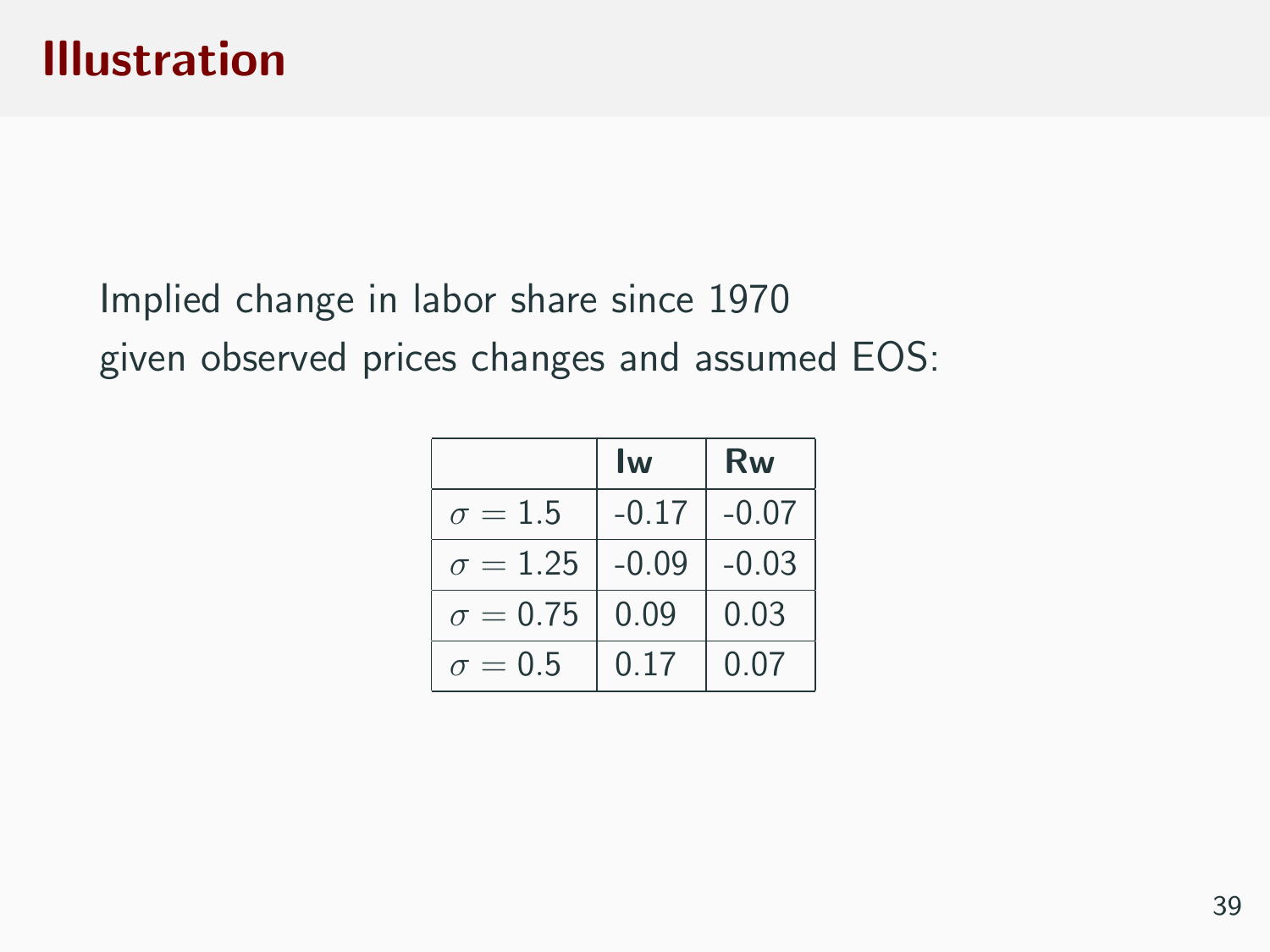# **ISTC** and the decline of  $r^*$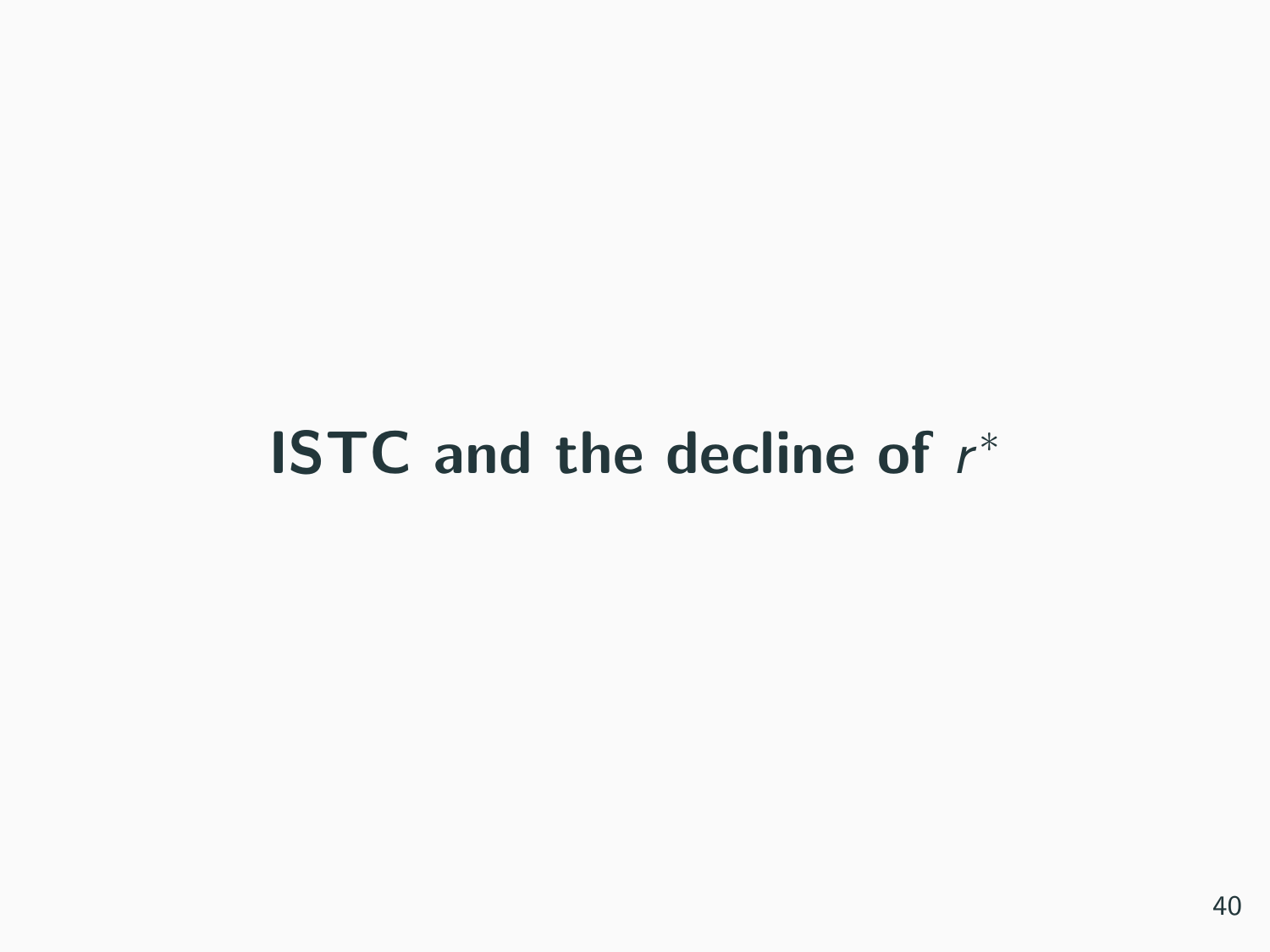# Decline of  $r^*$

- Lower investment price may reduce eqm interest rate by reducing required invt ( e.g. Summers, Sajedi and Thwaites )
- "Lower demand for savings"
- Model extension: upward-sloping savings  $W_t L_t S(r_t)$ 
	- e.g., OLG or Aiyagari
	- Otherwise, r <sup>∗</sup> pined down by preferences
- Equilibrium in asset market:

$$
\sum_{i=1}^n p_{it} K_{it} = W_t L_t S(r_t)
$$

- **Consider a permanent small shock to vector**  $p_{i0}$ **.**
- Then change in  $r^*$  is  $\zeta \hat{\rho}^R$
- Correct aggregation for  $r^*$  is R-weighted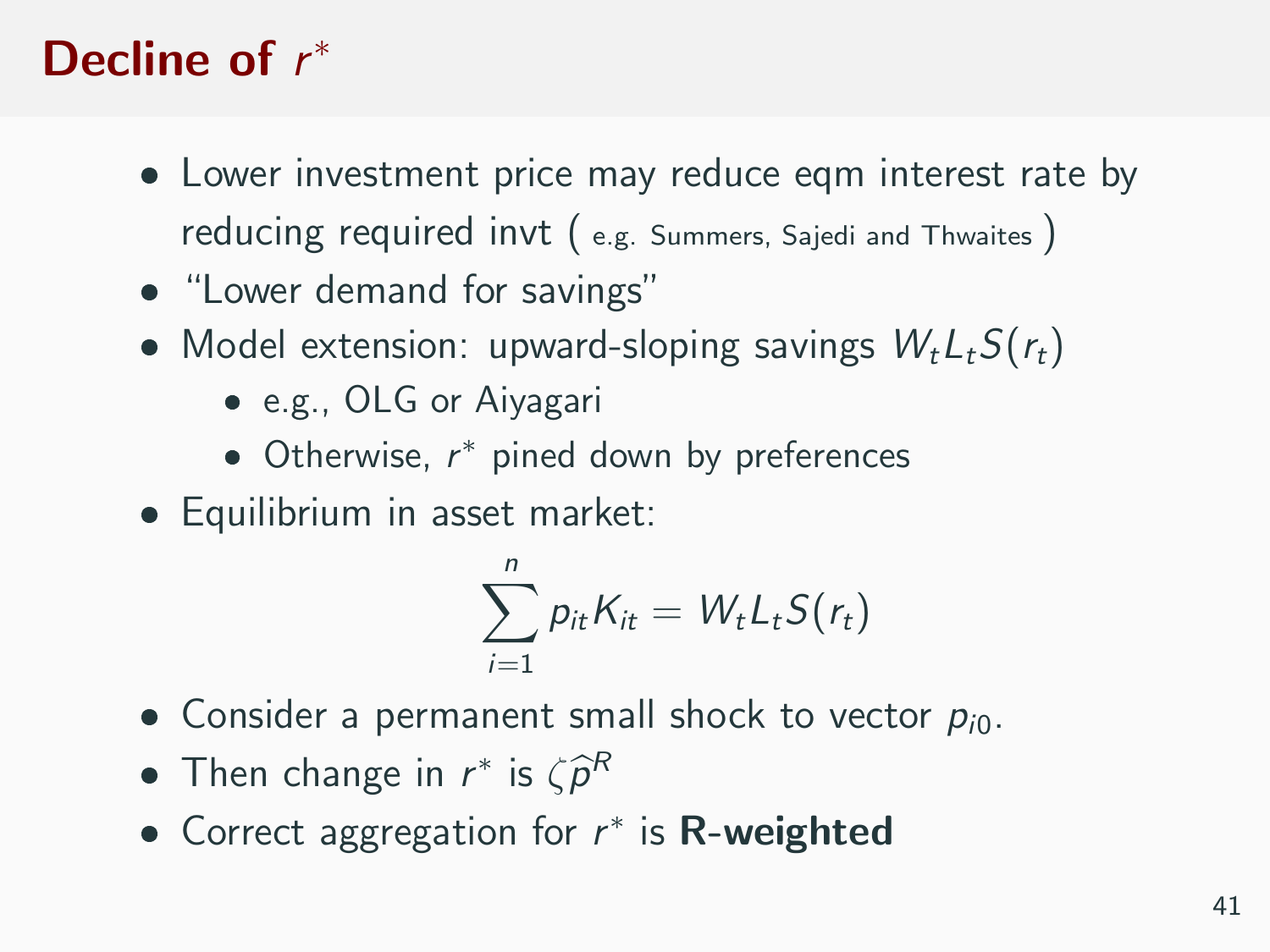Implied change in interest rate since 1990 given observed prices changes and assumed elasticity:

|            | Iw      | Rw      |  |
|------------|---------|---------|--|
|            | $-0.14$ | $-0.06$ |  |
| $\cdot$ .2 | $-0.27$ | $-0.11$ |  |
| .3         | $-0.41$ | $-0.17$ |  |
| .5         | $-0.68$ | $-0.28$ |  |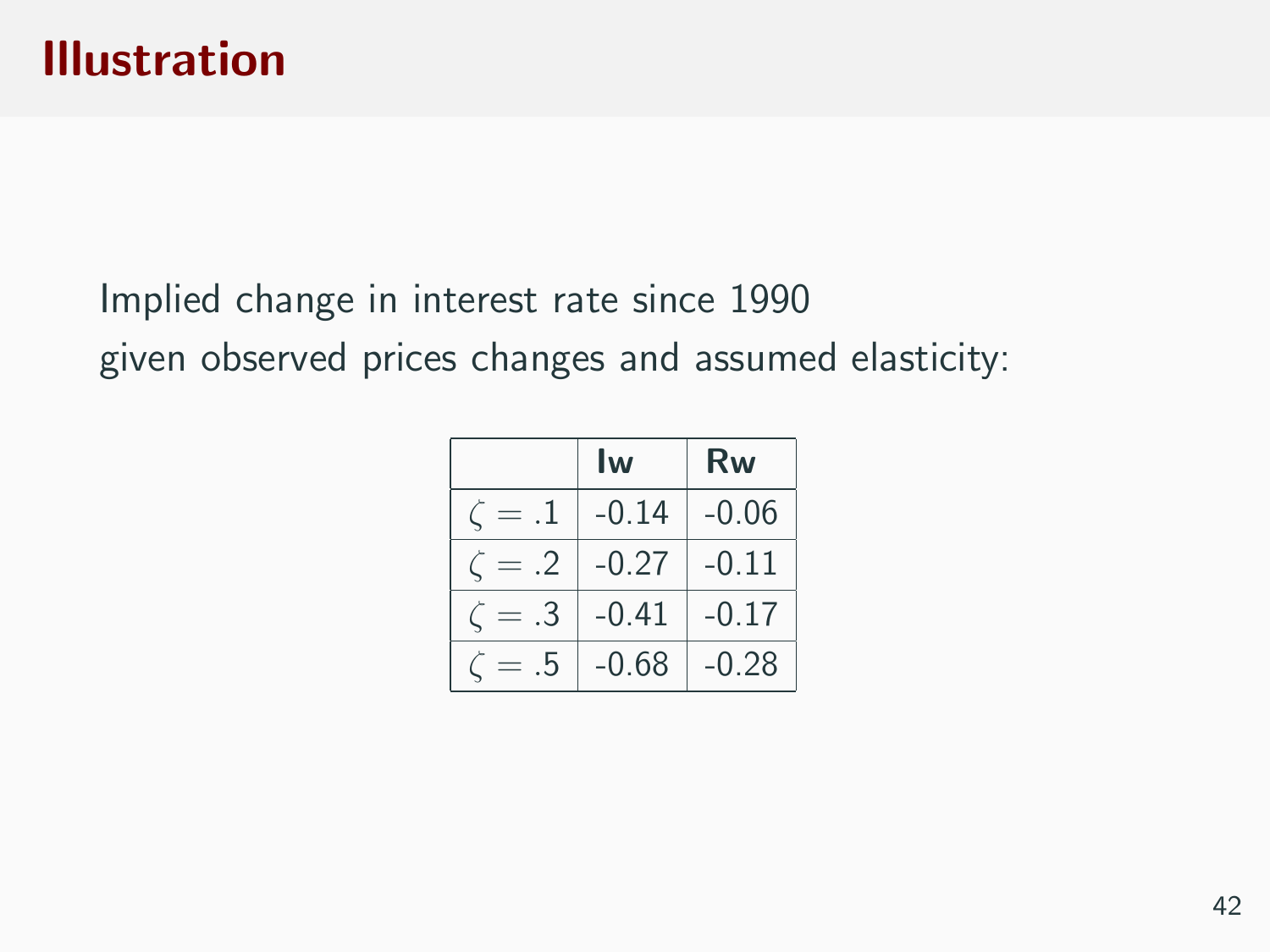# **Conclusion**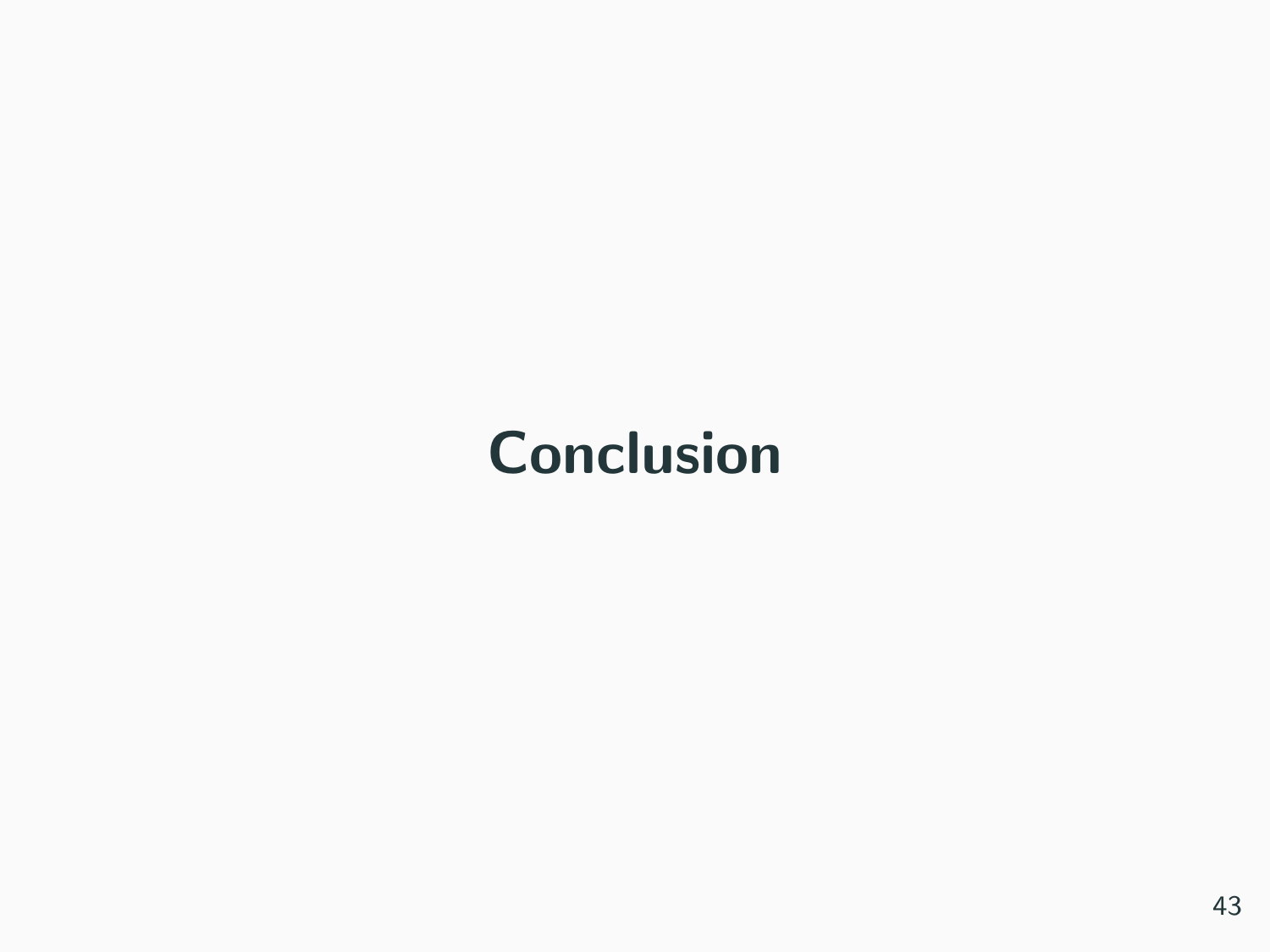# Conclusion

- Methodology: appropriate aggregation depends on question at hand! I-w, K-w, R-w, Shock-w ...
- Simple calculations illustrate this can matter
- In progress: relax some simplifying assumptions (BGP, perfect competition, Cobb-Douglas, ...)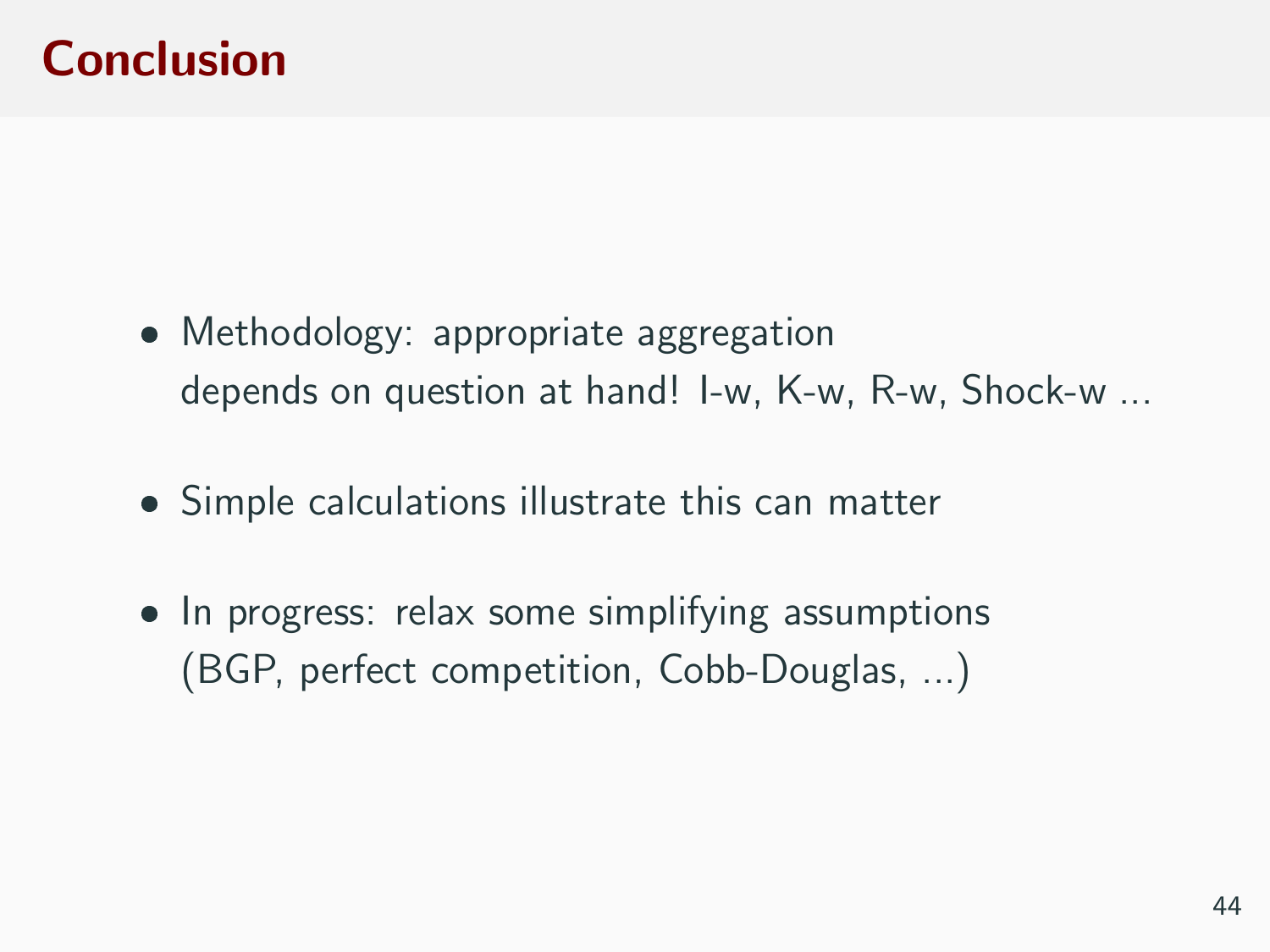# Backup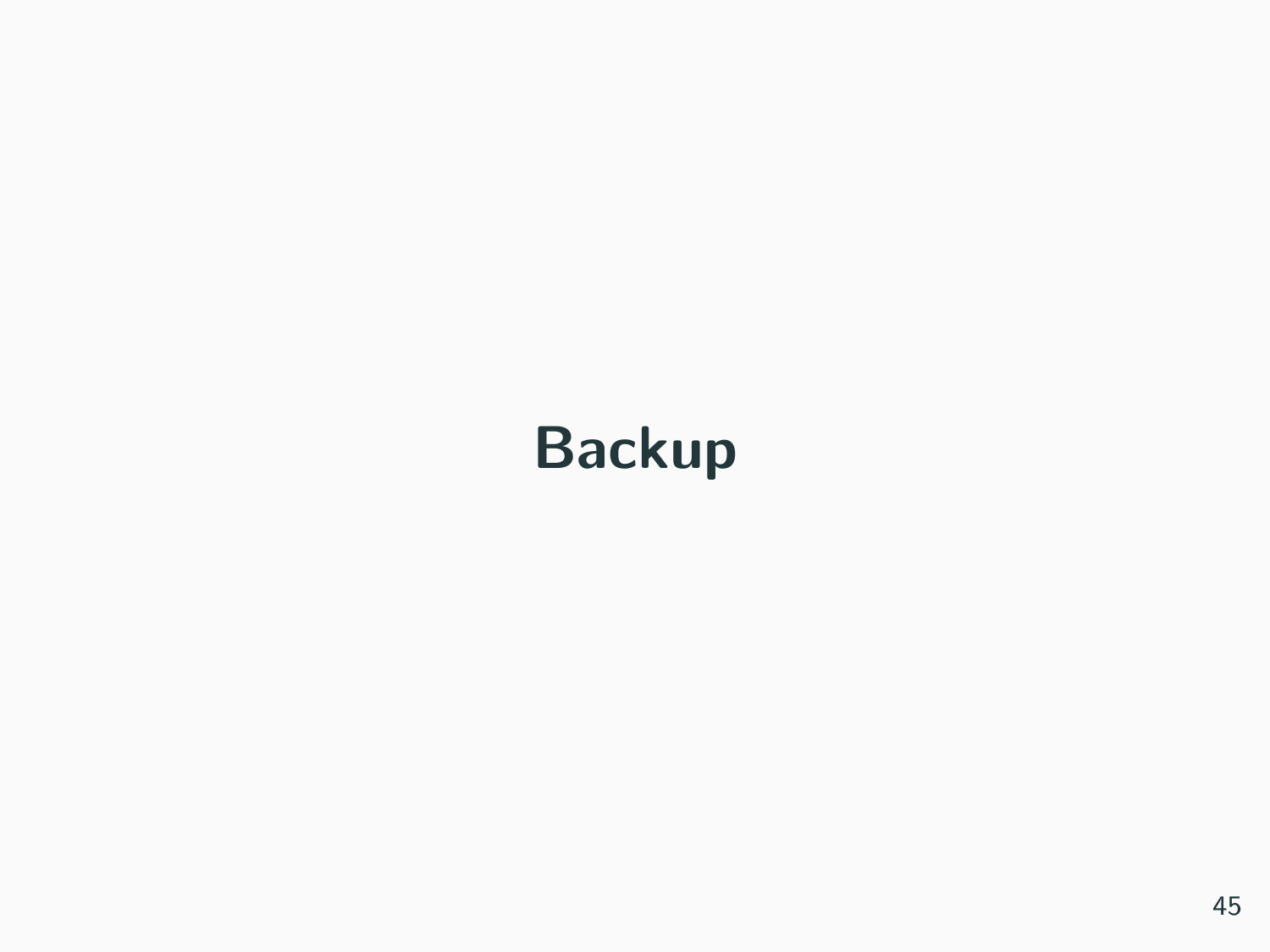#### Rolling windows: Price Growth

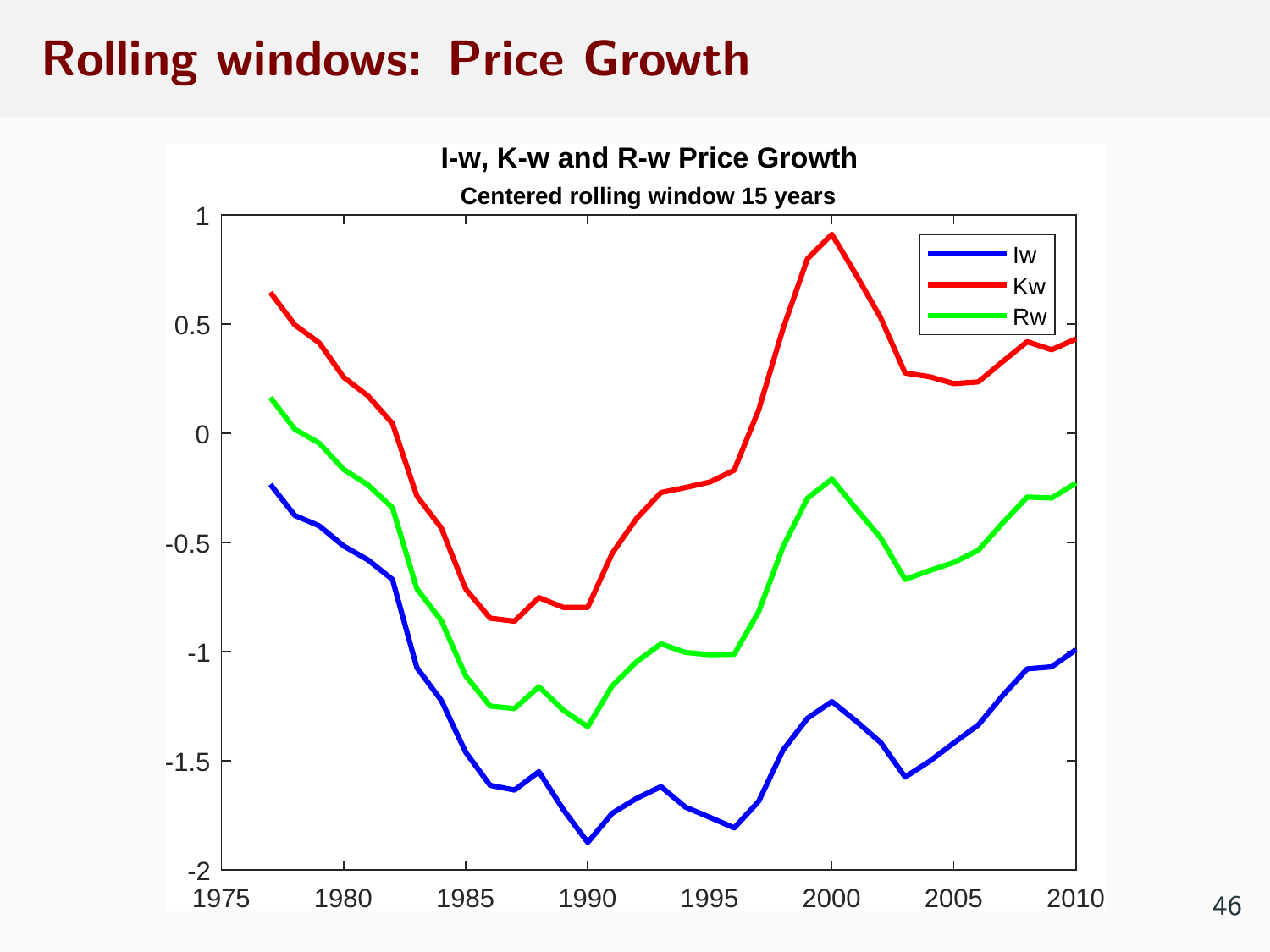# Contributions to Equipment Deflator

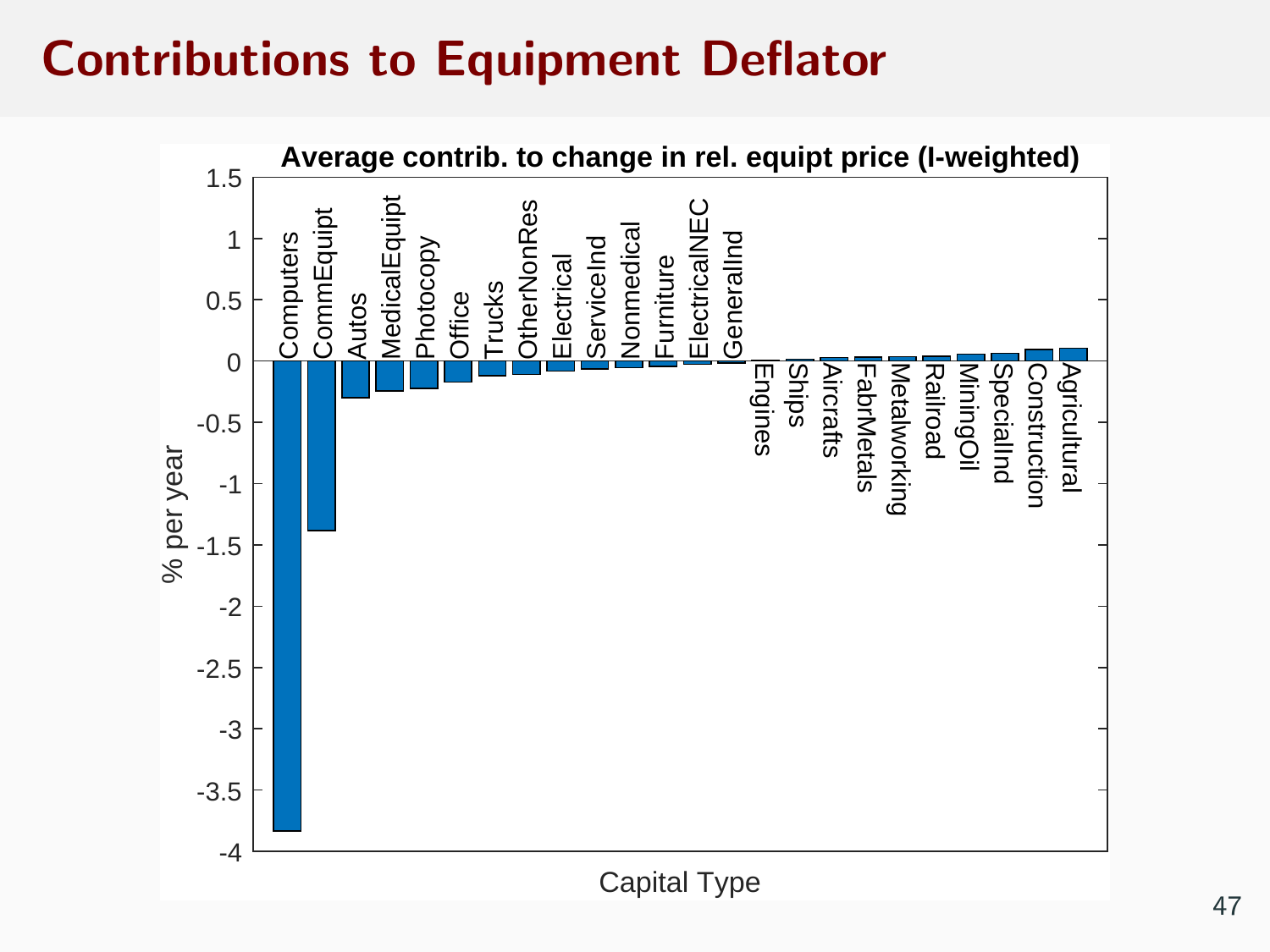#### Contributions to Investment Deflator

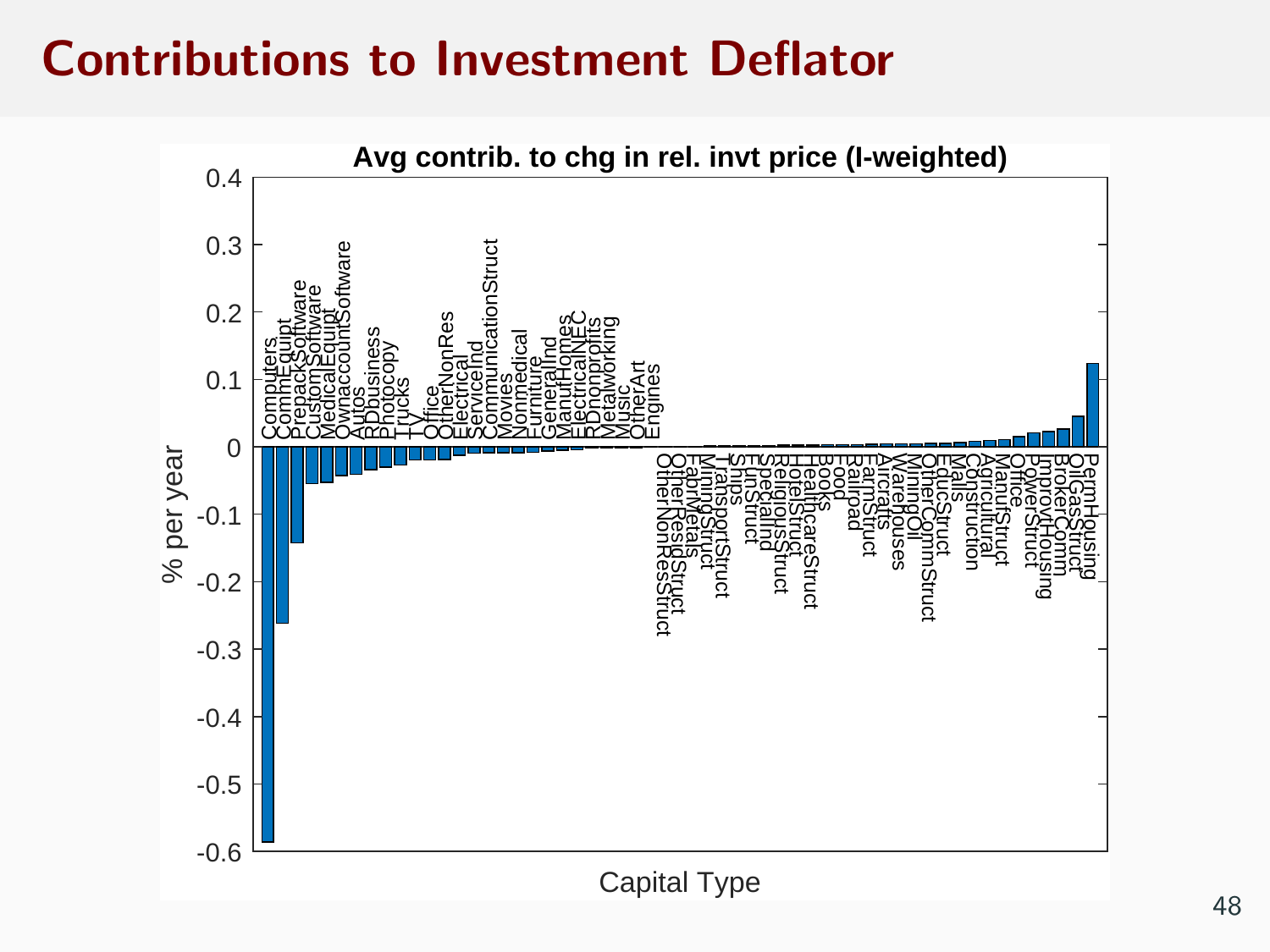# Comparison with BLS

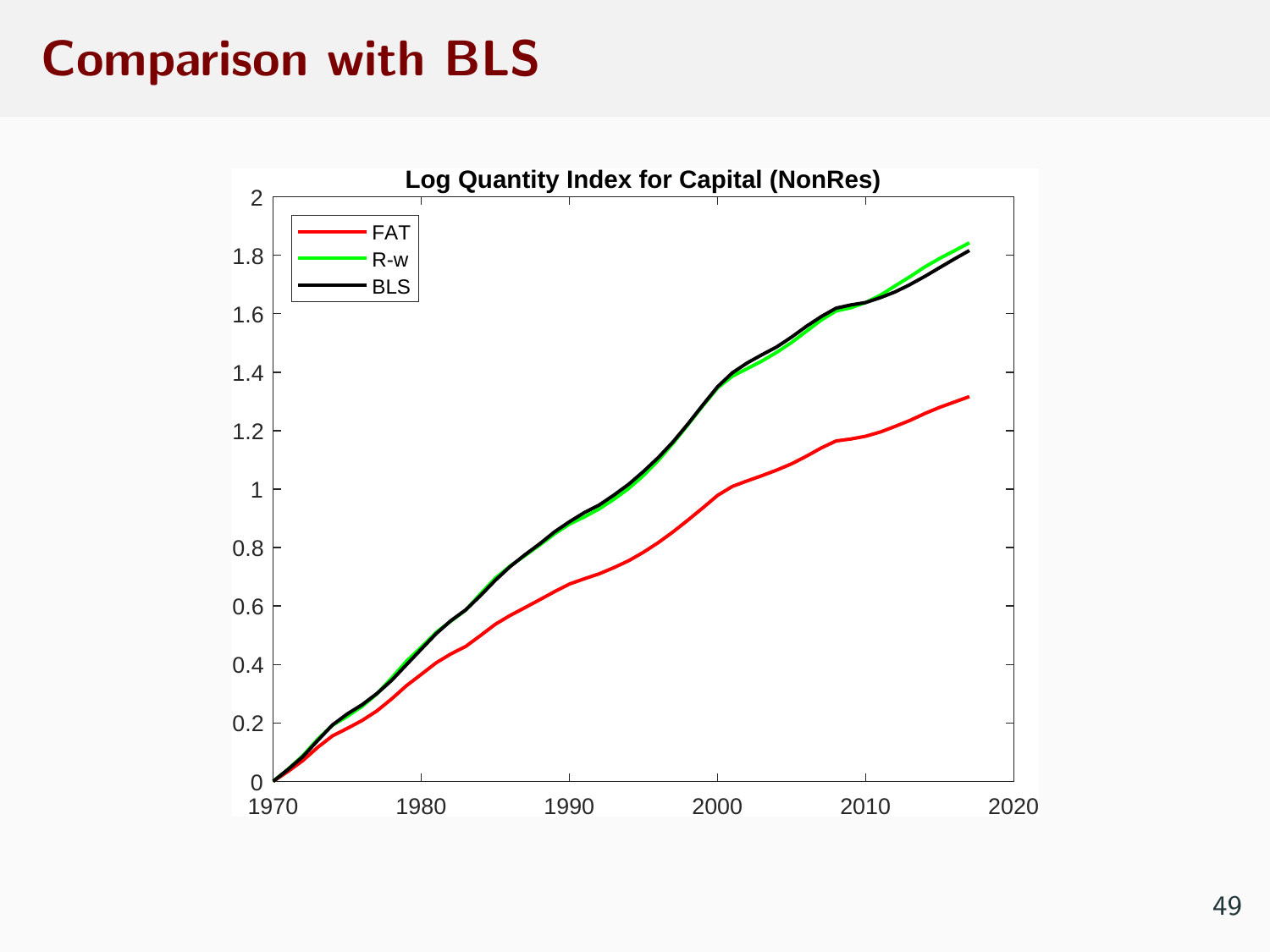#### Comparison with BLS

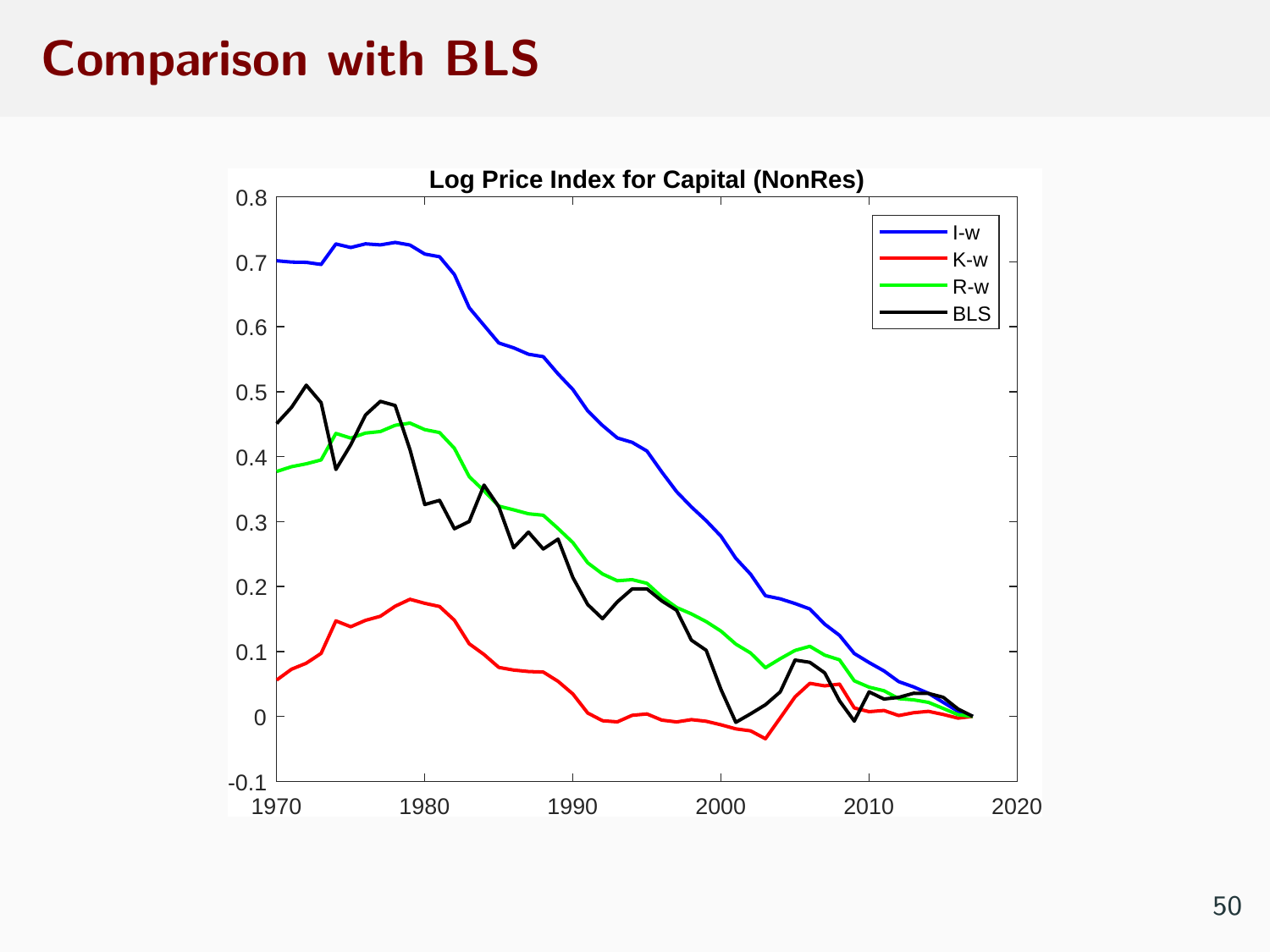## Contributions to I-w E&I price

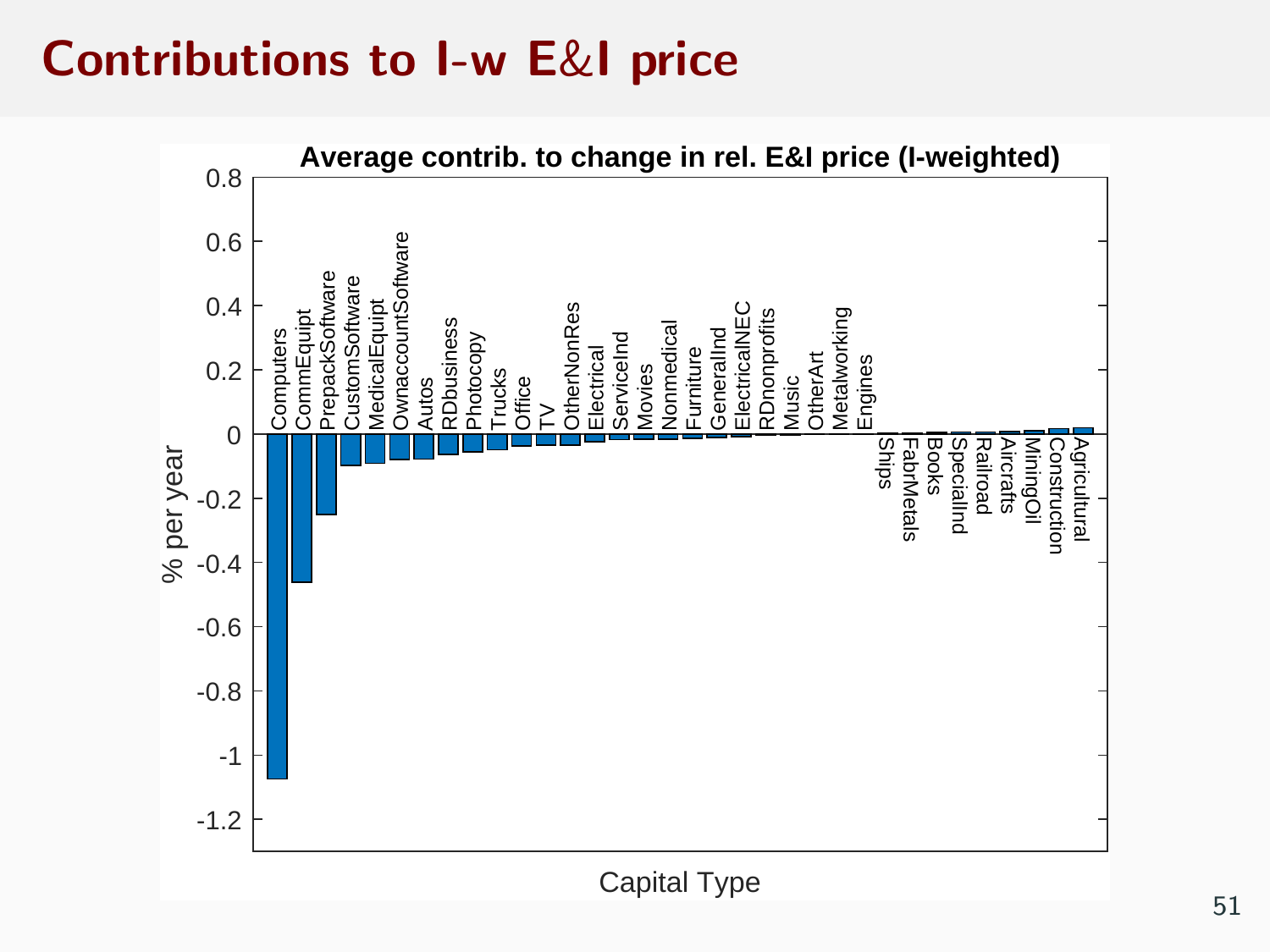#### **Prices**



Level 3- equipt only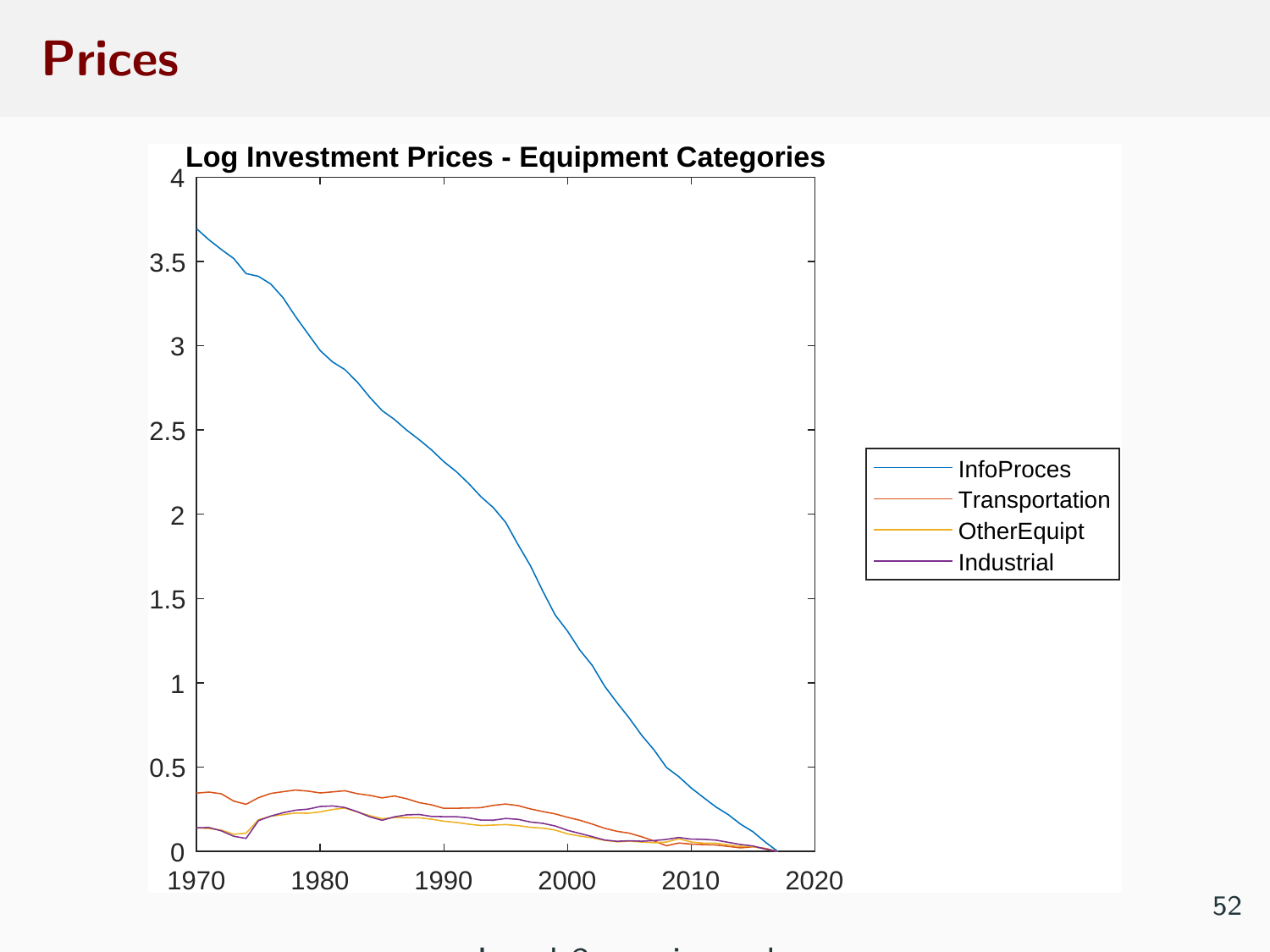#### **Prices**

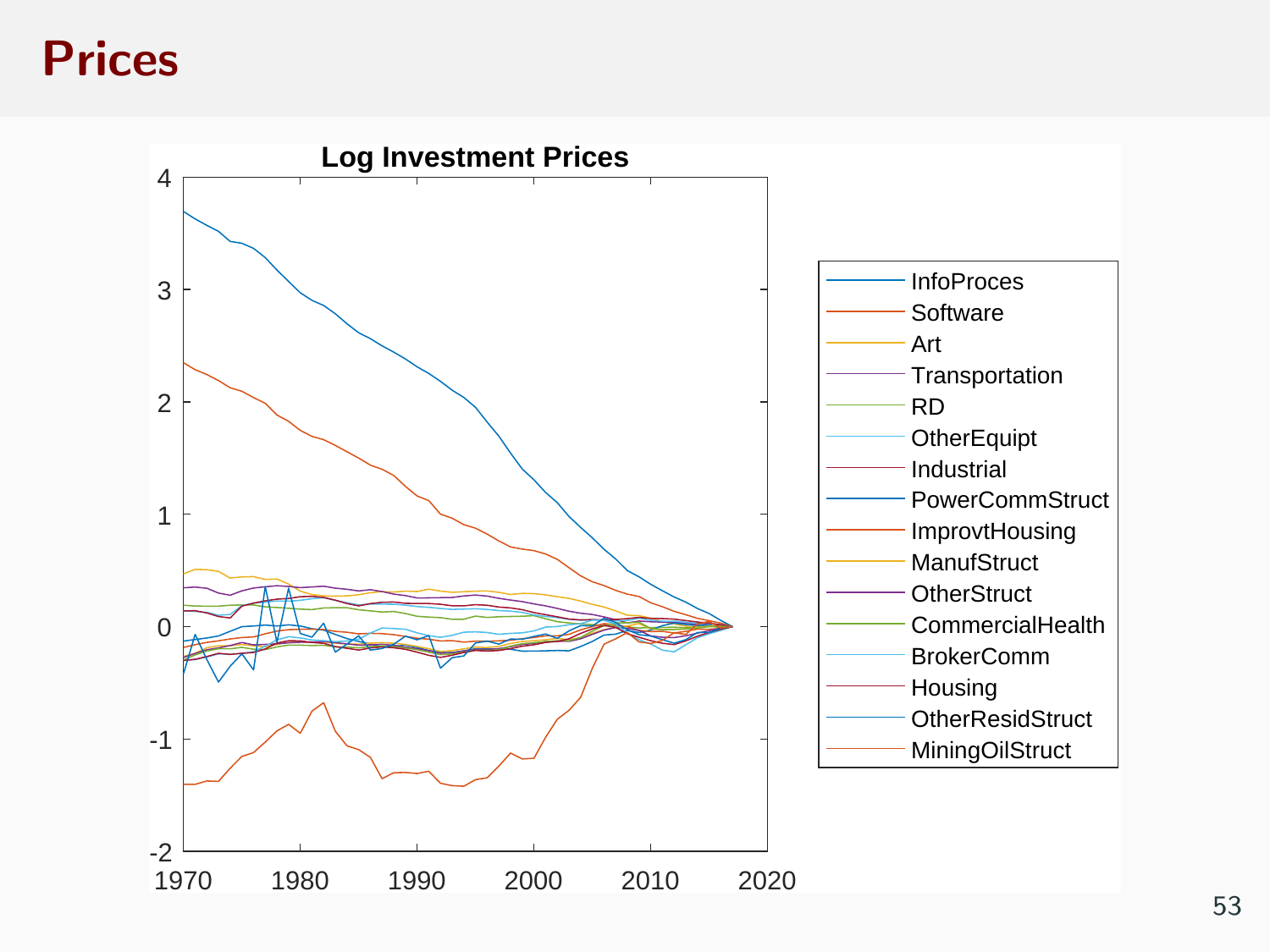#### **Prices**

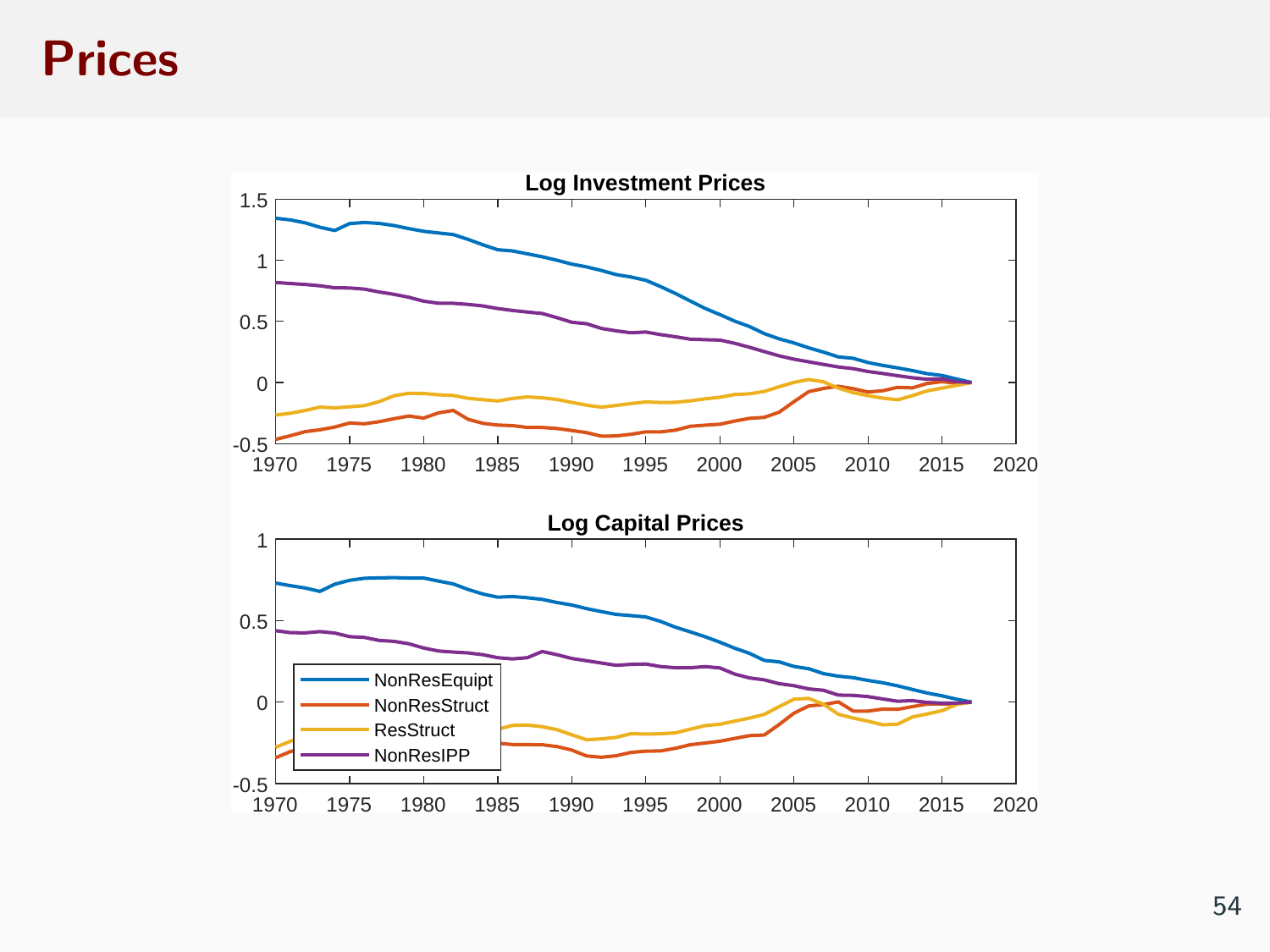### Proof

$$
R_i K_i = (r + \delta_i - g_{p_i}) P_i K_i
$$
  
\n
$$
= (r - g_Y) P_i K_i + (g_Y + \delta_i - g_{p_i}) P_i K_i
$$
  
\n
$$
= (r - g_Y) P_i K_i + P_i I_i
$$
  
\n
$$
\sum R_i K_i = \alpha_K Y = (r - g_Y) K + I
$$
  
\n
$$
s_i^R = \frac{R_i K_i}{\sum R_j K_j}
$$
  
\n
$$
= \frac{(r - g_Y) P_i K_i + P_i I_i}{(r - g_Y) K + I}
$$
  
\n
$$
= \frac{P_i K_i}{K} (1 - \frac{s_I}{\alpha_K}) + \frac{P_i I_i}{I} \frac{s_I}{\alpha_K}
$$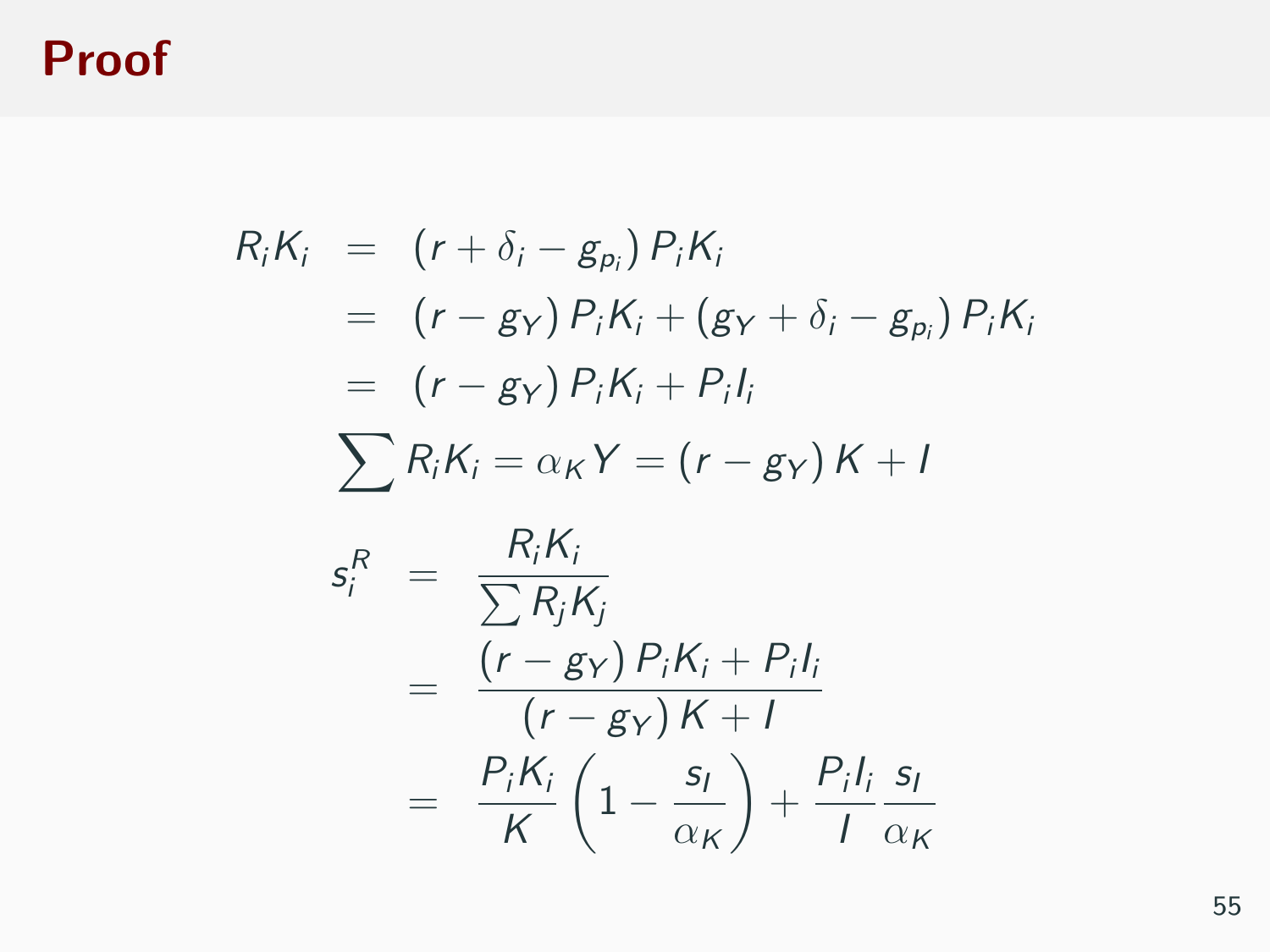### Relative prices

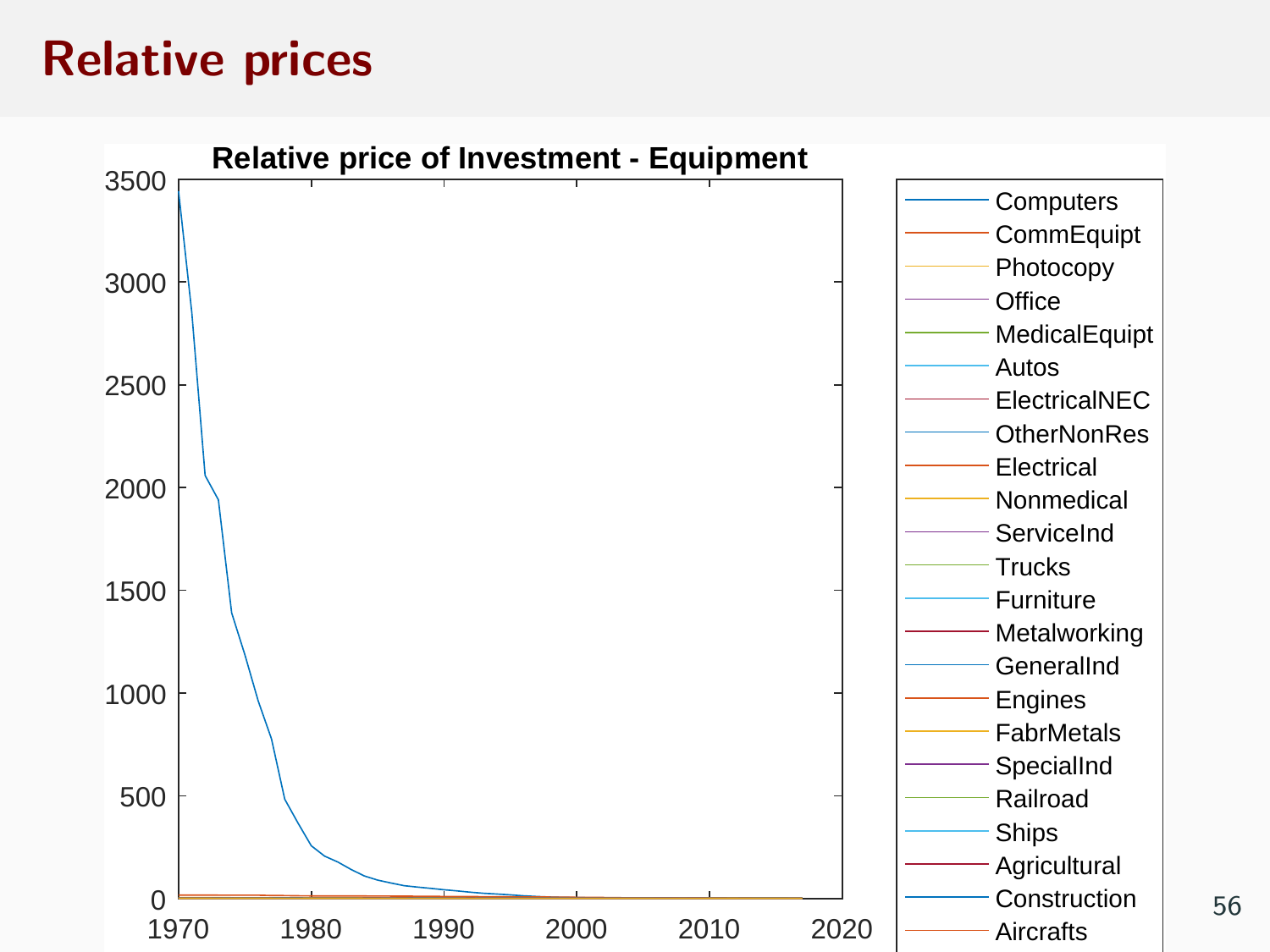# Log relative prices

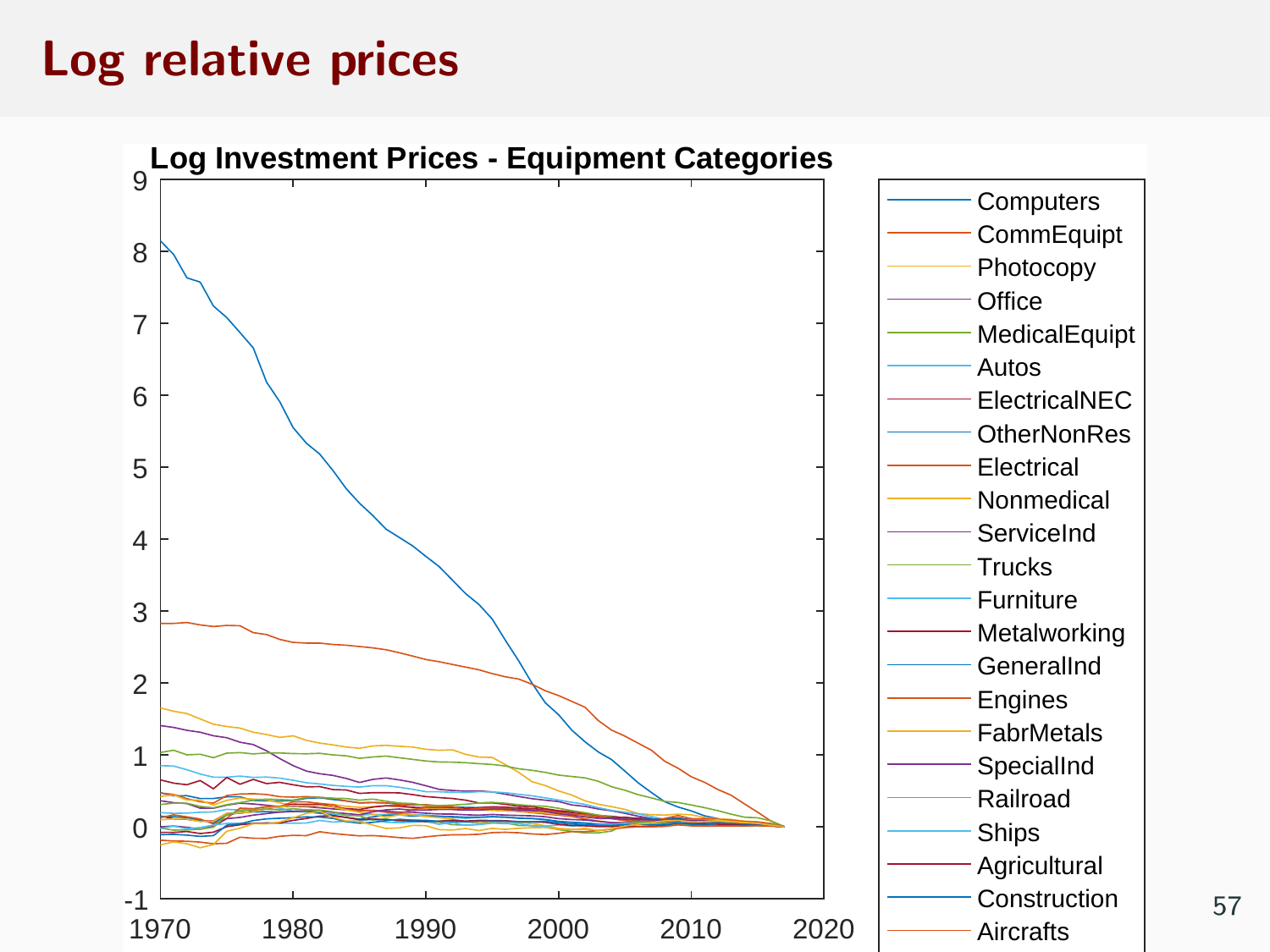#### I-w vs. K-w prices

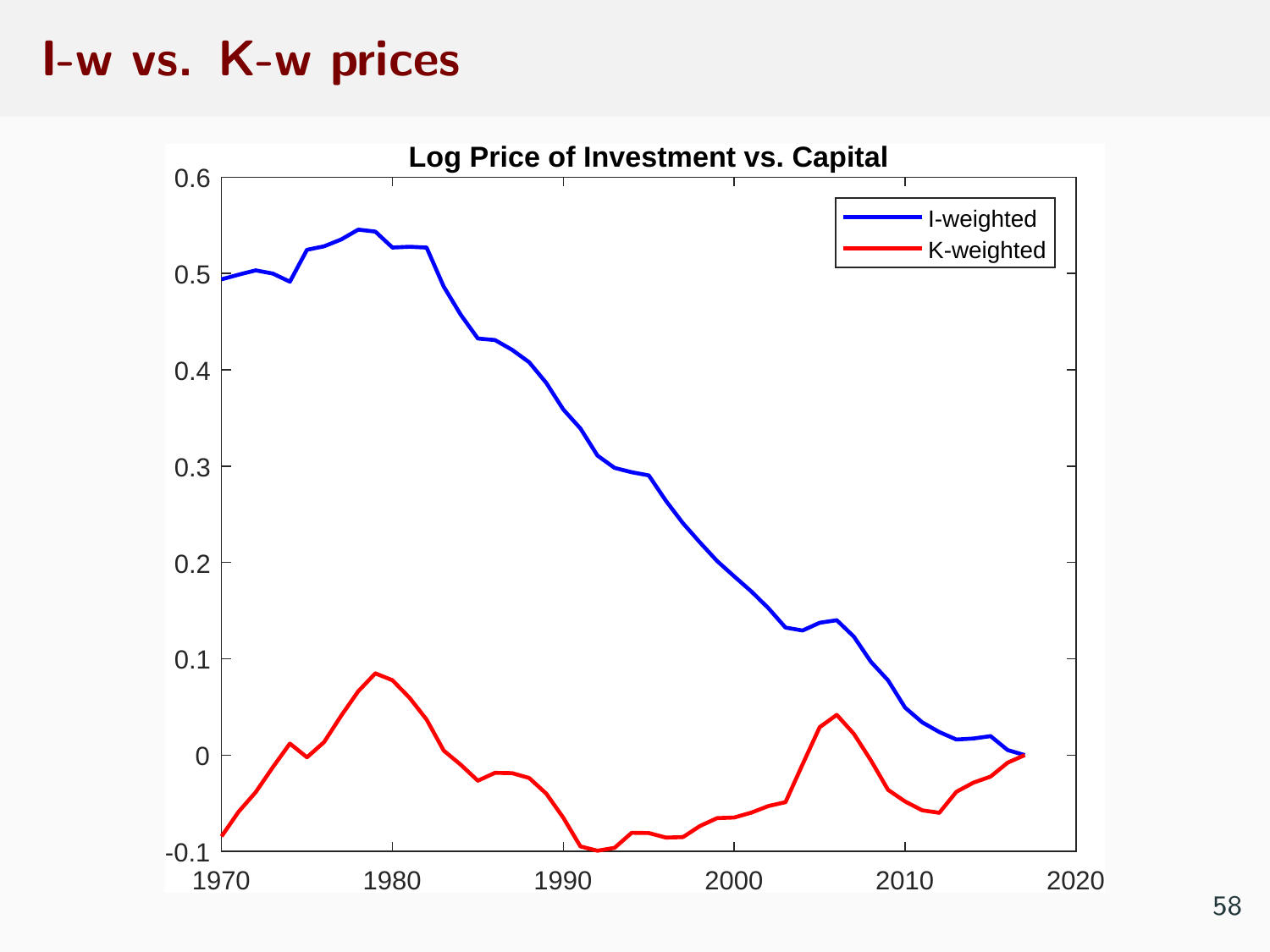#### I-w vs. K-w prices

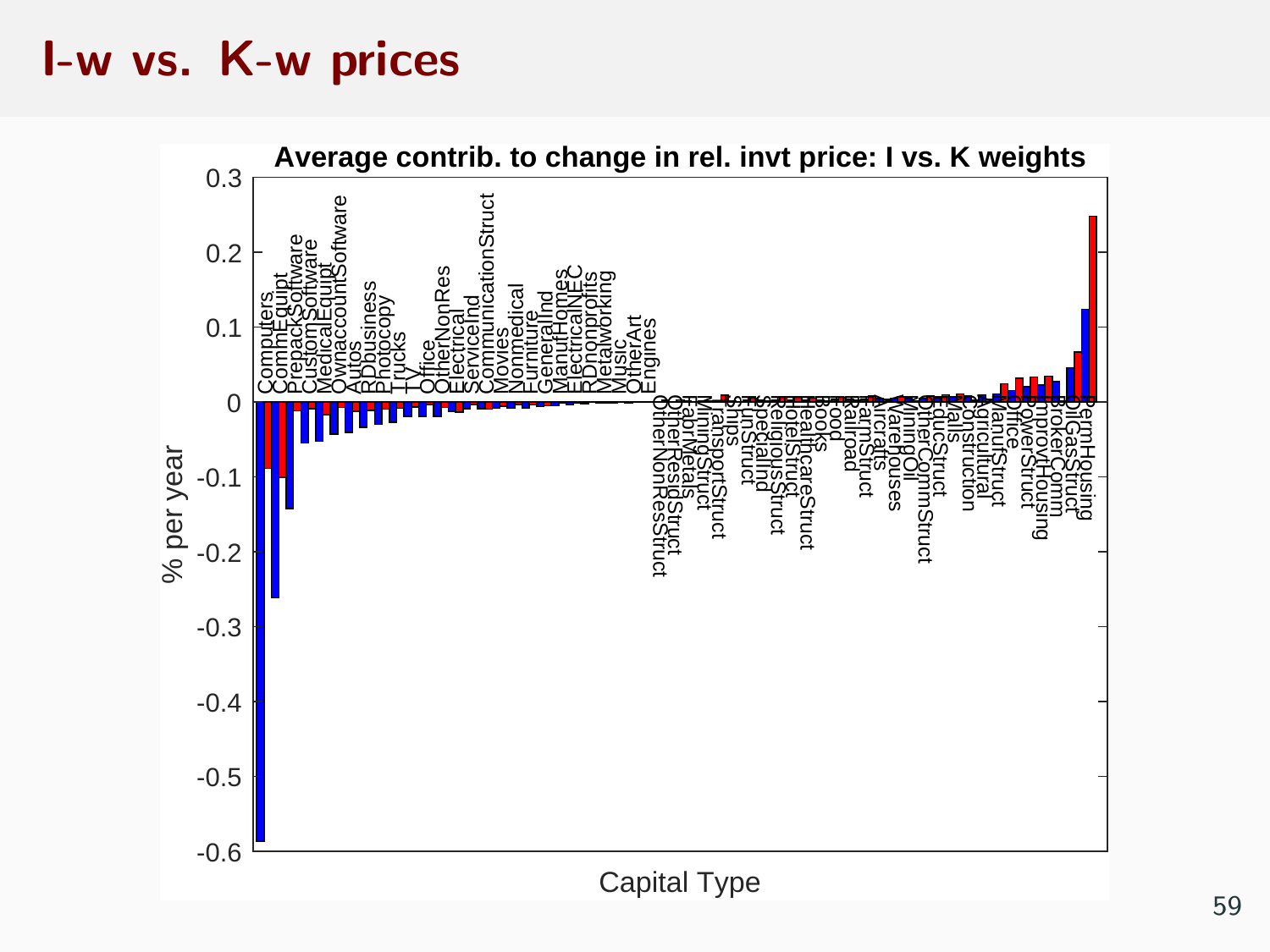# Depreciation and Price Trend

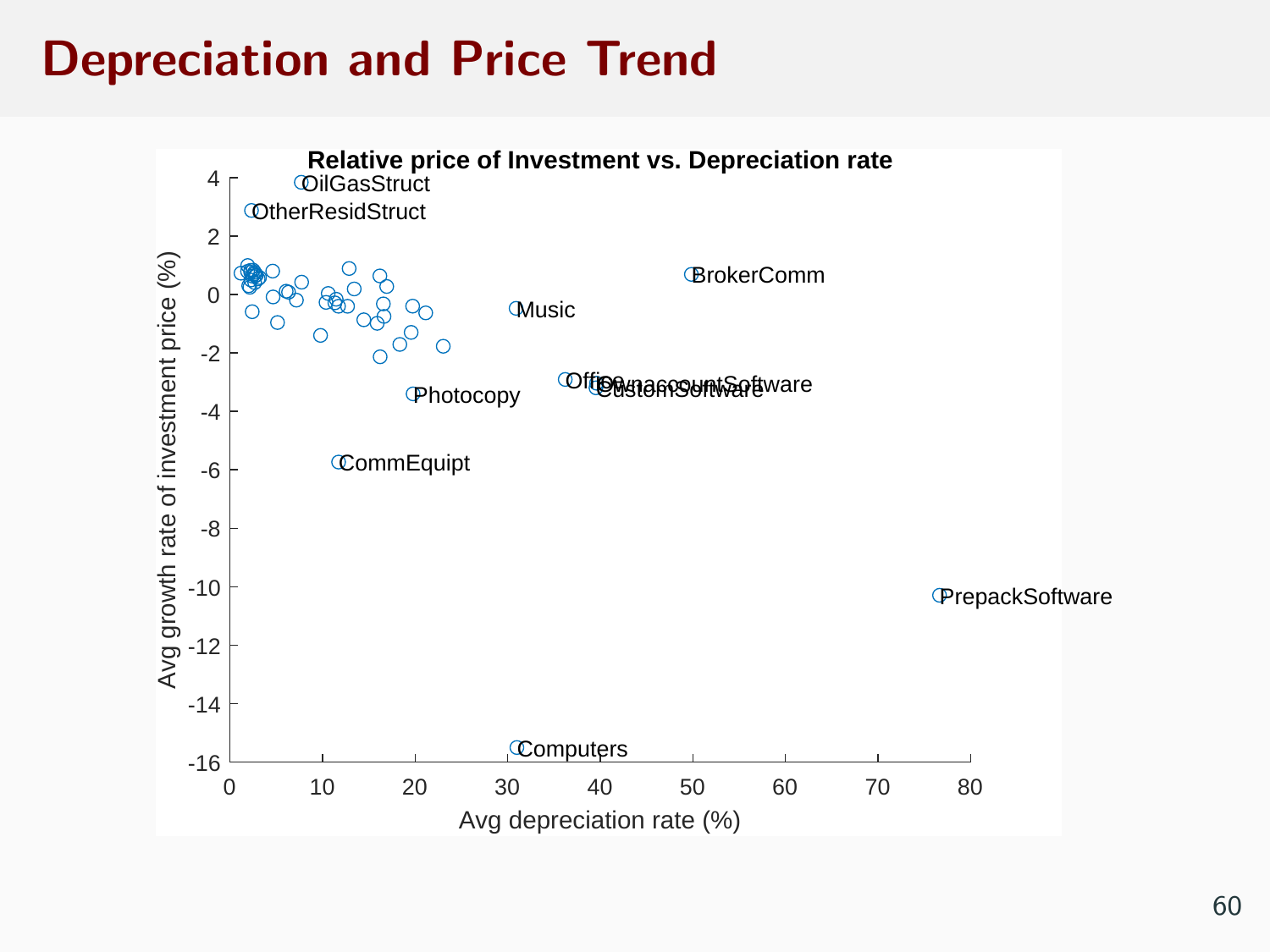#### Investment-Profit Ratio

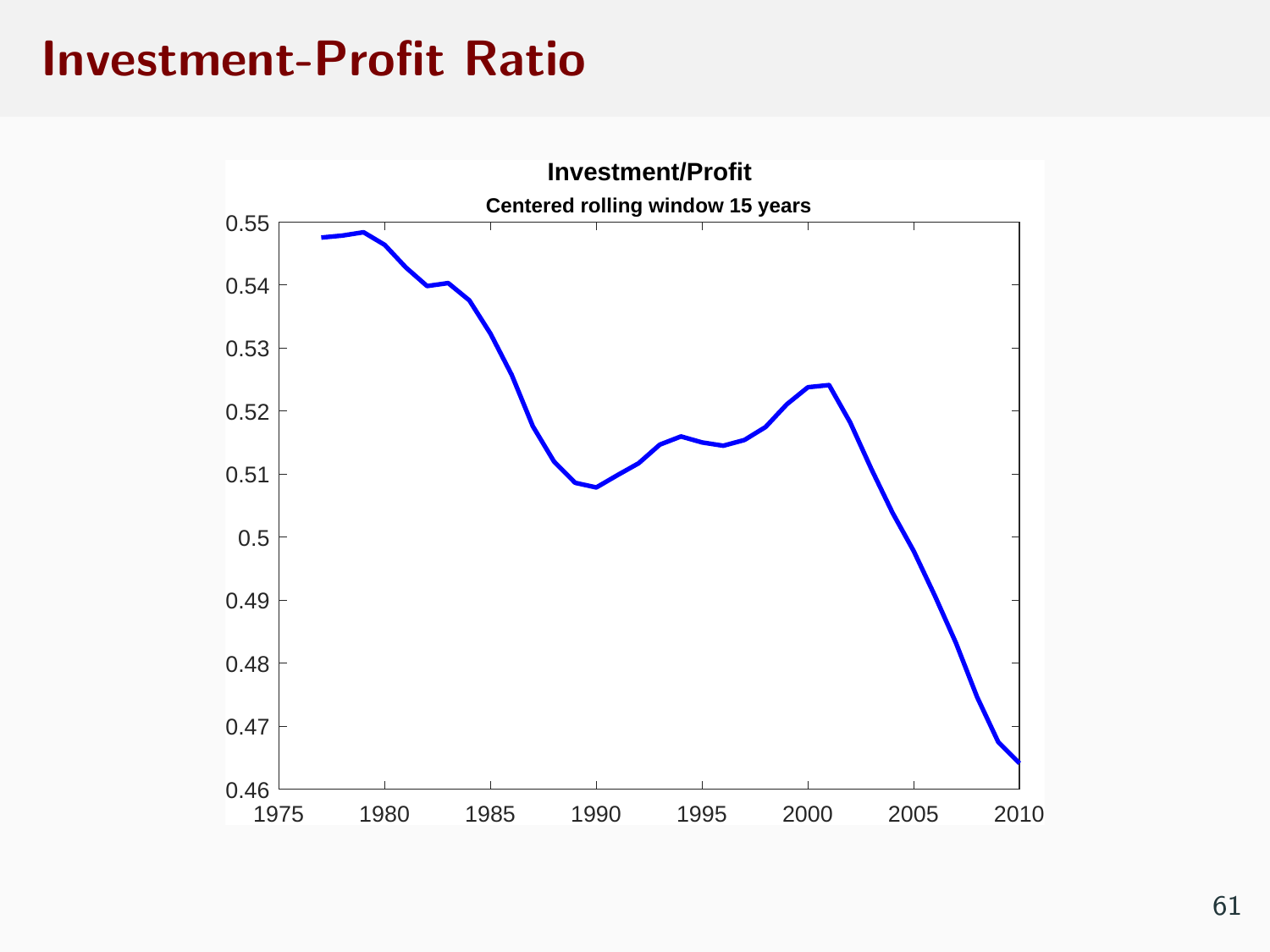# Comparison of contribution of ISTC

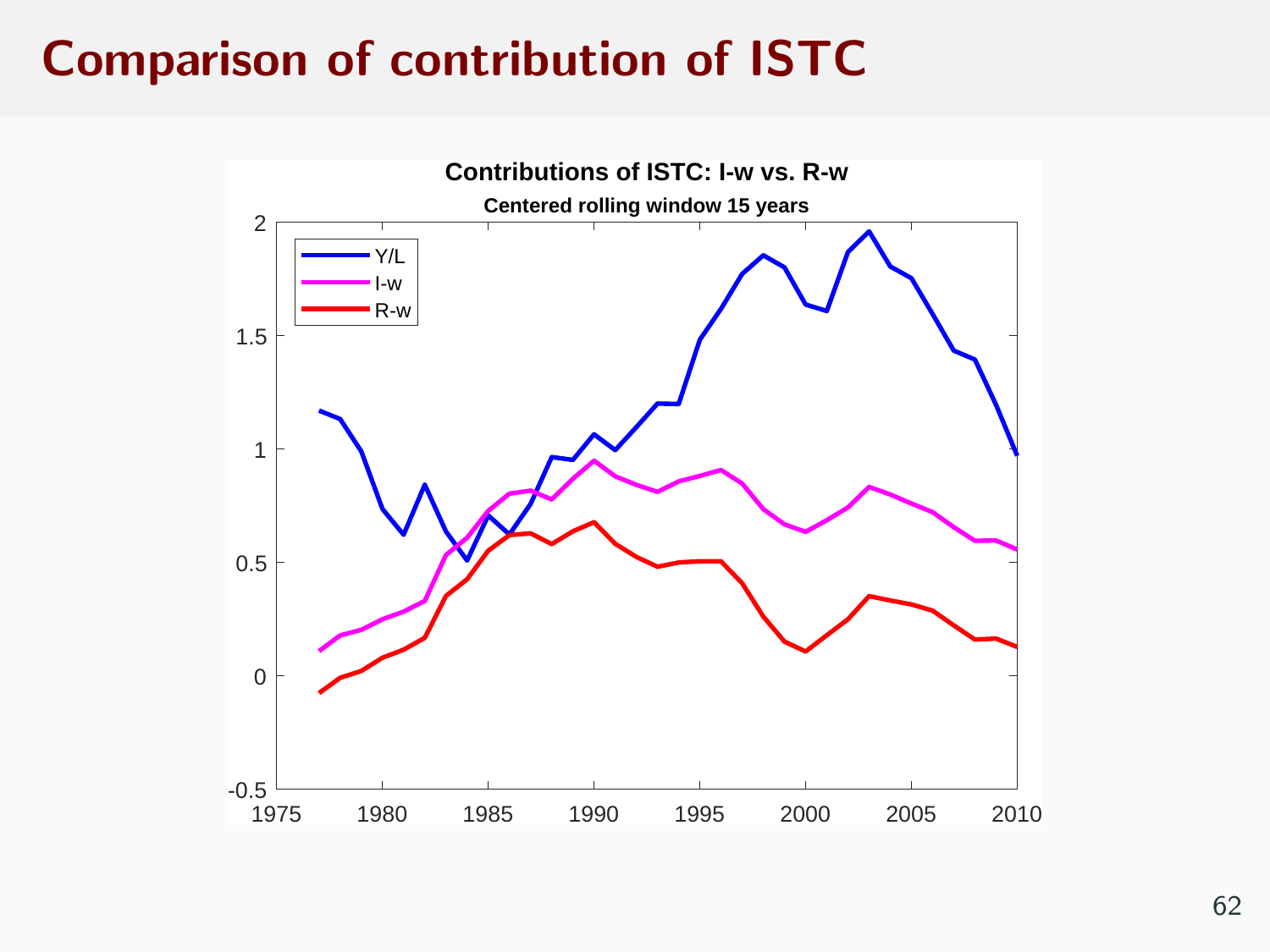# Comparison of contribution of ISTC: Percentages

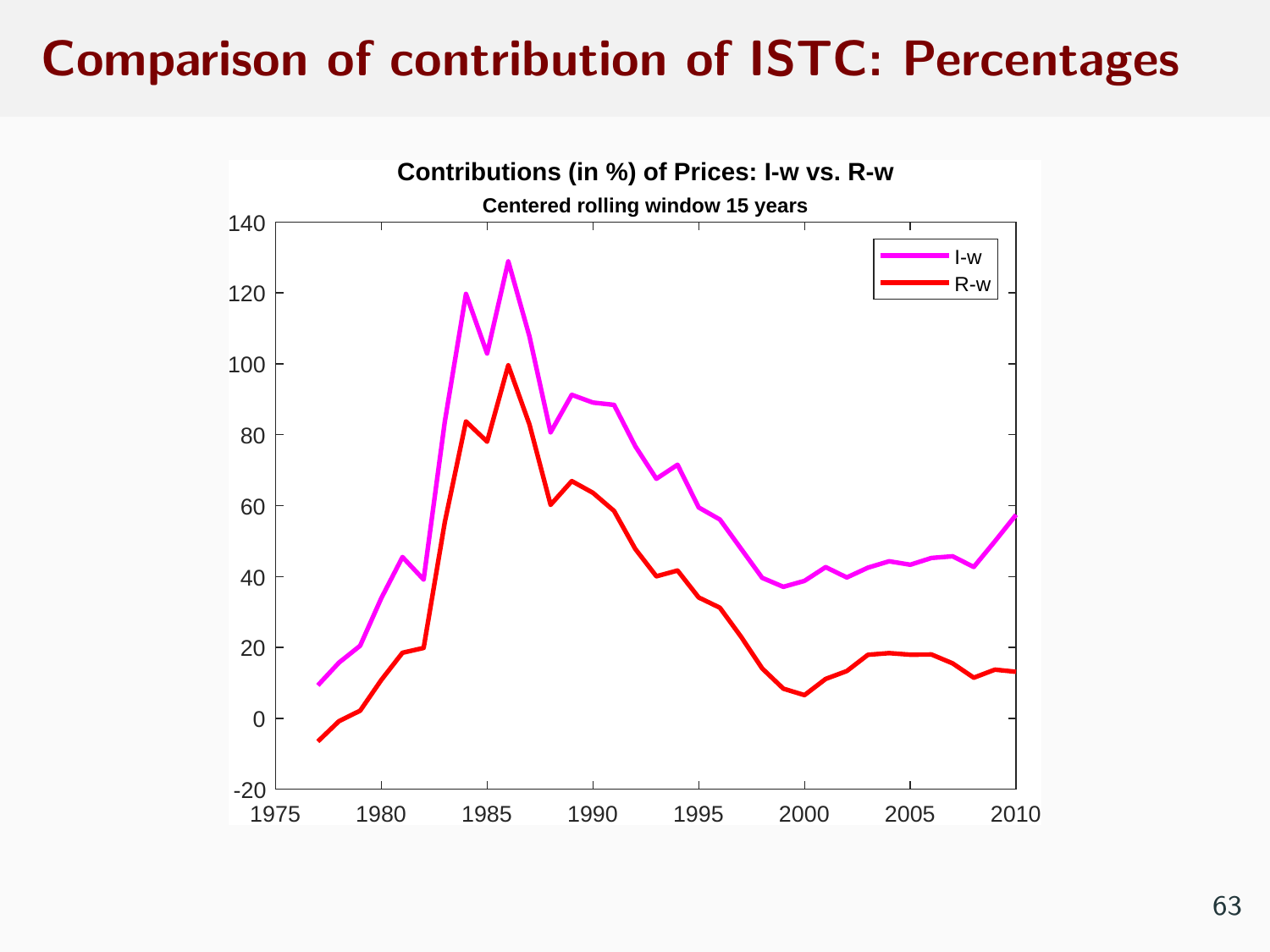#### Macroeconomic Puzzles

- Decline of investment
- High profitability
- Decline of labor share
- Decline of  $r^*$  (TBA)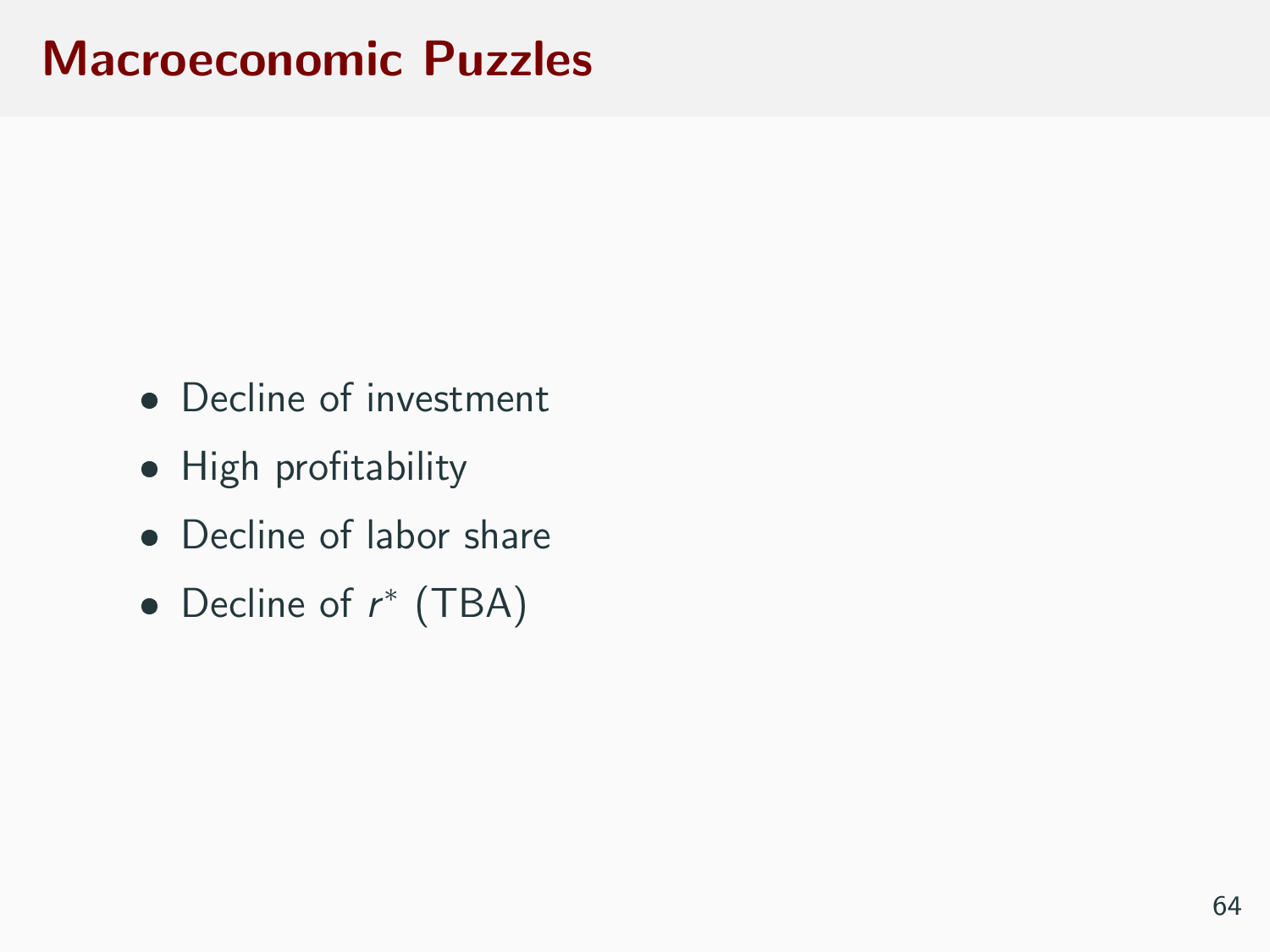# Decline in net I/K

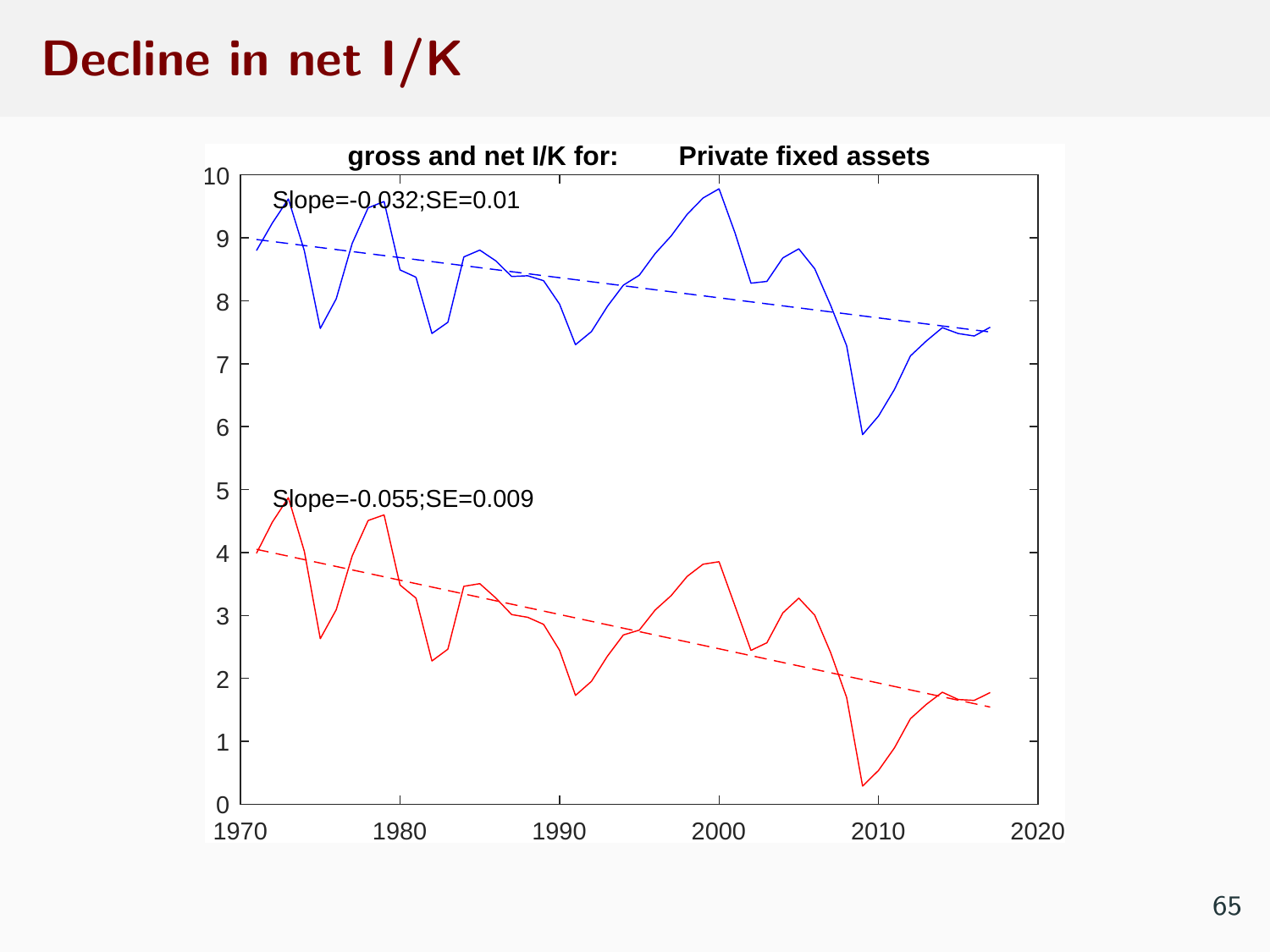Write BGP condition, adding an error term:

$$
\frac{I_{it}}{K_{it}} = \delta_i + g_Y - \frac{\dot{p}_{it}}{p_{it}} + \varepsilon_{it}.
$$

True at any level of aggregation (w. stock-weighted indices)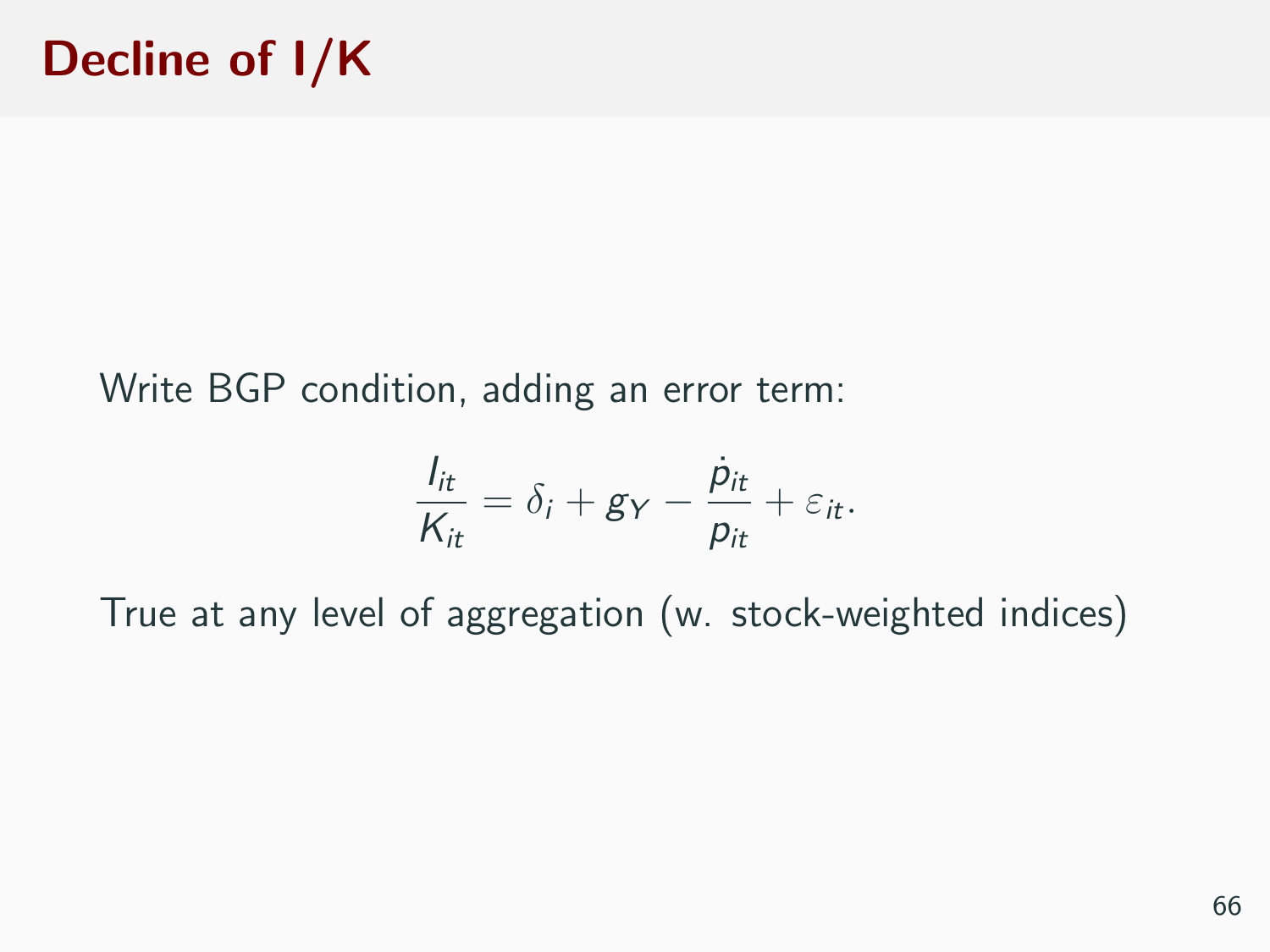## Evolution of net I/K: computers

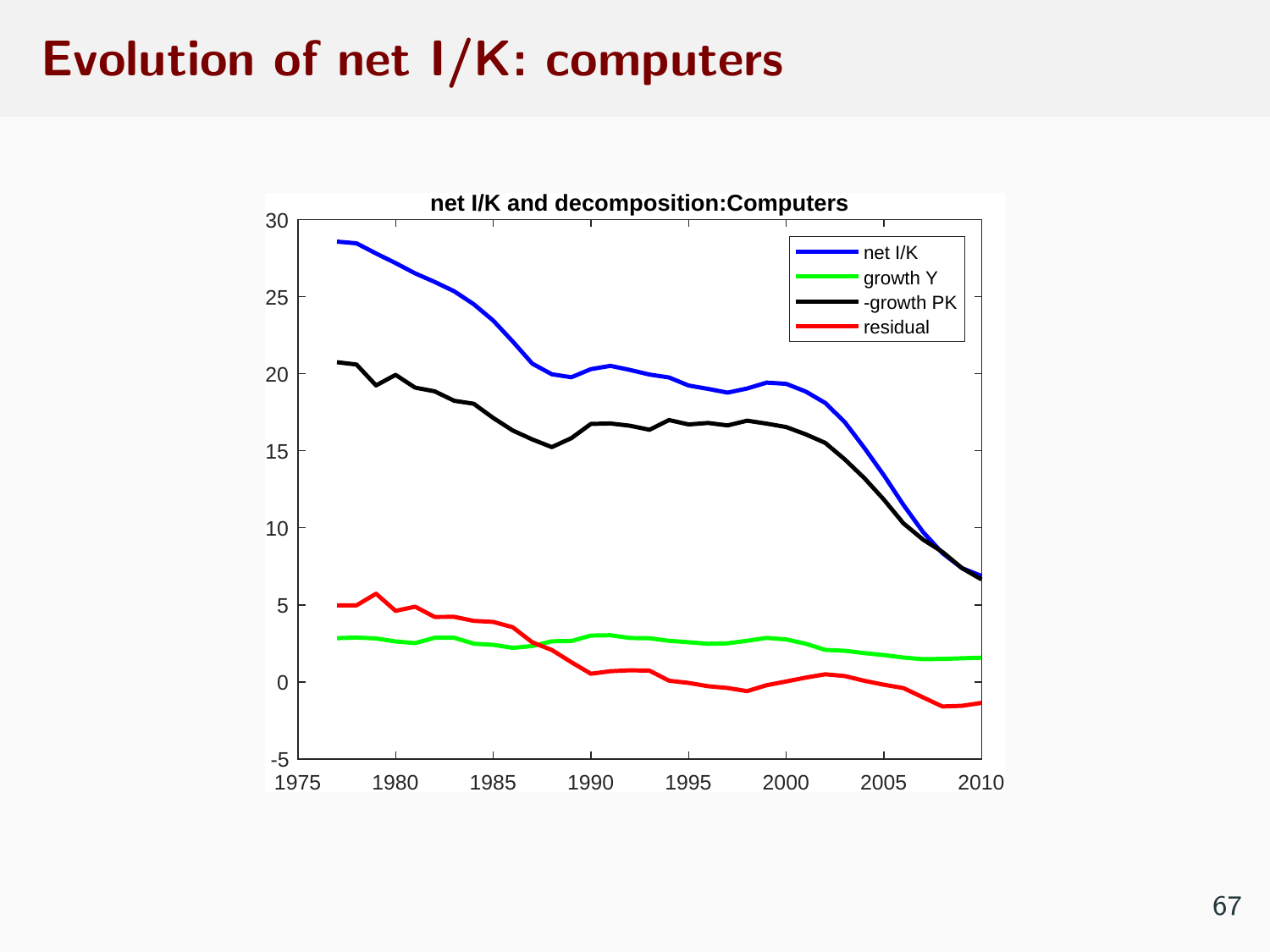### Evolution of net I/K: non-res equipment

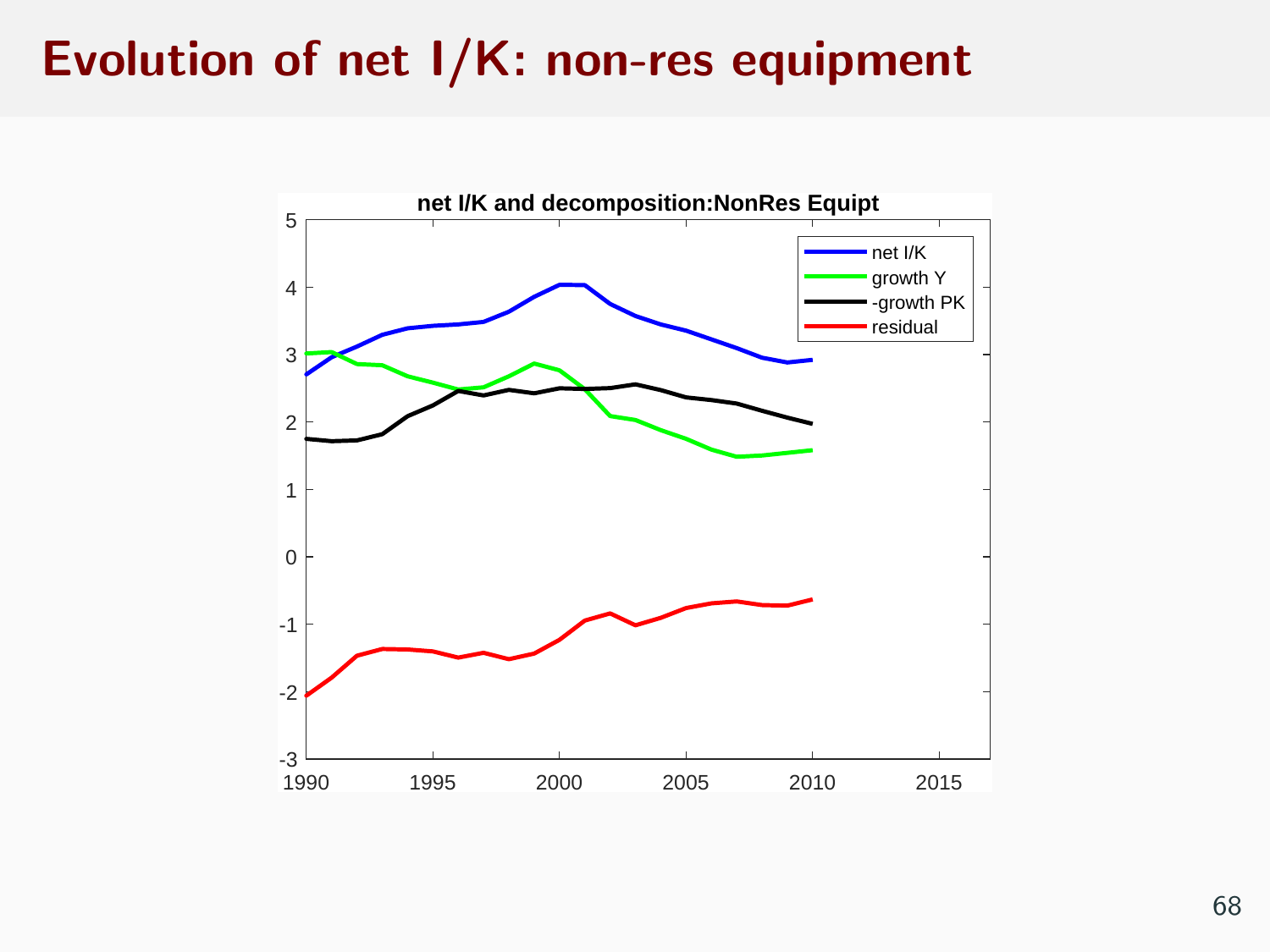### Stability of Profit/K

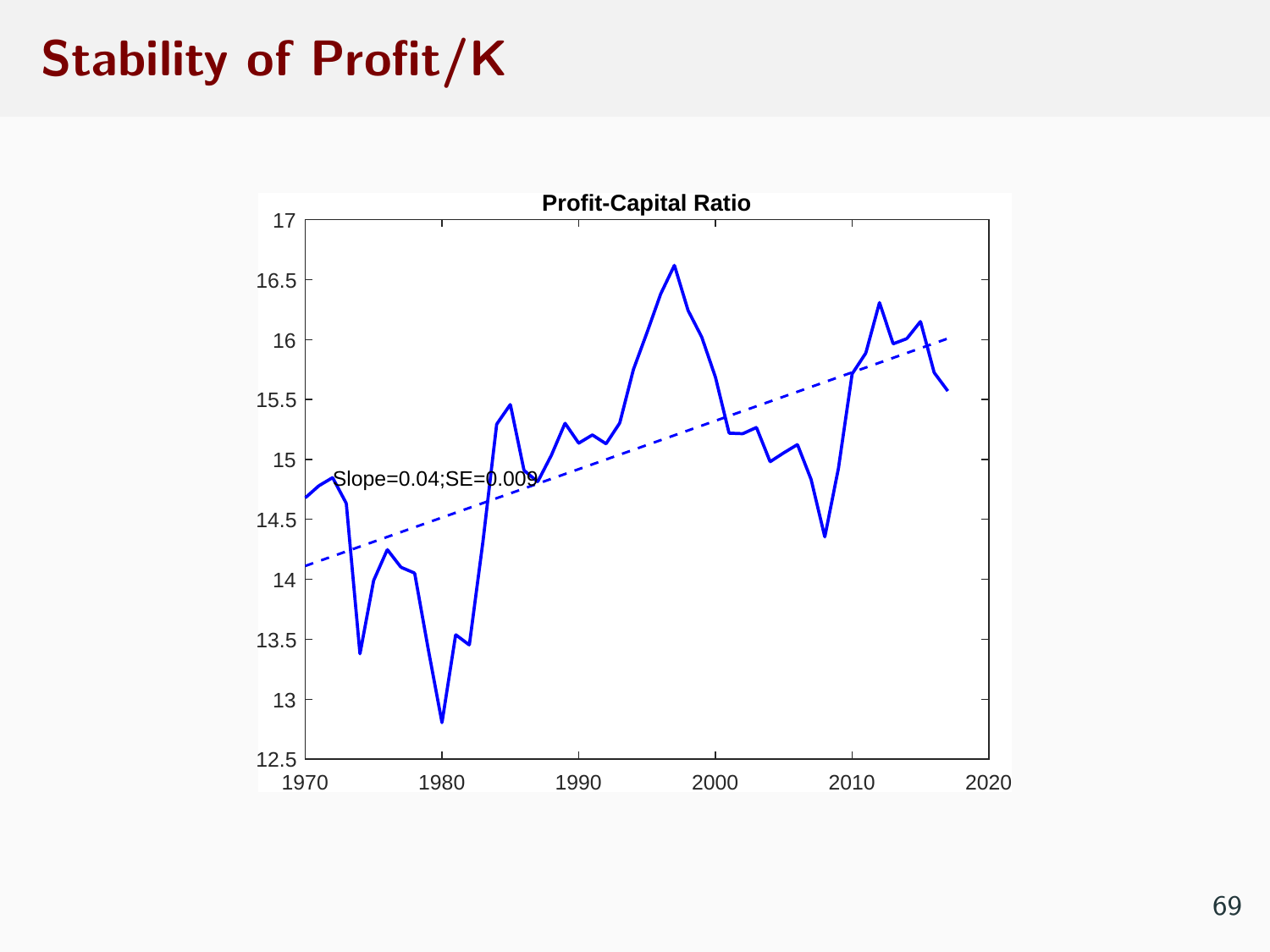|                    |      | $DlogY/H$   Inv/Prof | <b>Price IW</b> | <b>Price KW</b> | Price RW |
|--------------------|------|----------------------|-----------------|-----------------|----------|
| 1970-2017          | 1.19 | 0.51                 | $-1.02$         | 0.23            | $-0.41$  |
| 1970-1984          | 1.17 | 0.55                 | $-0.23$         | 0.65            | 0.16     |
| 1985-2005          | 1.49 | 0.52                 | $-1.49$         | 0.09            | $-0.73$  |
| $2006 - 2017$ 0.68 |      | 0.45                 | $-1.12$         | $-0.01$         | $-0.51$  |

Avg. growth of Y/L, I/Profits, and I-w, K-w, R-w prices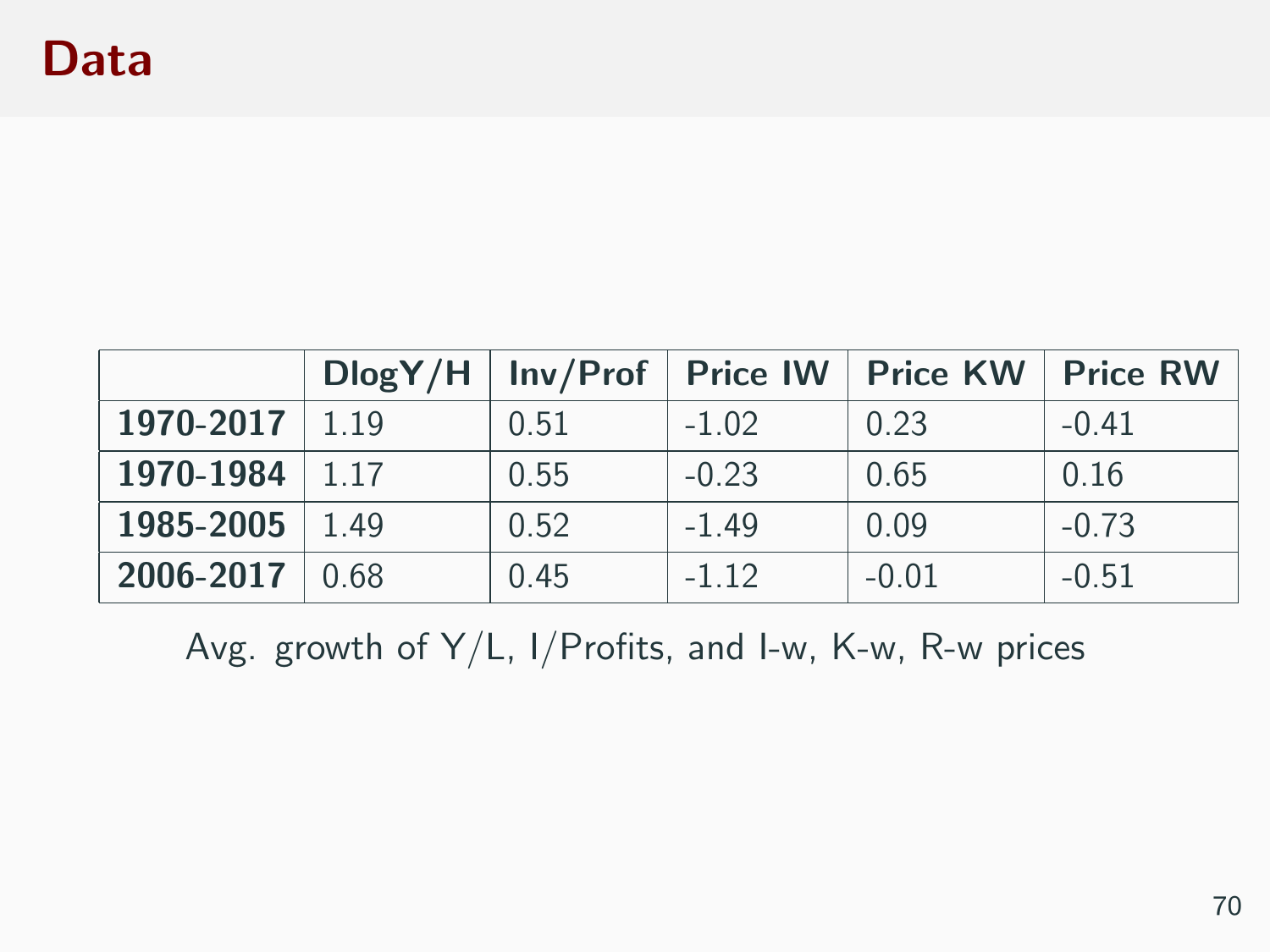# Heterogeneity in Equipment Price Trends

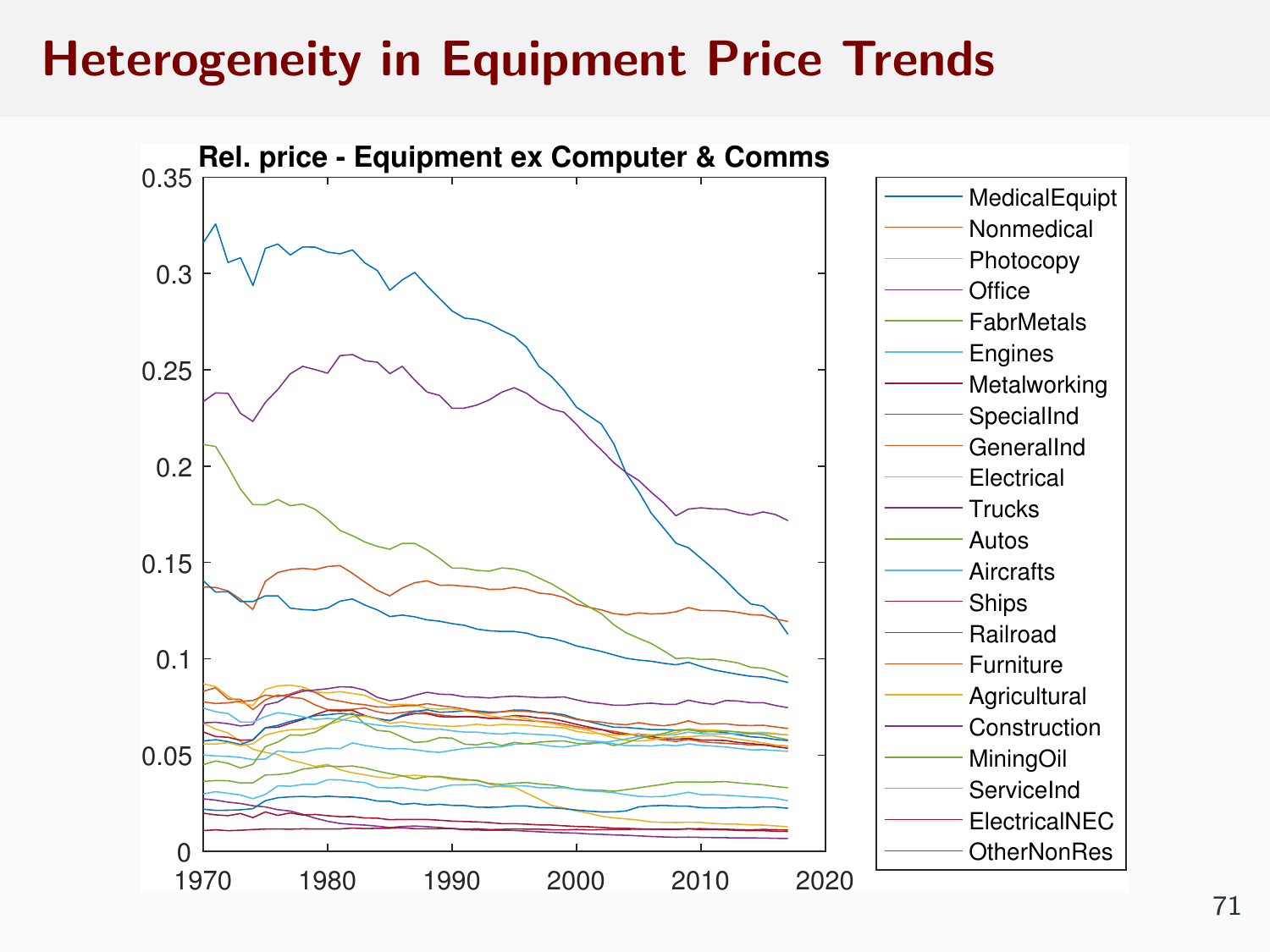#### Transitional Dynamics

Single capital state variable: total wealth

$$
K_t^W = \sum_{i=1}^N P_{it} K_{it}.
$$

 Can characterize equilibrium using standard household FOCs plus:

$$
\frac{K_t^W}{Y_t} = \sum_{i=1}^N \frac{\alpha_i}{r_t + \delta_i - g_{it}},
$$
\n
$$
\dot{K}_t^W = \alpha_L Y_t - C_t + r_t K_t^W,
$$
\n
$$
Y_t = A_t^{\frac{1}{\alpha_L}} L_t \prod_{i=1}^N \left( \frac{\alpha_i}{P_{it}} \frac{1}{r_t + \delta_i - g_{it}} \right)^{\frac{\alpha_i}{\alpha_L}}.
$$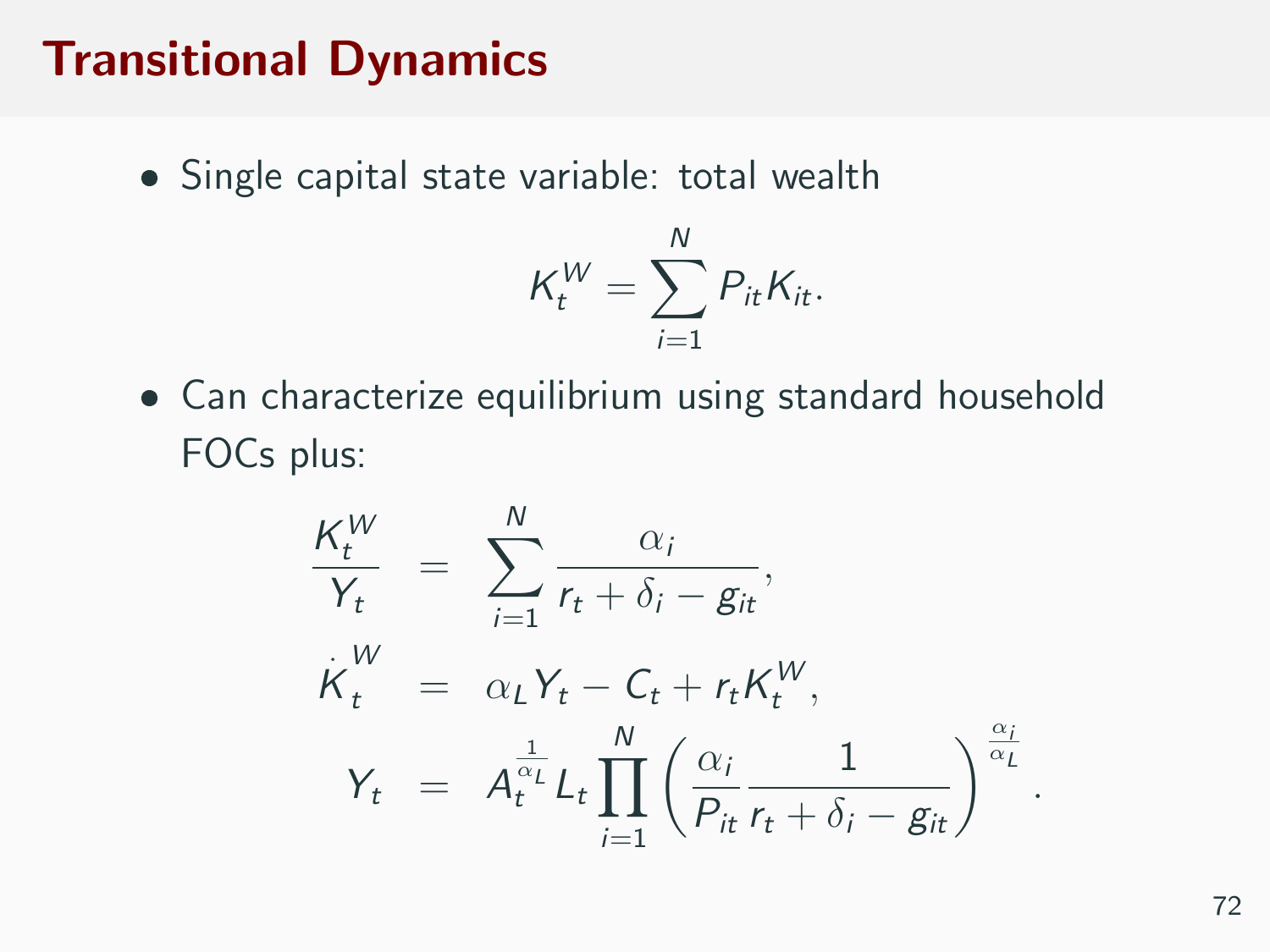## Intuition

- $\bullet$  State variable  $=$  total capital relative to BGP,
- The shock shifts BGP to a parallel path,
- Shock also shifts total capital at  $t = 0$ ,
- Overall effect on deviation depends, only on its effect on state variable at  $t = 0$ .